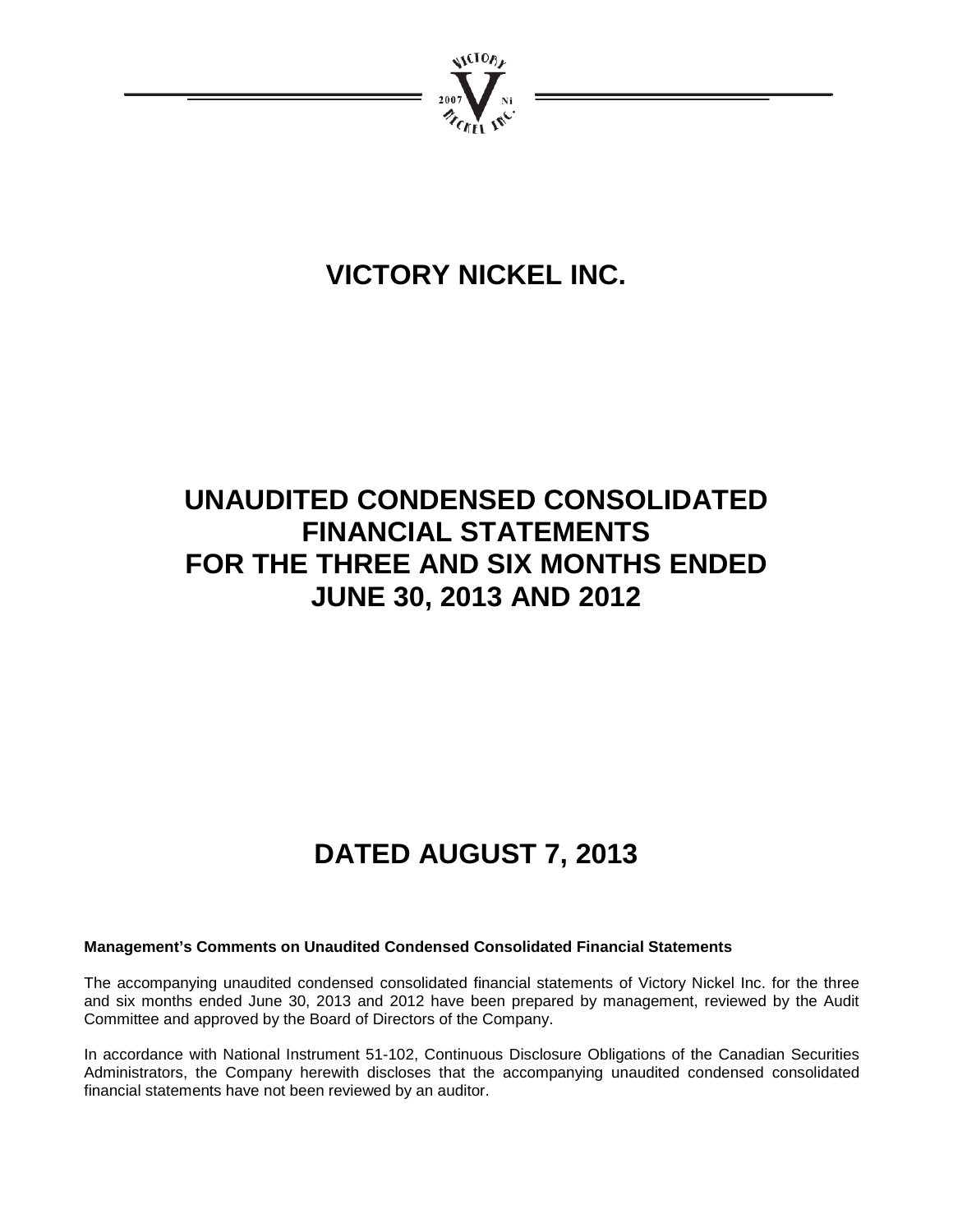|                                                                    |              |                 | June 30, December 31, |
|--------------------------------------------------------------------|--------------|-----------------|-----------------------|
|                                                                    |              | 2013            | 2012                  |
| (in thousands of Canadian dollars)                                 | <b>Notes</b> | (unaudited)     |                       |
| <b>ASSETS</b>                                                      |              |                 |                       |
| <b>Current assets</b>                                              |              |                 |                       |
| Cash and cash equivalents                                          | 6            | \$<br>962       | \$<br>256             |
| Receivables and prepaids                                           | 7            | 211             | 155                   |
| Marketable securities                                              | 8            | 263             | 557                   |
| <b>Total current assets</b>                                        |              | 1,436           | 968                   |
| <b>Non-current assets</b>                                          |              |                 |                       |
| Property and equipment                                             | 9            | 1,521           | 1,424                 |
| Mine property and development project                              | 10           | 38,236          | 37,897                |
| Exploration and evaluation projects                                | 11           | 14,778          | 14,738                |
| Deferred share issue costs                                         | 14           | 140             |                       |
| <b>Total non-current assets</b>                                    |              | 54,675          | 54,059                |
| <b>Total Assets</b>                                                |              | \$<br>56,111 \$ | 55,027                |
| LIABILITIES AND SHAREHOLDERS' EQUITY<br><b>Current liabilities</b> |              |                 |                       |
| Trade and other payables                                           | 12           | \$<br>344       | -\$<br>551            |
| Loans and borrowings - current portion                             | 13           | 675             | 1,000                 |
| <b>Total current liabilities</b>                                   |              | 1,019           | 1,551                 |
| <b>Non-current liabilities</b>                                     |              |                 |                       |
| Loans and borrowings - long-term portion                           | 13           | 70              | 8                     |
| Deferred tax liability                                             |              | 2,254           | 2,473                 |
| <b>Total non-current liabilities</b>                               |              | 2,324           | 2,481                 |
| <b>Total Liabilities</b>                                           |              | 3.343           | 4,032                 |
| <b>Shareholders' equity</b>                                        |              |                 |                       |
| Share capital                                                      | 14           | 50,260          | 47,683                |
| Contributed surplus                                                |              | 4,540           | 4,397                 |
| Accumulated other comprehensive income                             |              | 1,652           | 1,855                 |
| Deficit                                                            |              | (3,684)         | (2,940)               |
| Total shareholders' equity                                         |              | 52,768          | 50,995                |
| <b>Total Liabilities and Shareholders' Equity</b>                  |              | \$<br>56.111    | \$<br>55,027          |

# **Condensed Consolidated Balance Sheets**

#### **NATURE OF OPERATIONS (Note 1)**

The accompanying notes are an integral part of these condensed consolidated financial statements

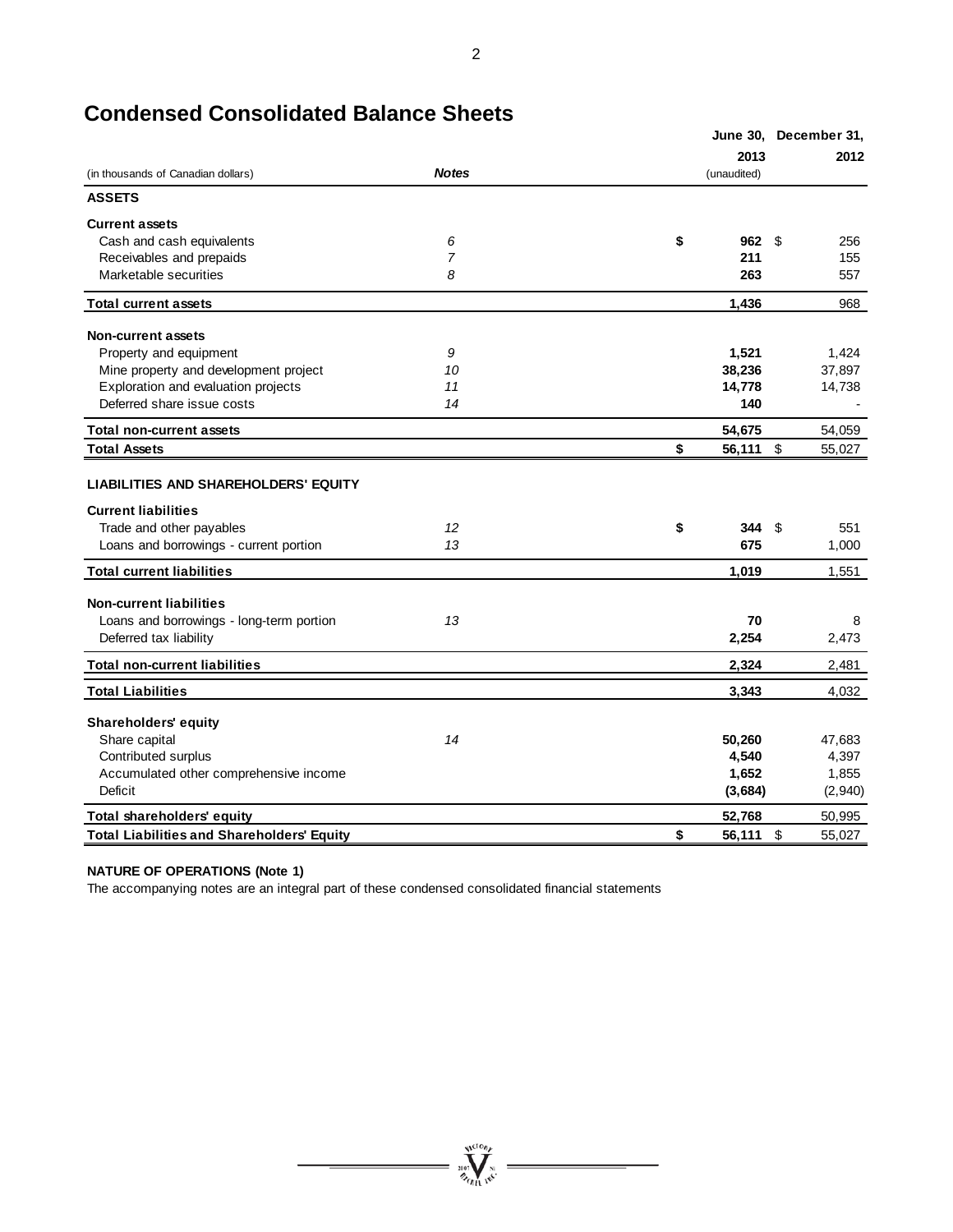|                                                              |              |             | Three months ended June 30. |             | Six months ended June 30, |  |  |
|--------------------------------------------------------------|--------------|-------------|-----------------------------|-------------|---------------------------|--|--|
|                                                              |              | 2013        | 2012                        | 2013        | 2012                      |  |  |
| (in thousands of Canadian dollars, except per share amounts) | <b>Notes</b> | (unaudited) | (unaudited)                 | (unaudited) | (unaudited)               |  |  |
| <b>Operating expenses</b>                                    |              |             |                             |             |                           |  |  |
| General and administrative                                   | \$           | $(392)$ \$  | $(388)$ \$                  | $(743)$ \$  | (823)                     |  |  |
| Share-based payments:                                        | 16           |             |                             |             |                           |  |  |
| Options                                                      |              | (124)       | (210)                       | (143)       | (224)                     |  |  |
| Share Bonus Plan                                             |              | (17)        |                             | (17)        |                           |  |  |
| Amortization of property and equipment                       | 9            |             | (4)                         | (3)         | (8)                       |  |  |
| Recovery of exploration and evaluation project               | 11           | 123         |                             | 244         | 1,000                     |  |  |
| Victory Silica pre-operating costs                           | 11           | (62)        |                             | (157)       |                           |  |  |
| <b>Operating loss</b>                                        |              | (471)       | (602)                       | (819)       | (55)                      |  |  |
| Finance income                                               | 17           | 4           | 3                           | 5           | 4                         |  |  |
| Finance costs                                                | 17           | (79)        | (1)                         | (117)       | (6)                       |  |  |
| Net finance (costs) income                                   |              | (75)        | 2                           | (112)       | (2)                       |  |  |
| Loss before income taxes                                     |              | (546)       | (600)                       | (931)       | (57)                      |  |  |
| Income tax recovery (expense)                                |              | 117         | 29                          | 187         | (47)                      |  |  |
| <b>Net Loss for the Period</b>                               | \$           | $(429)$ \$  | $(571)$ \$                  | $(744)$ \$  | (104)                     |  |  |
| (Loss) earnings per share                                    | 15           |             |                             |             |                           |  |  |
| Basic (loss) earnings per share                              |              | $(0.00)$ \$ | $(0.00)$ \$                 | $(0.00)$ \$ | (0.00)                    |  |  |
| Diluted (loss) earnings per share                            |              | $(0.00)$ \$ | $(0.00)$ \$                 | $(0.00)$ \$ | (0.00)                    |  |  |

# **Condensed Consolidated Statements of Operations**

The accompanying notes are an integral part of these condensed consolidated financial statements

# **Condensed Consolidated Statements of Comprehensive Loss**

|                                                | Three months ended June 30, | Six months ended June 30, |             |  |             |
|------------------------------------------------|-----------------------------|---------------------------|-------------|--|-------------|
|                                                | 2013                        | 2012                      | 2013        |  | 2012        |
| (in thousands of Canadian dollars)             | (unaudited)                 | (unaudited)               | (unaudited) |  | (unaudited) |
| Net loss for the period                        | $(429)$ \$                  | $(571)$ \$                | $(744)$ \$  |  | (104)       |
| Other comprehensive loss ("OCI")               |                             |                           |             |  |             |
| Net change in fair value of financial assets   | (90)                        | (792)                     | (235)       |  | (536)       |
| Income tax recovery                            | 12                          | 111                       | 32          |  | 77          |
| Other comprehensive loss for the period        | (78)                        | (681)                     | (203)       |  | (459)       |
| <b>Total Comprehensive Loss for the Period</b> | (507)                       | (1,252)                   | $(947)$ \$  |  | (563)       |

 $\sum_{\text{test}}^{\text{NCGO}} \sum_{\text{NCGO}}$ 

The accompanying notes are an integral part of these condensed consolidated financial statements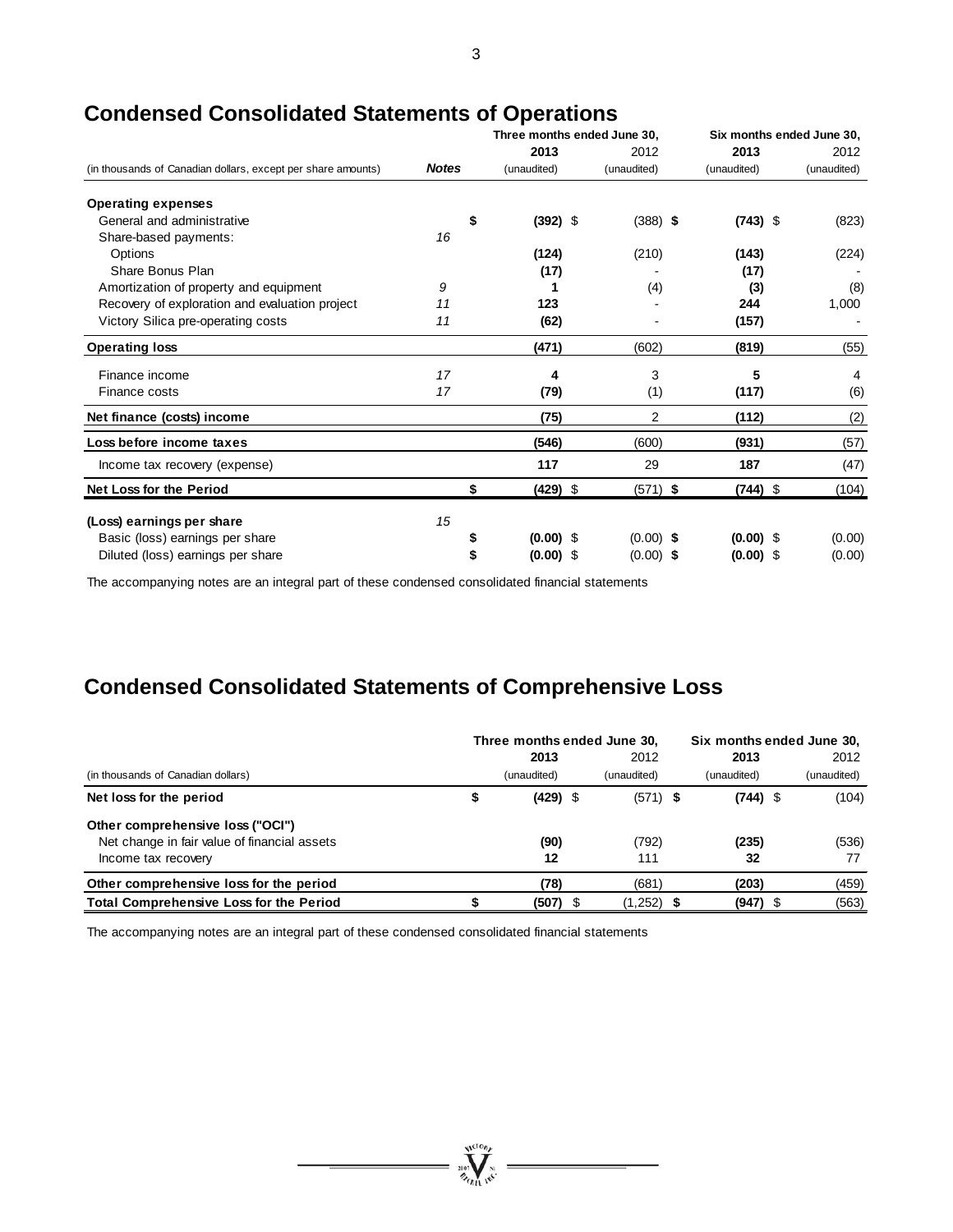# **Condensed Consolidated Statements of Shareholders' Equity**

|                                                           |          |                |     |                | Accumulated<br>Other |                          |                     |
|-----------------------------------------------------------|----------|----------------|-----|----------------|----------------------|--------------------------|---------------------|
| (unaudited)                                               |          | <b>Share</b>   |     | Contributed    | Comprehensive        |                          |                     |
| (in thousands of Canadian dollars)                        |          | Capital        |     | <b>Surplus</b> | Income / (Loss)      | <b>Deficit</b>           | <b>Total Equity</b> |
| Balances as at January 1, 2012                            | Notes \$ | 47,631         | \$  | 4,134          | \$<br>2,422          | \$<br>(2, 757)           | \$<br>51,430        |
| Total comprehensive income for the period                 |          |                |     |                |                      |                          |                     |
| Net loss for the period                                   |          |                |     |                |                      | (104)                    | (104)               |
| Other comprehensive income                                |          |                |     |                |                      |                          |                     |
| Net change in fair value of financial assets              |          |                |     |                | (536)                |                          | (536)               |
| Income tax expense                                        |          |                |     |                | 77                   |                          | 77                  |
| Total other comprehensive loss                            |          |                |     |                | (459)                |                          | (459)               |
| Total comprehensive loss for the period                   |          |                |     |                |                      |                          | (563)               |
| Transactions with owners, recorded directly in equity     |          |                |     |                |                      |                          |                     |
| Contributions by owners in the period                     |          |                |     |                |                      |                          |                     |
| Options granted and vesting                               |          |                |     | 224            |                      |                          | 224                 |
| <b>Total contributions by owners</b>                      |          | $\blacksquare$ |     | 224            | $\blacksquare$       | $\blacksquare$           | 224                 |
| <b>Total transactions with owners</b>                     |          |                |     | 224            |                      |                          | 224                 |
| Balances as at June 30, 2012                              |          | \$<br>47,631   | \$  | 4,358          | \$<br>1,963          | \$<br>$(2,861)$ \$       | 51,091              |
| Balances as at January 1, 2013                            |          | \$<br>47,683   | -\$ | 4,397 \$       | 1,855                | \$<br>$(2,940)$ \$       | 50,995              |
| Total comprehensive loss for the period                   |          |                |     |                |                      |                          |                     |
| Net loss for the period                                   |          |                |     |                |                      | (744)                    | (744)               |
| Other comprehensive loss                                  |          |                |     |                |                      |                          |                     |
| Net change in fair value of financial assets              |          |                |     |                | (235)                |                          | (235)               |
| Income tax recovery                                       |          |                |     |                | 32                   |                          | 32                  |
| Total other comprehensive loss                            |          |                |     |                | (203)                |                          | (203)               |
| Total comprehensive loss for the period                   |          |                |     |                |                      |                          | (947)               |
| Transactions with owners, recorded directly in equity     |          |                |     |                |                      |                          |                     |
| Contributions by owners in the period                     |          |                |     |                |                      |                          |                     |
| Issue of common shares for settlement of liabilities, net | 14       | 113            |     |                |                      |                          | 113                 |
| Issue of common shares under private placement, net       | 14       | 2,197          |     |                |                      |                          | 2.197               |
| Issue of common shares for loan fee                       | 14       | 250            |     |                |                      |                          | 250                 |
| Issue of common shares under Share Bonus Plan             | 14       | 17             |     |                |                      |                          | 17                  |
| Options vesting                                           | 16       |                |     | 143            |                      |                          | 143                 |
| <b>Total contributions by owners</b>                      |          | 2,577          |     | 143            | $\blacksquare$       | $\blacksquare$           | 2,720               |
| <b>Total transactions with owners</b>                     |          | 2,577          |     | 143            | $\blacksquare$       | $\overline{\phantom{a}}$ | 2,720               |
| Balances as at June 30, 2013                              |          | \$<br>50,260   | \$  | 4,540 \$       | $1,652$ \$           | $(3,684)$ \$             | 52,768              |

 $=\sum_{\substack{3\leq l\leq n\\ \text{with }j\neq k}}^{\infty}$ 

The accompanying notes are an integral part of these condensed consolidated financial statements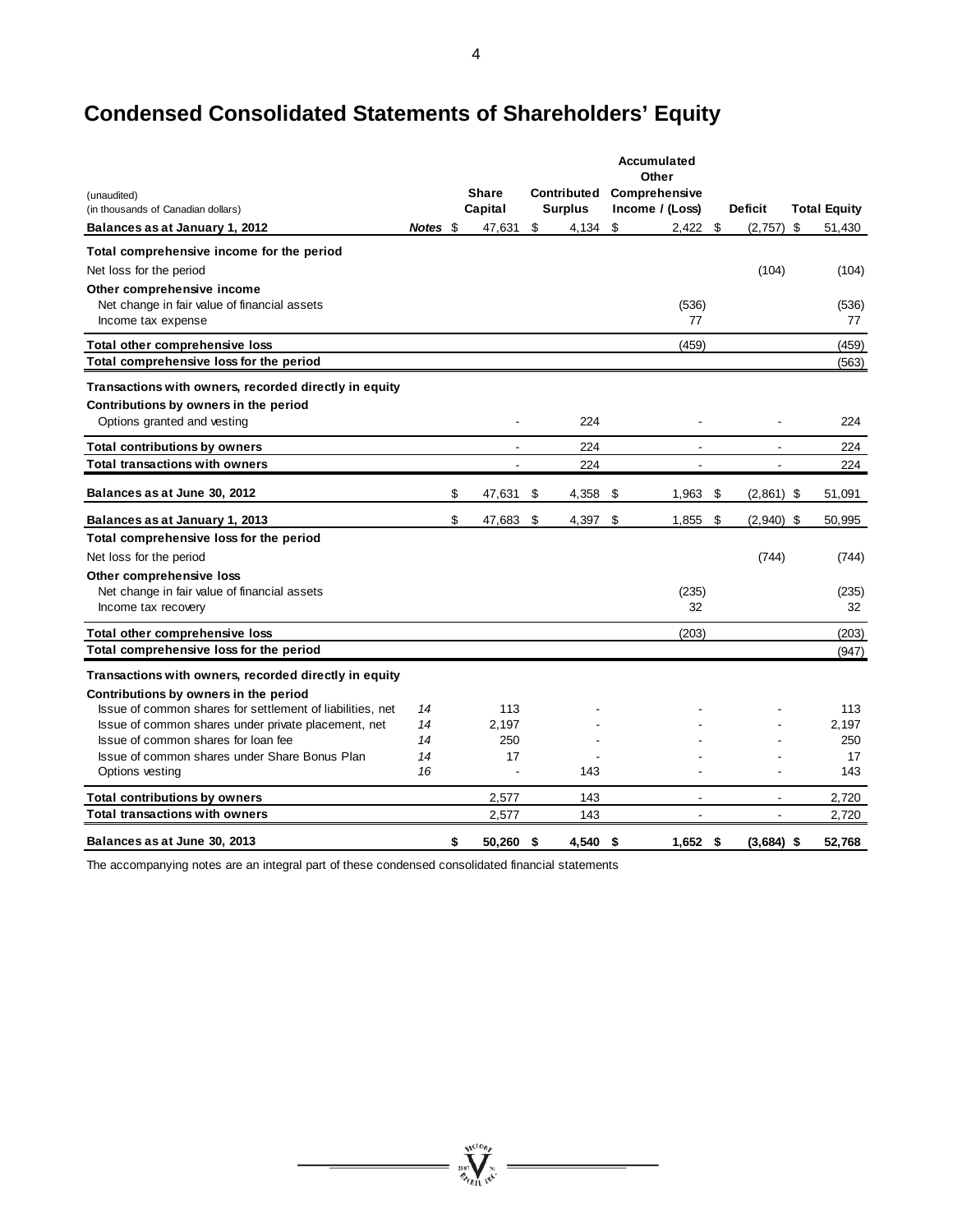|                                                       |              | Six months ended June 30, |             |  |
|-------------------------------------------------------|--------------|---------------------------|-------------|--|
|                                                       |              | 2013                      | 2012        |  |
| (in thousands of Canadian dollars)                    | <b>Notes</b> | (unaudited)               | (unaudited) |  |
| Cash flows from operating activities                  |              |                           |             |  |
| Net loss for the period                               |              | \$<br>$(744)$ \$          | (104)       |  |
| Adjustments for:                                      |              |                           |             |  |
| Share-based payments                                  | 16           | 160                       | 224         |  |
| Amortization of property and equipment                | 9            | 3                         | 8           |  |
| Recovery of exploration and evaluation project        | 11           | (244)                     | (1,000)     |  |
| Net finance costs                                     | 17           | 47                        | 1           |  |
| Income tax (recovery) expense                         |              | (187)                     | 47          |  |
| Net change in working capital:                        |              |                           |             |  |
| Change in receivables                                 |              | (186)                     | (84)        |  |
| Change in trade and other payables                    |              | (25)                      | 160         |  |
| Net cash used by operating activities                 |              | (1, 176)                  | (748)       |  |
| Cash flows from investing activities                  |              |                           |             |  |
| Expenditures on mine property and development project | 10           | (522)                     | (1, 184)    |  |
| Expenditures on exploration and evaluation projects   | 11           | (42)                      | (125)       |  |
| Proceeds on sale of marketable securities             |              | 59                        | 941         |  |
| Proceeds from option of Lynn Lake                     | 11           | 250                       | 1,000       |  |
| Deposits on equipment                                 |              | (110)                     | (200)       |  |
| Proceeds on sale of furniture                         |              | 56                        |             |  |
| Net cash (used by) from investing activities          |              | (309)                     | 432         |  |
| Cash flows from financing activities                  |              |                           |             |  |
| Issue of common shares and warrants                   | 14           | 2,200                     |             |  |
| Payment of interest accrued in prior year             | 13           | (9)                       |             |  |
| Net cash from financing activities                    |              | 2,191                     |             |  |
| Net increase (decrease) in cash and cash equivalents  |              | 706                       | (316)       |  |
| Cash and Cash Equivalents, Beginning of the Period    |              | 256                       | 517         |  |
| Cash and Cash Equivalents, End of the Period          |              | \$<br>$962 \quad $$       | 201         |  |

# **Condensed Consolidated Statements of Cash Flows**

The accompanying notes are an integral part of these condensed consolidated financial statements

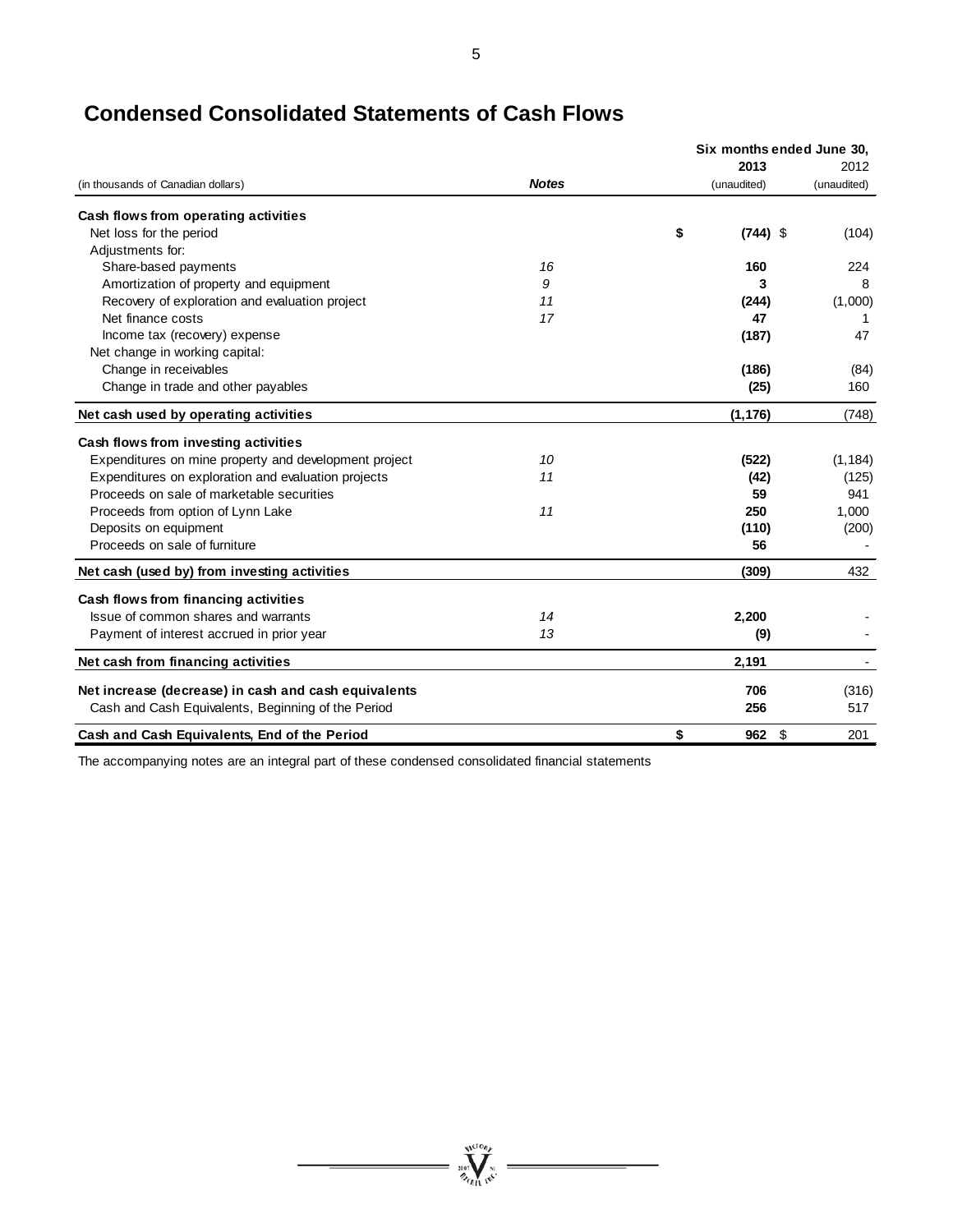*(all tabular amounts in thousands of Canadian dollars, except common share and per share information)*

# **NATURE OF OPERATIONS**

# **1. Nature of Operations**

Victory Nickel Inc. ("Victory Nickel" or the "Company") is a company domiciled in Canada. The address of the Company's registered office is 80 Richmond St. West, Suite 1802, Toronto, Ontario, M5H 2A4. The condensed consolidated financial statements as at and for the three and six months ended June 30, 2013 and 2012 comprise the Company and its subsidiary Victory Silica Ltd. ("VSL" or "Victory Silica") together referred to as "Victory Nickel" and individually as "Victory Nickel entities". Victory Nickel is primarily engaged in the acquisition, exploration and development of nickel properties and associated products in Canada. The Company was formed on February 1, 2007 pursuant to a plan of arrangement.

The Company is listed on the Toronto Stock Exchange ("TSX") under the symbol NI.

These condensed consolidated financial statements have been prepared using Generally Accepted Accounting Principles ("GAAP") applicable to a going concern, which contemplates the realization of assets and settlement of liabilities in the normal course of business as they come due. As at June 30, 2013, the Company had working capital of \$417,000 (December 31, 2012 – working capital deficiency of \$583,000). Working capital is defined as current assets less current liabilities. The Company closed a private placement generating \$2,209,000 in the first quarter and has other initiatives underway to improve working capital which include a rights offering completed on July 30, 2013 as described in Note 14.

The Company is subject to the risks and challenges experienced by other companies at a comparable stage. These risks include, but are not limited to, continuing losses, dependence on key individuals and the ability to secure adequate financing or to complete corporate transactions to meet the minimum capital required to successfully complete its projects and fund other operating expenses. Development of the Company's current projects to the production stage will require significant financing. Given the current economic climate, the ability to raise funds may prove difficult.

None of the Company's projects has commenced commercial production and, accordingly, the Company is dependent upon debt or equity financings and the optioning and/or sale of resource or resource-related assets for its funding. Plans to enter the frac sand business and generate cash flow are significantly advanced with a view to production in 2013. The recoverability of the carrying value of exploration and evaluation projects and the mine property and development project, and ultimately the Company's ability to continue as a going concern, is dependent upon exploration results which have the potential for the discovery of economically-recoverable reserves and resources, the Company's ability to finance exploitation of its projects through debt or equity financings and the optioning and/or sale of resource or resource-related assets such as royalty interests for its funding.

Should the Company not be able to continue to achieve favourable exploration results, obtain the necessary financing, achieve profitable operations on the frac sand business or achieve future profitable production or sale of properties, the carrying value of the Company's assets could be subject to material adjustment and, in addition, other adjustments may be necessary to these financial statements should such adverse events impair the Company's ability to continue as a going concern as contemplated under GAAP.

# **2. BASIS OF PREPARATION**

# **(a) Statement of Compliance**

The condensed consolidated financial statements have been prepared using accounting policies consistent with International Financial Reporting Standards ("IFRS") and its interpretations adopted by the International Accounting Standards Board ("IASB") and in accordance with IAS 34, *Interim Financial Reporting* ("IAS 34"). This is GAAP for a Canadian public company.

These condensed consolidated financial statements reflect the accounting policies described in Note 3 to the Company's Audited Consolidated Financial Statements for the years ended December 31, 2012 and 2011 ("2012 Audited Consolidated Financial Statements") (with the exception of any changes set out in Note 3 below) and accordingly, should be read in conjunction with those financial statements and the notes thereto.

 $\sum_{\substack{300 \text{ N} \text{odd } \\ \text{odd } \text{odd } \\ \text{odd } \text{odd } \\ \text{odd } \text{odd } \\ \text{odd } \text{odd } \\ \text{odd } \text{odd } \\ \text{odd } \text{odd } \\ \text{odd } \text{odd } \\ \text{odd } \text{odd } \\ \text{odd } \text{odd } \\ \text{odd } \text{odd } \\ \text{odd } \text{odd } \\ \text{odd } \text{odd } \\ \text{odd } \text{odd } \\ \text{odd } \text{odd } \\ \text{odd } \text{odd } \\ \text{odd } \text{odd } \\ \text{odd } \text{odd } \\ \text{odd } \text{odd } \\ \$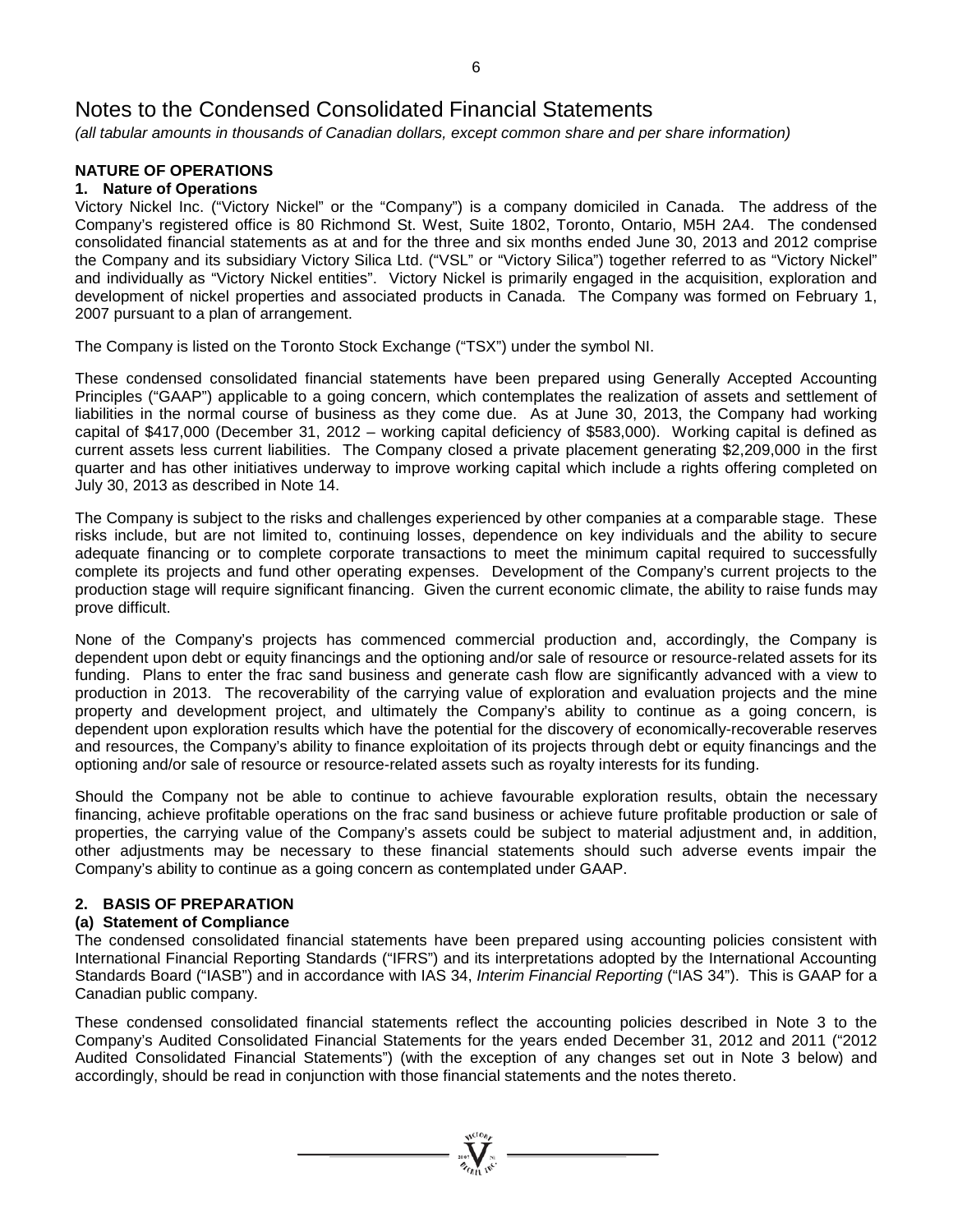*(all tabular amounts in thousands of Canadian dollars, except common share and per share information)*

The management of Victory Nickel prepares the unaudited condensed consolidated financial statements which are then reviewed by the Audit Committee and the Board of Directors. The unaudited condensed consolidated financial statements were authorized for issue by the Board of Directors on August 7, 2013 and are made available to shareholders and others through filing on SEDAR shortly thereafter.

# **(b) Basis of Measurement**

The financial statements have been prepared on the historic cost basis except for derivative financial instruments such as warrants which are measured at fair value with changes through operations and financial assets such as marketable securities which are measured at fair value with changes recorded through other comprehensive income or loss ("OCI").

# **(c) Functional and Presentation Currency**

These financial statements are presented in Canadian dollars, which is the Company's functional currency. All financial information is expressed in Canadian dollars unless otherwise stated; tabular amounts are stated in thousands of dollars.

# **(d) Use of Estimates and Judgements**

The preparation of financial statements in conformity with IFRS requires management to make estimates, judgements and assumptions that affect the application of accounting policies and the reported amounts of assets, liabilities, income and expenses. Actual results may differ from these estimates.

It is reasonably possible that, on the basis of existing knowledge, outcomes in the next financial year that are different from the assumptions used could require a material adjustment to the carrying amount of the asset or liability affected. The accompanying unaudited condensed consolidated financial statements include all adjustments that are, in the opinion of management, necessary for fair presentation. The results of operations and cash flows for the current periods as presented are not necessarily indicative of the results to be expected for the full year.

# *Significant estimates and assumptions*

Estimates and underlying assumptions are reviewed on an ongoing basis. Revisions to accounting estimates are recognized in the period in which the estimates are revised and in any future periods affected.

Information regarding significant areas of estimation uncertainty made in applying accounting policies that have the most significant effect on the amounts recognized in the financial statements is included in the following notes:

- Note 8 valuation of financial assets at fair value through operations and OCI;
- Note 10 measurement of the recoverable amount of mine property and development project;
- Note 11 measurement of the recoverable amount of exploration and evaluation projects;
- Note 13 valuation of the convertibility feature of the loan; and
- Note 16 measurement of share-based payments.

# *Significant judgements*

Judgements are reviewed on an ongoing basis. Changes resulting from the effects of amended judgements are recognized in the period in which the circumstance giving rise to the change occurs and in any future periods presented.

Information regarding significant areas of critical judgements made in applying accounting policies that have the most significant effect on the amounts recognized in the financial statements is included in the following notes:

- Note 1 going concern assessment;
- Note 10 classification of expenditures as mine property and development project or operating expenses;

 $\sum_{\substack{u \in \mathcal{U} \\ \mathcal{U} \subseteq \mathcal{U}}} \sum_{\substack{u \in \mathcal{U} \\ u \in \mathcal{U}}}$ 

- Note 11 classification of expenditures as exploration and evaluation projects or operating expenses;
- Note 10 impairment of mine property and development project;
- Note 11 impairment of exploration and evaluation projects; and
- Note 13 recognition of the convertibility feature of the loan.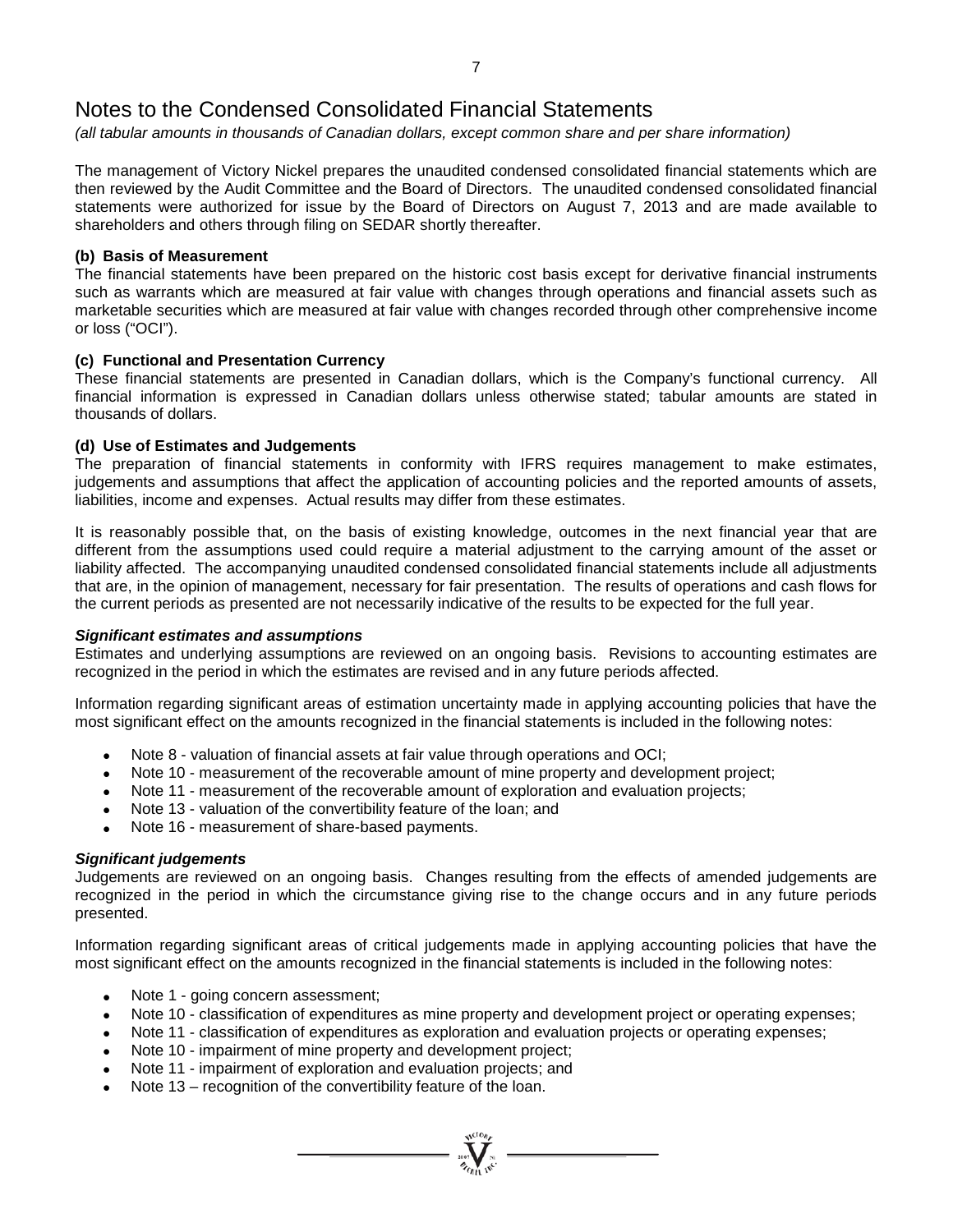*(all tabular amounts in thousands of Canadian dollars, except common share and per share information)*

# **3. SIGNIFICANT ACCOUNTING POLICIES**

The accounting policies of the Company are set out in detail in Note 3 to the 2012 Audited Consolidated Financial Statements. Such policies have been applied consistently to all periods presented in these condensed consolidated financial statements, and have been applied consistently by Victory Nickel entities.

# **(a) New Accounting Policies**

There have been no new accounting policies adopted by the Company.

# **(b) New Standards and Interpretations Not Yet Adopted**

Since the issuance of the Company's 2012 Audited Consolidated Financial Statements, the IASB and International Financial Reporting Interpretations Committee ("IFRIC") have issued no additional new and revised standards and interpretations which are applicable to the Company.

# **4. FINANCIAL RISK MANAGEMENT AND CAPITAL MANAGEMENT DISCLOSURES**

# **Overview**

The Company has exposure to credit risk, liquidity risk, market risk and operational risk from its use of financial instruments. A complete description of the Company's financial risk management and capital management is included in Note 4 to the 2012 Audited Consolidated Financial Statements. This note updates information about the Company's exposure to each of the above risks where there have been material or noteworthy changes. Further quantitative disclosures are included throughout these consolidated financial statements.

# **Capital Management Disclosures**

The Company's objective when managing capital is to safeguard its accumulated capital in order to provide an adequate return to shareholders by maintaining a sufficient level of funds to support continued project development and corporate activities. Capital is defined by the Company as the aggregate of its shareholders' equity as well as any long-term debt, equipment-based and/or project-based financing.

| <b>June 30.</b> | December 31, |
|-----------------|--------------|
| 2013            | 2012         |
| 52.768          | 50,995       |
| 70              | 8            |
| 2.000           |              |
| 54,838          | 51,003       |
|                 |              |

Neither the Company, nor its subsidiary, are subject to externally-imposed capital requirements. There were no changes in the Company's approach to capital management during the year.

# **5. DETERMINATION OF FAIR VALUES**

There have been no changes in how the Company determines fair value for both financial and non-financial assets and liabilities from the descriptions included in Note 5 to the Company's 2012 Audited Consolidated Financial Statements. When applicable, further information about the assumptions made in determining fair values is disclosed in the notes specific to that asset or liability.

A number of the Company's accounting policies and disclosures require the determination of fair value for both financial and non-financial assets and liabilities. Fair values have been determined for measurement and/or disclosure purposes based on the methods described below. When applicable, further information about the assumptions made in determining fair values is disclosed in the notes specific to that asset or liability.

# **(a) Property and Equipment**

The fair value of property and equipment recognized as a result of a business combination is based on the amount for which a property could be exchanged on the date of valuation between knowledgeable, willing parties in an arm's length transaction.

# **(b) Intangible Assets**

The fair value of other intangible assets is based on the discounted cash flows expected to be derived from the use and eventual sale of the assets.

 $\sum_{\mathbf{y} \in \mathcal{X}} \sum_{\mathbf{y} \in \mathcal{X}} \sum_{\mathbf{y} \in \mathcal{Y}} \mathbf{y} =$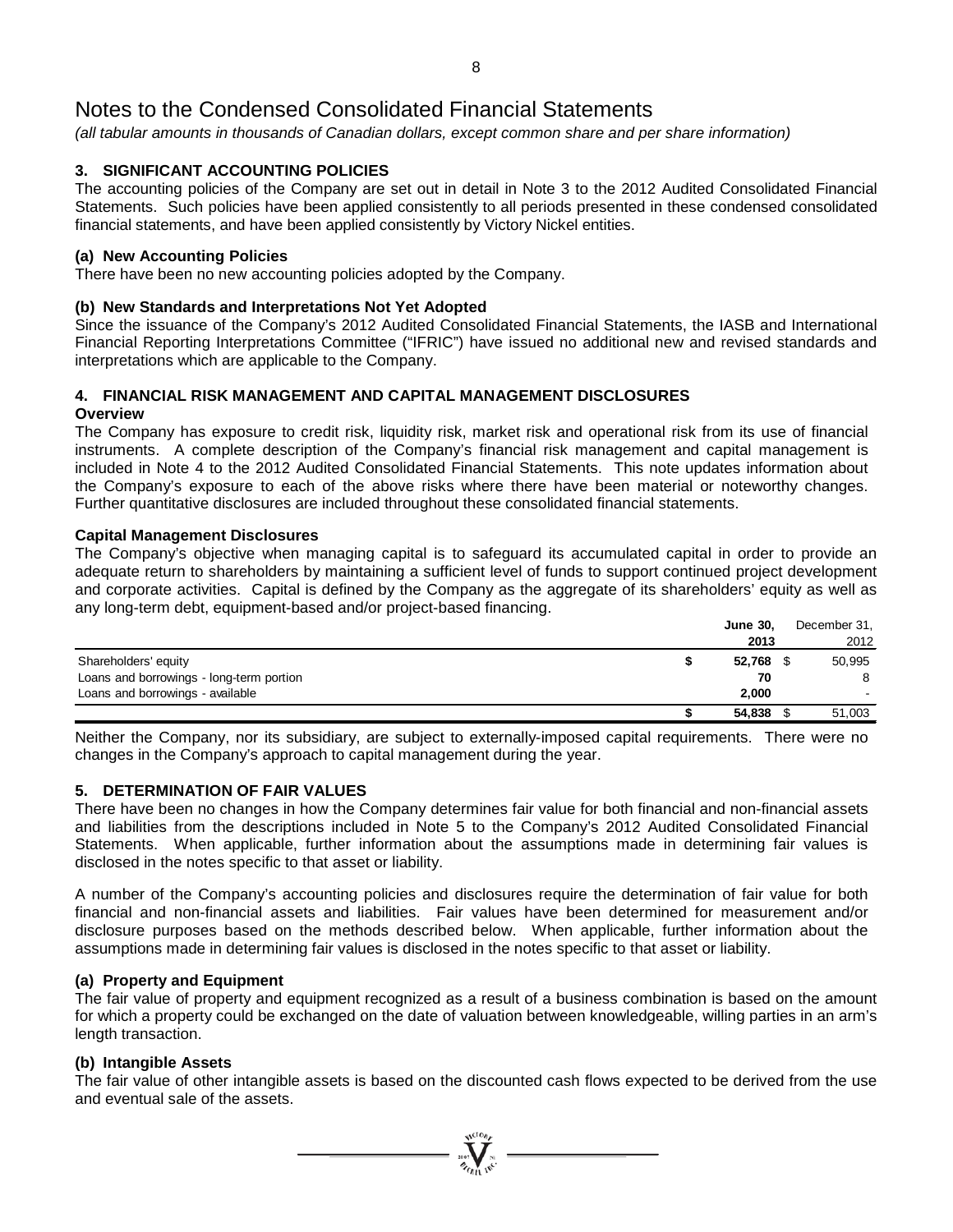*(all tabular amounts in thousands of Canadian dollars, except common share and per share information)*

# **(c) Marketable Securities**

The fair value of financial assets at fair value through operations or OCI is determined by reference to their quoted closing bid price at the reporting date.

# *Fair value hierarchy*

The different levels of valuation are defined as follows:

- Level 1: Quoted prices (unadjusted) in active markets for identical assets or liabilities;<br>Level 2: linputs other than quoted prices included within Level 1 that are observable
- Inputs other than quoted prices included within Level 1 that are observable for the asset or liability, either directly (i.e. as prices) or indirectly (i.e. derived from prices); and
- Level 3: Inputs for the asset or liability are not based on observable market data (unobservable inputs).

# **(d) Receivables**

The fair value of receivables is estimated as the present value of future cash flows, discounted at the market rate of interest at the reporting date. This fair value is determined for disclosure purposes only.

# **(e) Warrants**

The fair value of warrants included in financial assets at fair value through operations is based upon the Black-Scholes option-pricing model. Measurement inputs include: share price on measurement date, exercise price of the instrument, expected volatility (based on weighted average historic volatility adjusted for changes expected due to publicly-available information), weighted average expected life of the instruments (based on historic experience and general option-holder behaviour), expected dividends and the risk-free interest rate (based on government bonds).

# **(f) Non-derivative Financial Liabilities**

Fair value, which is determined for disclosure purposes, is calculated based on the present value of future principal and interest cash flows, discounted at the market rate of interest at the reporting date.

# **(g) Share-based Payment Transactions**

The fair value of share options is measured using the Black-Scholes option-pricing model. The measurement inputs are described above under Note 5(e). Any service and non-market performance conditions attached to the transactions are not taken into account in determining fair value.

# **6. CASH AND CASH EQUIVALENTS**

|                                               | <b>June 30,</b> | December 31. |
|-----------------------------------------------|-----------------|--------------|
|                                               | 2013            | 2012         |
| Bank balances                                 | 962             | 256          |
| Cash and Cash Equivalents in the Statement of |                 |              |
| <b>Cash Flows</b>                             | 962             | 256          |

# **7. RECEIVABLES AND PREPAIDS**

|                                    |             | <b>June 30,</b> | December 31, |
|------------------------------------|-------------|-----------------|--------------|
|                                    | <b>Note</b> | 2013            | 2012         |
| <b>Receivables</b>                 |             | 162             | 68           |
| Prepaid expenses and deposits      |             | 39              | 50           |
| Due from Nuinsco Resources Limited | 19          | 10              | 37           |
|                                    |             | 211             | 155          |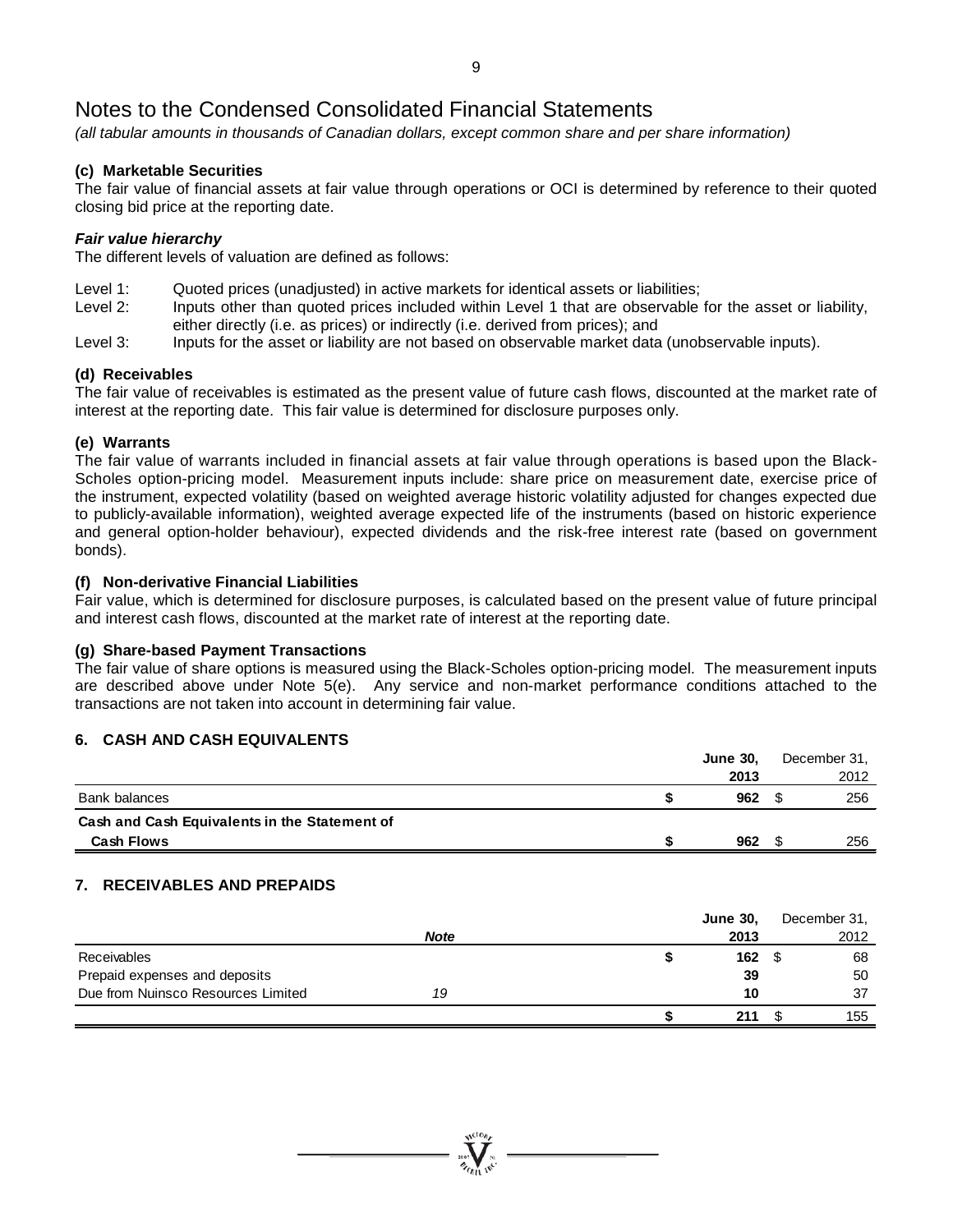*(all tabular amounts in thousands of Canadian dollars, except common share and per share information)*

# **8. MARKETABLE SECURITIES**

|                                                                | <b>June 30,</b> |      | December 31, |
|----------------------------------------------------------------|-----------------|------|--------------|
|                                                                | 2013            |      | 2012         |
| Financial assets at fair value through OCI:<br>Shares          | 263             | - \$ | 557          |
| Financial assets at fair value through operations:<br>Warrants | ۰               |      |              |
|                                                                | 263             |      | 557          |

The Company records its portfolio of shares at available market prices with any difference in fair value compared with acquisition cost being recorded as gain or loss on financial assets at fair value through OCI.

The financial assets at fair value through operations consisted of warrants which were not publicly-traded. However, they are susceptible to valuation using the Black-Scholes option-pricing model, the inputs for which are readily determinable. Any change in fair value after initial recognition, is recorded through the consolidated statement of operations as a gain or loss on financial assets at fair value in *Finance income* or *Finance costs* (Note 17. The warrants expired unexercised on April 21, 2013.

# **9. PROPERTY AND EQUIPMENT**

|                                      | <b>Land and</b> | <b>Equipment and</b> |                  |       |  |
|--------------------------------------|-----------------|----------------------|------------------|-------|--|
| Balance as at January 1, 2012        | <b>Building</b> | <b>Vehicle</b>       | <b>Furniture</b> | Total |  |
| Cost                                 | \$<br>83<br>-\$ | \$<br>32             | \$<br>1,211      | 1,326 |  |
| <b>Accumulated Amortization</b>      | (6)             | (11)                 | (32)             | (49)  |  |
| <b>Carrying Amount</b>               | 77              | 21                   | 1,179            | 1,277 |  |
| Additions                            |                 |                      | 200              | 200   |  |
| Disposals - cost                     |                 |                      | (52)             | (52)  |  |
| Disposals - accumulated amortization |                 |                      | (17)             | (17)  |  |
| Amortization                         | (2)             | (6)                  | (10)             | (18)  |  |
| Balance as at December 31, 2012      |                 |                      |                  |       |  |
| Cost                                 | 83              | 32                   | 1,359            | 1,474 |  |
| Accumulated Amortization             | (8)             | (17)                 | (25)             | (50)  |  |
| <b>Carrying Amount</b>               | 75              | 15                   | 1,334            | 1,424 |  |
| <b>Additions</b>                     |                 |                      | 100              | 100   |  |
| Amortization                         | (1)             | (2)                  |                  | (3)   |  |
| Balance as at June 30, 2013          |                 |                      |                  |       |  |
| Cost                                 | 83              | 32                   | 1,459            | 1,574 |  |
| Accumulated Amortization             | (9)             | (19)                 | (25)             | (53)  |  |
| <b>Carrying Amount</b>               | \$<br>74 \$     | 13<br>S              | 1,434<br>\$      | 1,521 |  |

Equipment and furniture includes payments of \$1,434,000 related to the purchase of transformers and other electrical equipment; the equipment is not available for use and is not being depreciated; payments of \$100,000 were made in the second quarter of 2013. On May 10, 2010, the Company entered into an agreement to purchase the equipment for the Minago project. The total price is US\$2,840,000 (Note 21).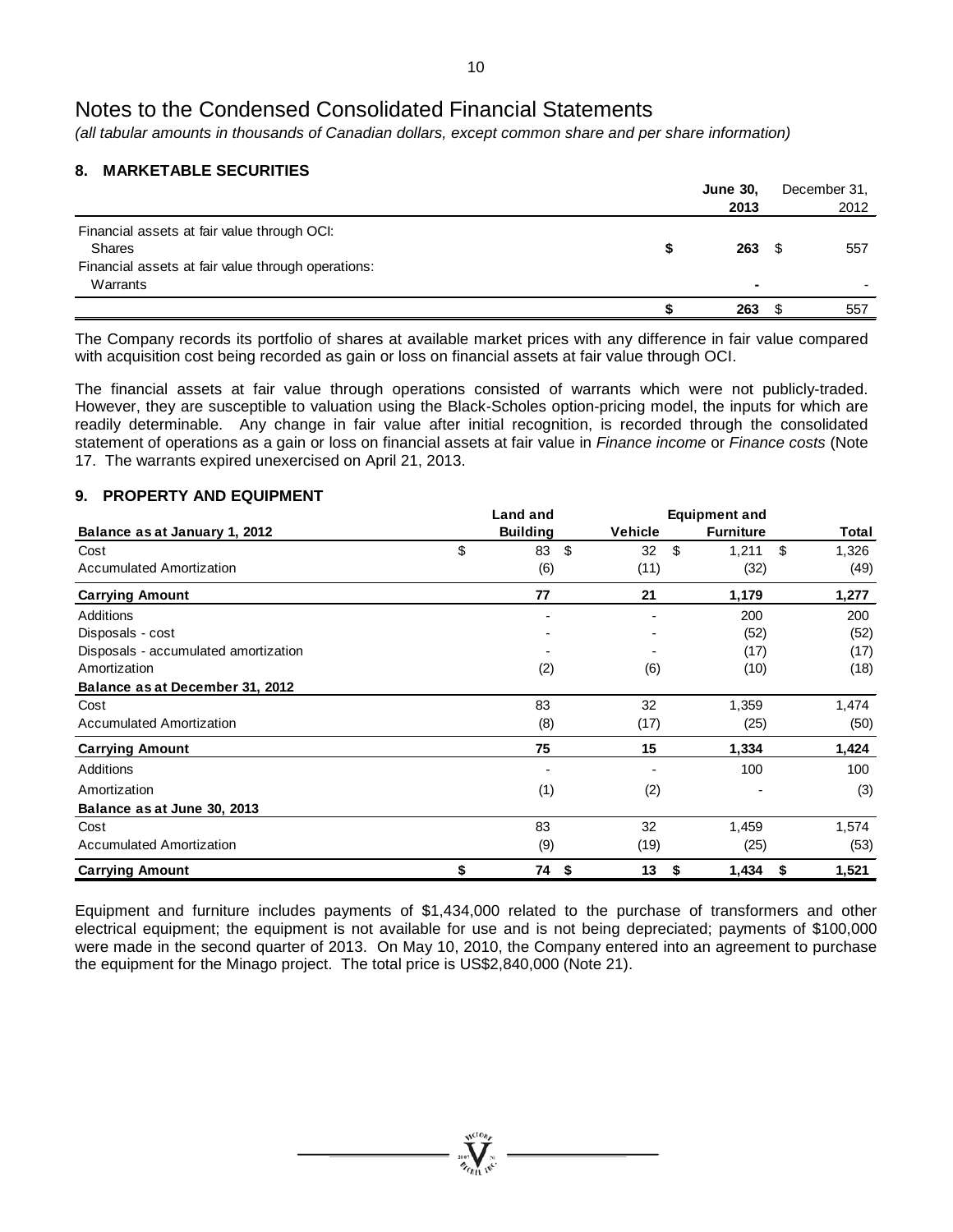*(all tabular amounts in thousands of Canadian dollars, except common share and per share information)*

|        |         | January 1,<br>2013 |      | Current<br><b>Expenditures</b> |      | Recoveries | <b>June 30,</b><br>2013 |
|--------|---------|--------------------|------|--------------------------------|------|------------|-------------------------|
| Minago | \$      | 37,897 \$          |      | 411 \$                         |      | $(72)$ \$  | 38,236                  |
|        |         | 37,897             |      | 411                            | - \$ | (72)       | 38,236                  |
|        |         | January 1,         |      | Current                        |      |            | June 30,                |
|        |         | 2012               |      | Expenditures                   |      | Recoveries | 2012                    |
| Minago | \$      | 35,571 \$          |      | $2,033$ \$                     |      | $(50)$ \$  | 37,554                  |
|        | ጥ<br>Jэ | 35,571             | - \$ | 2,033                          | - \$ | $(50)$ \$  | 37,554                  |

# **10. MINE PROPERTY AND DEVELOPMENT PROJECT**

Recoveries of \$72,000 (2012 - \$50,000) represent grants from the Manitoba Government.

The 100%-owned Minago project covers approximately 28,928 ha, through a combination of mining claims, mineral leases and a mineral exploration licence, on Manitoba's Thompson Nickel Belt. The property encompasses the Nose Deposit, which contains the entire current nickel mineral resource, and the North Limb, a zone of nickel mineralization with a known strike length of 1.5 kilometres located to the north of the Nose Deposit.

From 2006 to date, considerable work has been performed, including diamond drilling, metallurgical testing and engineering studies and all the studies required to complete the Environmental Impact Study which was filed in May 2010. As a result, in August 2011, the Company received its Environmental Act Licence. The results of the Minago Feasibility Study ("FS") were announced in December 2009 and improvements thereto announced in June 2010 and July 2011.

Five mineral claims totalling 691 ha located at the north end of the Company's existing Minago property package are subject to a maximum 2% net smelter return royalty with a 50% back-in right; these claims represent approximately 2.4% of the total Minago project.

The Minago project is not in production. Accordingly, the Minago project is not being depreciated. On September 19, 2011, the Company announced that the Board of Directors had approved the development of Minago and directed management to proceed with securing financing arrangements.

# **11. EXPLORATION AND EVALUATION PROJECTS**

Cumulative costs relating to the acquisition of mineral properties and E&E expenditures have been incurred on the following projects:

|            | January 1,<br>2013 | Current<br><b>Expenditures</b> |      | Recoveries   |        | Excess<br><b>Proceeds</b> |        | <b>June 30,</b><br>2013 |
|------------|--------------------|--------------------------------|------|--------------|--------|---------------------------|--------|-------------------------|
| Lac Rocher | \$<br>$7,317$ \$   | 20                             | - \$ |              | $-$ \$ | $\sim$                    | \$     | 7,337                   |
| Mel        | 7,421              | 20                             |      |              |        |                           |        | 7,441                   |
| Lynn Lake  |                    | 6                              |      | (250)        |        | 244                       |        |                         |
|            | 14,738 \$          | 46 \$                          |      | $(250)$ \$   |        | $244$ \$                  |        | 14,778                  |
|            | January 1,<br>2012 | Current<br><b>Expenditures</b> |      | Recoveries   |        | Excess<br><b>Proceeds</b> |        | June 30,<br>2012        |
| Lac Rocher | \$<br>$7,254$ \$   | 30                             | - \$ |              | - \$   |                           | $-$ \$ | 7,284                   |
| Mel        | 7,323              | 71                             |      |              |        |                           |        | 7,394                   |
| Lynn Lake  |                    |                                |      | (1,000)      |        | 1,000                     |        |                         |
|            | \$<br>14,577       | \$<br>101                      | \$   | $(1,000)$ \$ |        | 1,000                     | \$     | 14,678                  |

The expenditures on the Lynn Lake property are shown net of cumulative option payments received; these include \$125,000 in each of May and March 2013; \$1,000,000 in February 2012 and \$450,000 in August 2012. The excess

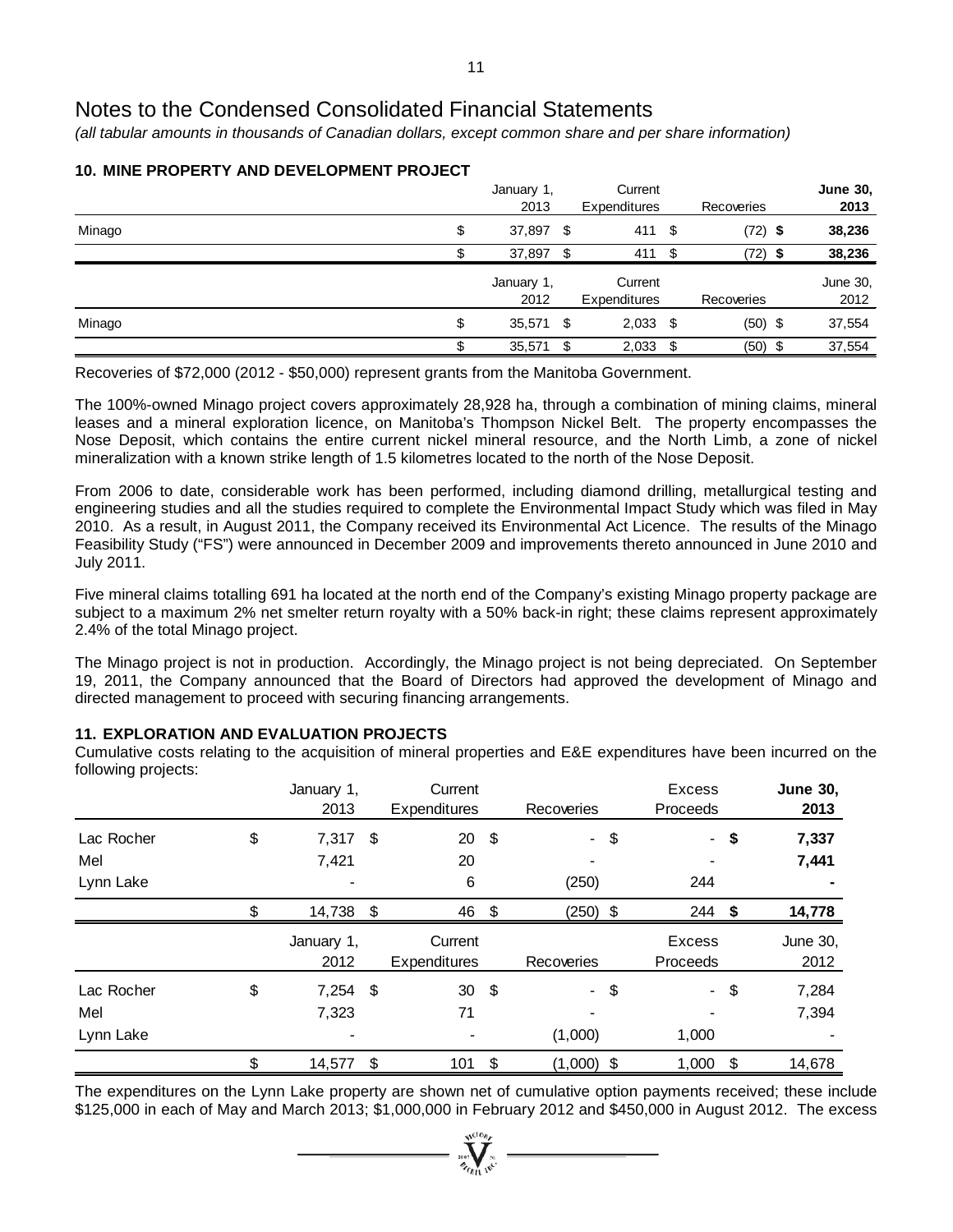*(all tabular amounts in thousands of Canadian dollars, except common share and per share information)*

proceeds of \$244,000 and \$1,000,000 for the six months ended June 30, 2013 and 2012, respectively, represent the excess of consideration received under the option agreement above carrying value and are reflected in *Recovery of exploration and evaluation project* through operations.

# **Lac Rocher**

The Lac Rocher project, which is 100%-owned, is located 140 kilometres northeast of Matagami in northwestern Québec. The project is subject to a royalty of \$0.50 per ton on any ores mined and milled from the property and a 2% NSR described below.

In 2007, the Company began environmental work in support of obtaining a permit for the Lac Rocher deposit in order to extract and direct-ship mineralized material to an offsite mill for processing. A 12-hole, 1,500 metre drill program was also completed to test for extensions to the nickel sulphide mineralization and to provide metallurgical samples for the Preliminary Economic Assessment ("PEA") to determine the near-term production and cash generation potential of the project.

Metallurgical testing of the massive sulphide mineralization from the deposit was completed in December, 2007. In February, 2008, the Company announced the results from metallurgical testing of the disseminated sulphide zone and they were incorporated into the PEA completed in November 2008. The Company completed the construction of an access road in the third quarter of 2009 and performed diamond drilling to provide geotechnical data for portal and ramp development.

The Lac Rocher property is subject to a discovery incentive plan (the "DIP") to reward certain individuals involved in the discovery of Lac Rocher with a 2% NSR for mines that were discovered on certain properties prior to the expiry of the DIP. The NSR is payable only on revenues earned after recovery of all development costs for any mine on the property. The terms of the DIP provide the Company with a right of first refusal on any proposed disposition of the NSR. In addition, the DIP contains put/call provisions under which the Company may be required to purchase, or may exercise an option to purchase, the NSR at the value of its discounted cash flows, as defined therein. The Lac Rocher property is the only property subject to the DIP. As the Lac Rocher property is not yet in production, no royalties are currently payable.

# **Mel**

Effective August 27, 1999, Nuinsco Resources Limited ("Nuinsco") (the predecessor entity of Victory Nickel) entered into an option agreement (the "Agreement") with Inco Limited (predecessor to CVRD Inco Limited, now Vale) for the exploration and development of Vale's Mel properties (the "Mel Properties") located in the Thompson area of northern Manitoba. Pursuant to the Agreement, sufficient expenditures have been incurred to earn a 100% interest in the Mel Properties, and in 2007 the Company exercised its option to acquire such interest. Vale had the right to earn back a 51% interest by incurring expenditures of \$6,000,000 over a four-year period. On September 14, 2010, Vale notified the Company that it would not exercise this back-in right. In accordance with the terms of the agreement with Vale, they now are entitled to a 10% royalty on "distributable earnings" as defined in the agreement. Distributable earnings is defined as net revenue less operating expenses, before federal and provincial income taxes, after provincial mining taxes and less aggregate pre-production capital but before depreciation.

Also under the Agreement, Vale has a contractual obligation to mill ore mined from the Mel deposit at its cash cost plus 5% (provided that the product meets Vale specifications and that Vale has sufficient mill capacity).

Ongoing updating of Mel data is being conducted and applies to both the drilling data on the Mel deposit/lease as well as the 111 drill holes collared on the claims portion of the property. When completed, additional modelling of the resource will be continued. No fieldwork has been conducted during 2013.

# **Lynn Lake**

The Company owns a 100% right, title and interest in the Lynn Lake nickel property ("Lynn Lake"), covering approximately 600 ha in northern Manitoba. The Lynn Lake property is subject to an option agreement with Prophecy Platinum Corp. ("Prophecy Platinum").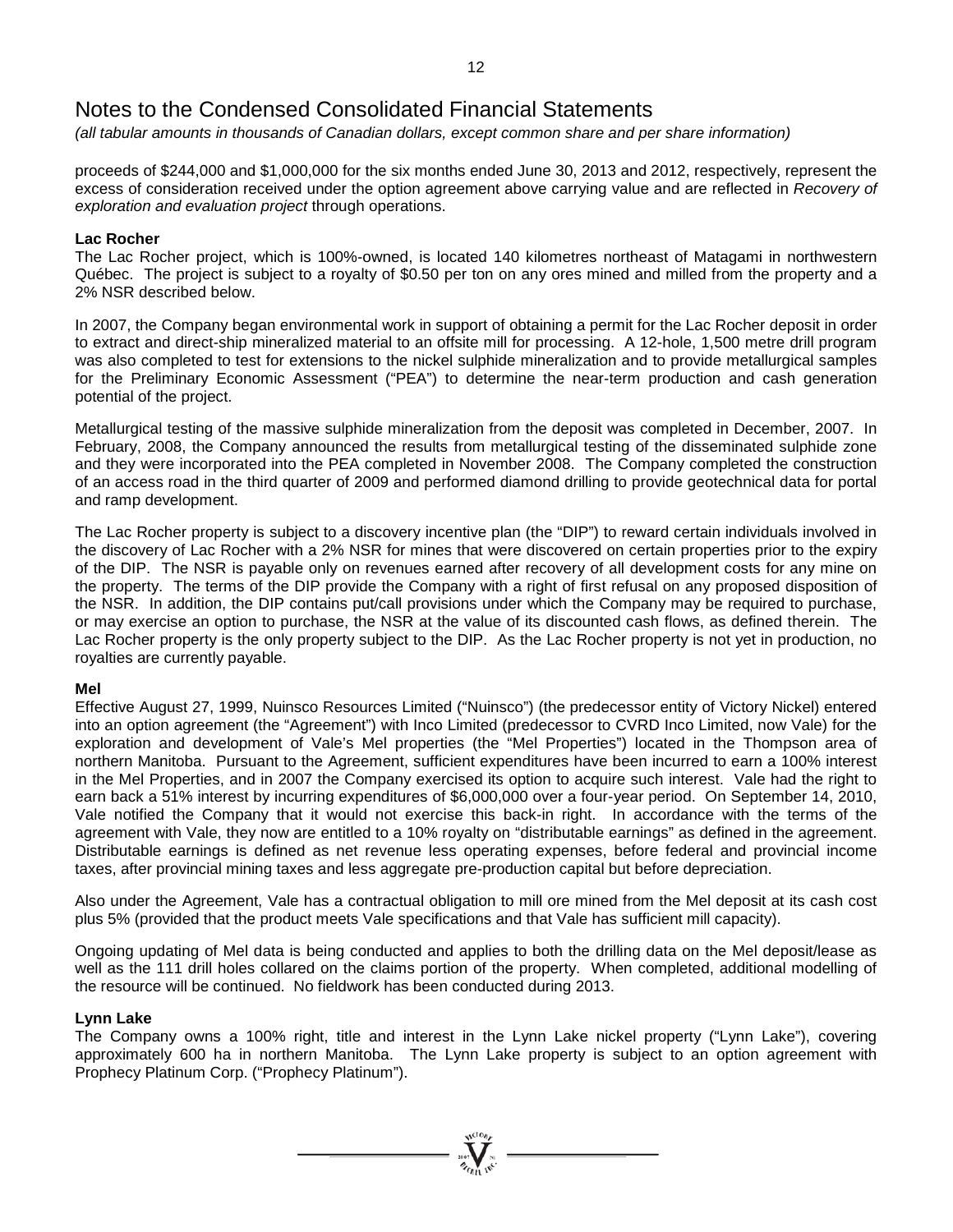*(all tabular amounts in thousands of Canadian dollars, except common share and per share information)*

The Company received \$1,000,000 in February 2012; on August 8, 2012, the Company received \$450,000 from Prophecy Platinum in consideration for removal of the exploration expenditure condition from the Lynn Lake option agreement and has received all payments scheduled under the option agreement to December 31, 2012. Accordingly, under the original agreement, the sole remaining condition for the Lynn Lake property to transfer to Prophecy Platinum was the \$1,000,000 option payment which was originally due from Prophecy Platinum by March 1, 2013.

On March 1, 2013, the Company agreed to an additional amendment to the option agreement which allows Prophecy Platinum to make a series of payments through 2013 and 2014 aggregating \$1,125,000 in satisfaction of the remaining option conditions. On March 1, 2013, the Company received the first payment of \$125,000 and \$125,000 was received in May 2013; \$325,000 remains due across the remainder of 2013 and \$550,000 is payable by August 29, 2014. Upon receipt of the final option payment in 2014, the Company will transfer ownership of Lynn Lake to Prophecy Platinum.

Failure on the part of Prophecy Platinum (if not cured by Prophecy Coal Corp.; the option agreement was assigned by them to Prophecy Platinum with the Company's consent) to meet any of the terms will result in cancellation of the option on the property and it will revert to the Company.

#### **Victory Silica**

On June 19, 2012, the Company announced a new initiative through the creation of Victory Silica and the hiring of Ken Murdock as the CEO. The objective is to establish VSL as a supplier of premium frac sand prior to commencing frac sand production from the Minago project. Presently, all costs relate to pre-operating costs and have been expensed through operations.

# **Impairment and Pre-exploration Costs**

There were no writedowns of projects or pre-exploration costs recorded in the three and six months ended June 30, 2013 or 2012.

# **12. TRADE AND OTHER PAYABLES**

|                                       |             | <b>June 30,</b> |     | December 31. |
|---------------------------------------|-------------|-----------------|-----|--------------|
|                                       | <b>Note</b> | 2013            |     | 2012         |
| Trade payables                        |             |                 |     |              |
| Mine property and development project |             | 26              | - 5 | 293          |
| Exploration and evaluation projects   |             |                 |     | 3            |
| Non-project related                   |             | 70              |     | 84           |
| <b>Accrued liabilities</b>            |             |                 |     |              |
| Mine property and development project |             | 51              |     | 2            |
| Exploration and evaluation projects   |             |                 |     |              |
| Non-project related                   |             | 193             |     | 160          |
| Other payables                        |             | 3               |     | 8            |
|                                       |             | 344             | S   | 551          |

# **13. LOANS AND BORROWINGS**

|                                              | <b>June 30,</b> |      | December 31, |
|----------------------------------------------|-----------------|------|--------------|
|                                              | 2013            |      | 2012         |
| Advances                                     | 1,000           | - \$ | 1,000        |
| Interest payable                             |                 |      | 9            |
| Unamortized loan fees                        | (255)           |      | (1)          |
|                                              | 745             |      | 1,008        |
| Less: loans and borrowings - current portion | (675)           |      | (1,000)      |
| Loans and borrowings - long-term portion     | 70              | \$.  | 8            |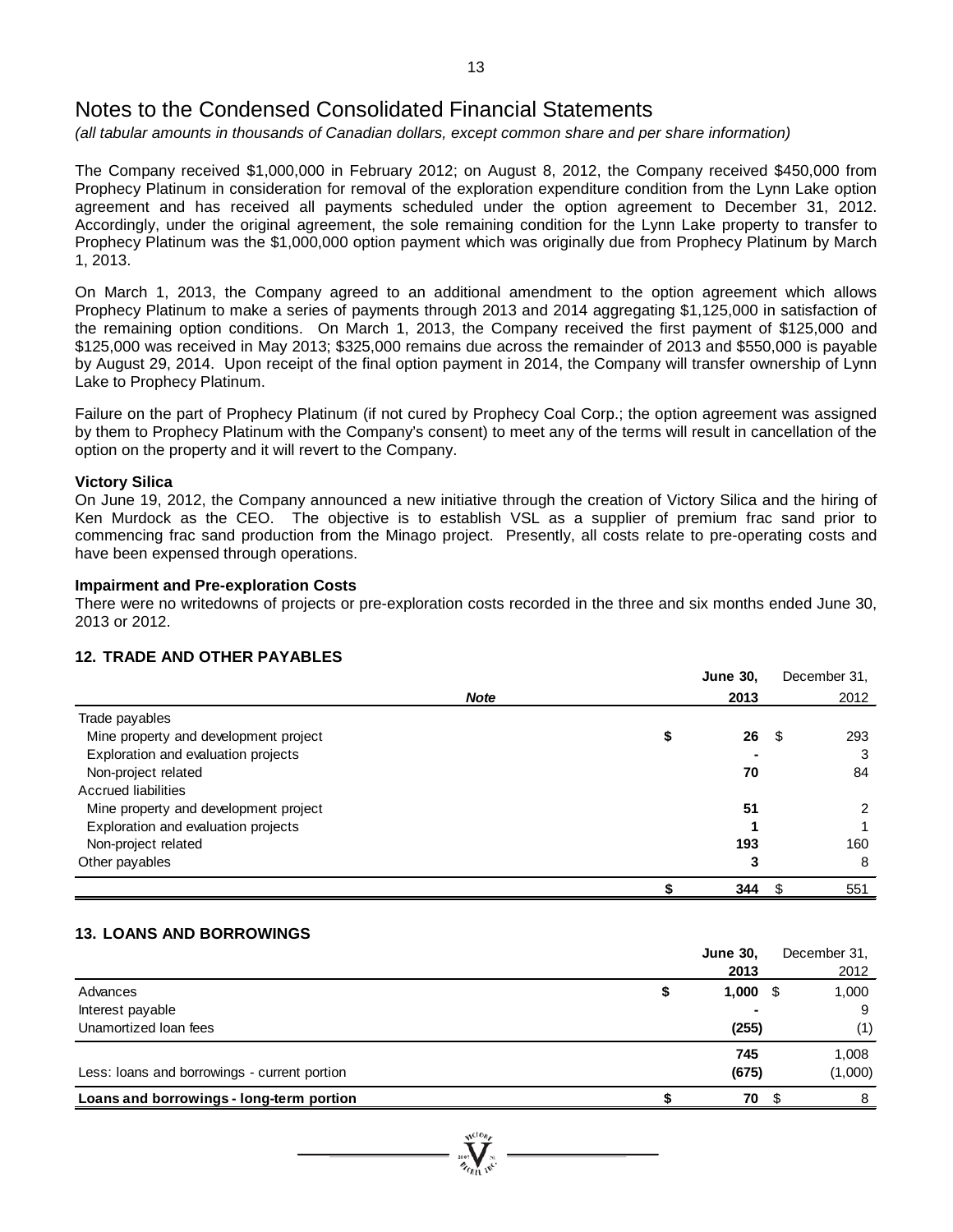*(all tabular amounts in thousands of Canadian dollars, except common share and per share information)*

In 2012, the Company entered into a loan agreement for \$1,000,000 with Nuinsco Resources Limited ("Nuinsco" or the "Lender"). The loan was amended and restated on March 25, 2013 (the "Amended Loan") to up to \$3 million with the additional amount being available to fund capital expenditures relating to the Seven Persons sand recycling facility (the "7P Plant"). The Amended Loan bears interest at 12% per annum and matures on January 31, 2015; the loan is secured by equipment and a general security agreement over the assets of the Company. At the option of the Lender, and under certain circumstances, the Lender can elect to receive prepayment of the loan from up to \$1,000,000 of the proceeds of the Lynn Lake option payments originally due by March 1, 2013. Accordingly, \$675,000 of the loan has been classified as a current liability due within one year since this matches the Lynn Lake option payments which are available to be diverted to the Lender at their option under the Amended Loan.

Prior to June 1, 2014, the Lender has the right to convert the outstanding balance of the Amended Loan into a limited participating interest (the "Conversion") whereby the Lender is entitled to receive a share of cash flows earned from the sale of frac sand from the 7P Plant. The Lender's participation is capped at \$10,000,000, with a minimum of \$7,500,000, and is subject to adjustment under certain circumstances. On Conversion, the Amended Loan would be considered paid in full. The Lender had also agreed to backstop an equity issue, if any was announced, with cash or by converting a portion of the Amended Loan into shares, at the Lender's option to an amount up to \$1,500,000 under certain circumstances. On June 14, 2013, the Company announced a rights offering for existing shareholders to raise gross proceeds of up to approximately \$2,700,000 (see Note 14). The rights offering closed on July 30, 2013 and raised gross proceeds of \$2,400,000 which included the backstop provided by the Lender in cash of \$1,207,584. This has capped the Amended Loan at \$2,707,584 and reduced the amount available to be drawn down to \$500,000.

The Company will pay, with shares, an arrangement fee of up to \$300,000 plus a commitment fee of 1.5% per annum on unutilized balances. A commitment fee of \$6,000 has been accrued and is included in *Finance Income* in Note 17; shares will be issued upon the final advance under the loan terms. Effective March 2013, the Company issued 5,681,818 shares in satisfaction of the arrangement fee at that time of \$250,000. This amount, along with other loan fees, is being amortized as interest expense using the effective interest rate method; in the three and six months ended June 30, 2013, \$40,000 and \$47,000 was amortized as interest expense and \$30,000 and \$69,000 interest was paid to the Lender in the respective periods. The payment in the first quarter included \$9,000 which was accrued in 2012.

# **14. CAPITAL AND OTHER COMPONENTS OF EQUITY**

# **Share Capital**

# *Authorized*

The Company is authorized to issue an unlimited number of common shares.

# *Number of shares issued and outstanding*

The issued and outstanding common shares for the six months ended June 30, 2013 are as follows:

|                                        | <b>Notes</b> | Number of<br><b>Shares</b> | Gross<br>Proceeds/<br>Consideration | Non-cash<br>Items | Share<br><b>Issue Costs</b> | Income<br>Taxes |   | Flow-Through<br>Premium |                          |     | Finder's<br>Unit<br>Warrants | and  | Warrants<br>Options      | <b>Share</b><br>Capital |
|----------------------------------------|--------------|----------------------------|-------------------------------------|-------------------|-----------------------------|-----------------|---|-------------------------|--------------------------|-----|------------------------------|------|--------------------------|-------------------------|
| Balance as at January 1, 2013          |              | 397.347.042                |                                     |                   |                             |                 |   |                         |                          |     |                              |      |                          | 47,683                  |
| Issue of common shares for liabilities | (a)          | 4,720,000 \$               | $\sim$                              | 18 \$             | (5)                         | S               | ۰ |                         | $\sim$                   | . ა | $\sim$                       | - \$ | ٠                        | 113                     |
| Issue of common shares for cash        | (b)          | 44.178.500                 | 2.209                               |                   | (12)                        |                 |   |                         |                          |     |                              |      | $\overline{\phantom{a}}$ | 2.197                   |
| Issue of common shares for loan fee    | (c)          | 5.681.818                  | ٠                                   | 250               |                             |                 |   |                         |                          |     |                              |      |                          | 250                     |
| Issue of shares under Share Bonus Plan | (d)          | 367.500                    | $\overline{\phantom{a}}$            | 17                |                             |                 |   |                         | $\overline{\phantom{a}}$ |     |                              |      | ۰                        | 17                      |
| Balance as at June 30, 2013            |              | 452.294.860                | 2.209                               | 385               | (17)                        |                 |   |                         |                          |     |                              |      |                          | 50.260                  |

(a) In January 2013, the Company issued 4,720,000 shares to satisfy \$118,000 in accounts payable owing to a vendor for settlement of outstanding amounts owed by the Company.

(b) In March 2013, the Company entered into a private placement with a key investor and issued 44,178,500 shares at \$0.05 per share generating gross proceeds of approximately \$2,209,000.

(c) Effective March 2013, the Company issued 5,681,818 shares to satisfy \$250,000 of the arrangement fee then outstanding on the Amended Loan.

 $\sum_{u \in \mathcal{N}}_{u \in \{0,1\}^N}$ 

(d) In April 2013, the Company issued 367,500 shares under the Share Bonus Plan to an employee.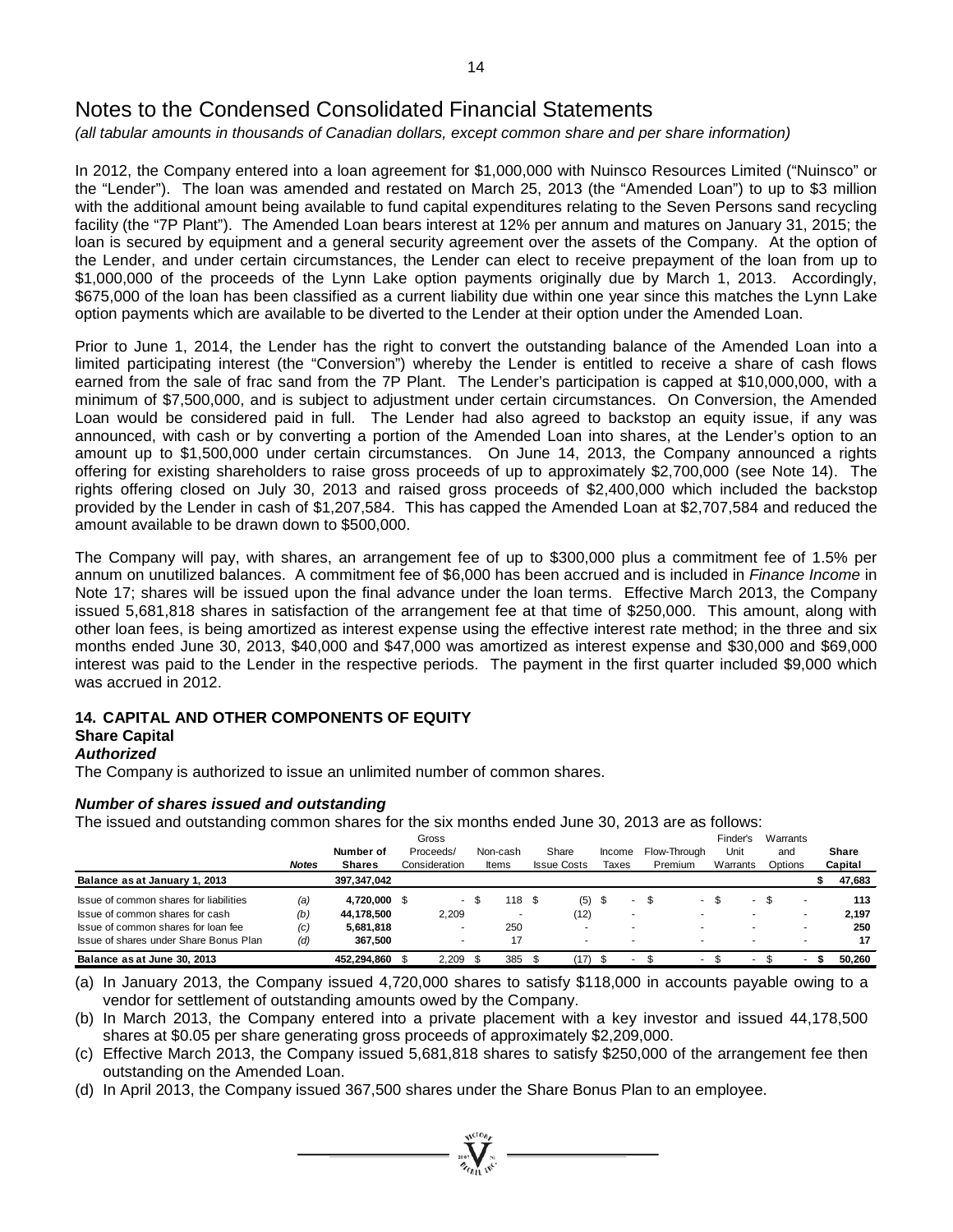*(all tabular amounts in thousands of Canadian dollars, except common share and per share information)*

- (e) In July 2013, the Company issued 1,180,000 shares under the Share Bonus Plan to senior officers of the Company.
- (f) On June 14, 2013, the Company announced the terms of a rights offering to existing shareholders to raise gross proceeds of up to approximately \$2,700,000. The offering closed on July 30, 2013 and raised gross proceeds of \$2,400,000 (excluding any potential proceeds from the exercise of the warrants). Accordingly, the Company issued 100,000,000 shares and 100,000,000 share purchase warrants. Each warrant will entitle the holder to purchase one common share at a price of \$0.035 during the 12-month period beginning July 31, 2014.

# **Share Incentive Plan**

The Company has a Share Incentive Plan which includes a Share Purchase Plan and a Share Bonus Plan. Both are described fully in the Company's 2012 Audited Consolidated Financial Statements.

#### **Shareholder Rights Plan**

The Company has a Shareholder Rights Plan which is described fully in the Company's 2012 Audited Consolidated Financial Statements.

#### **Accumulated Other Comprehensive Income or (Loss) ("AOCI")**

AOCI is comprised of the following separate components of equity:

#### *Net change of financial assets at fair value through OCI*

This comprises the cumulative net change in the fair value of financial assets at fair value through OCI.

#### *Income tax on other comprehensive income*

This comprises the amount of income tax determined to be required on the cumulative net change in the fair value of financial assets at fair value through OCI.

# **15. EARNINGS (LOSS) PER SHARE**

The calculation of basic and diluted EPS for the three and six months ended June 30, 2013 and 2012 was based on the information in the table below.

|                                                                                        | Three months ended June 30, |             |  |                         |             | Six months ended June 30, |                         |
|----------------------------------------------------------------------------------------|-----------------------------|-------------|--|-------------------------|-------------|---------------------------|-------------------------|
|                                                                                        |                             | 2013        |  | 2012                    | 2013        |                           | 2012                    |
| Balance as at beginning of period                                                      |                             | 451,928,000 |  | 395,807,000             | 397,347,000 |                           | 395,807,000             |
| Effect of shares issued                                                                |                             | 411,000     |  |                         | 29,027,000  |                           |                         |
| Weighted average number of common shares as at end of period -                         |                             | 452,339,000 |  | 395,807,000             | 426,374,000 |                           | 395,807,000             |
| Effect of options granted and outstanding<br>Effect of warrants issued and outstanding |                             | 51,000      |  | 18,000                  | 59,000      |                           | 513,000                 |
| Weighted average number of common shares as at end of period -                         |                             | 452,390,000 |  | 395,825,000             | 426,433,000 |                           | 396,320,000             |
| Number of options excluded<br>Number of warrants excluded                              |                             |             |  | 30,046,000<br>4,805,000 |             |                           | 29,551,000<br>4,805,000 |
| Net loss attributable to shareholders                                                  |                             | $(429)$ \$  |  | $(571)$ \$              | $(744)$ \$  |                           | (104)                   |
| Basic (loss) earnings per share                                                        |                             | $(0.00)$ \$ |  | $(0.00)$ \$             | $(0.00)$ \$ |                           | (0.00)                  |
| Diluted (loss) earnings per share                                                      |                             | $(0.00)$ \$ |  | $(0.00)$ \$             | $(0.00)$ \$ |                           | (0.00)                  |

The effect of adjustments to the weighted average number of common shares would be anti-dilutive when the Company incurs losses. The table above provides the weighted average number of shares on a diluted basis for periods where losses are incurred for information only. The average market value of the Company's shares for purposes of calculating the dilutive effect of share options is based on quoted market prices for the respective periods during which the options were outstanding.

Taking into account the rights offering and the other share issuances described in Notes 14 (e) and (f) which occurred after the period ended June 30, 2013, basic and diluted EPS would remain at \$0.00.<br>  $\frac{W^{10}h}{W}$   $\frac{W^{10}h}{W}$   $\cdots$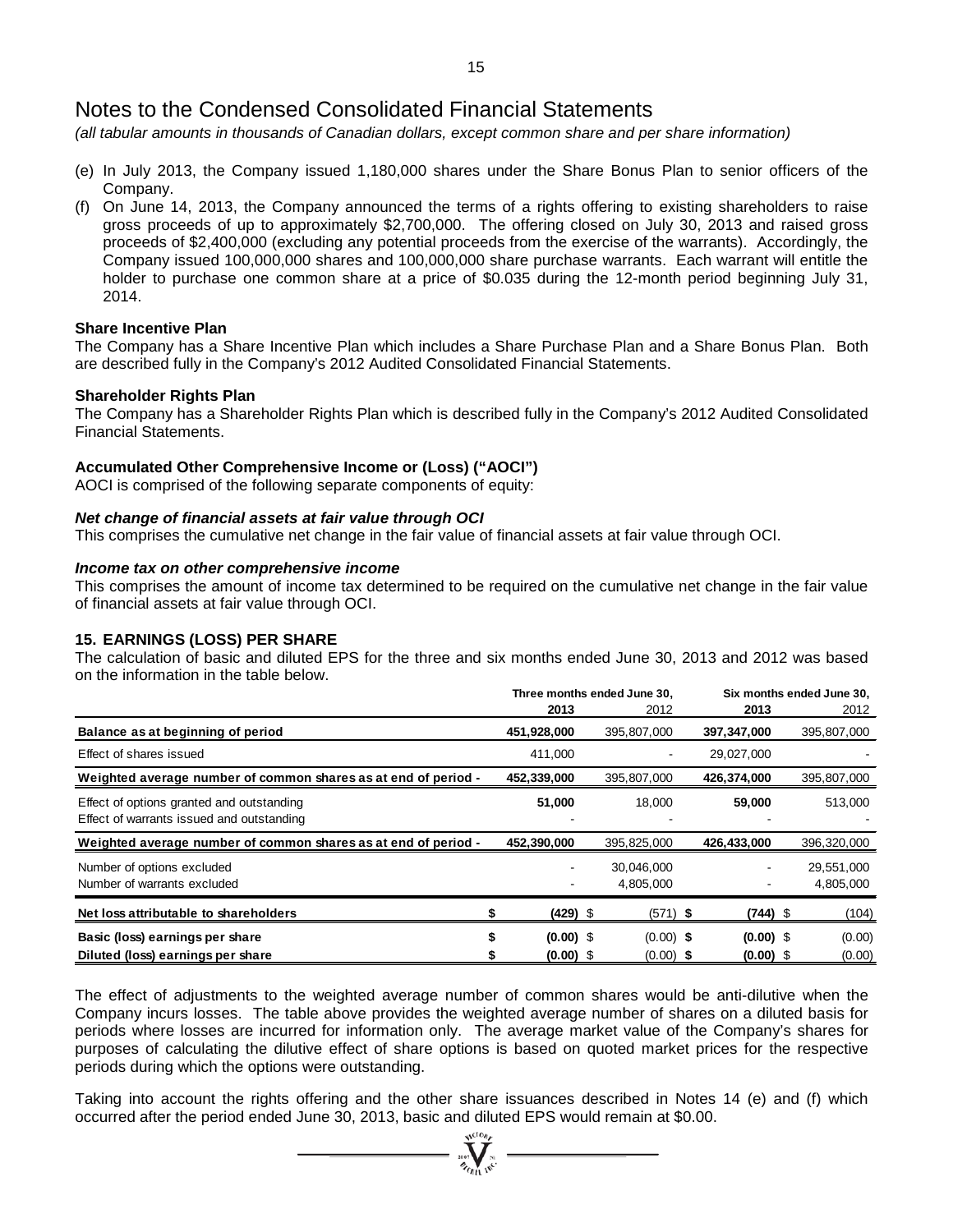*(all tabular amounts in thousands of Canadian dollars, except common share and per share information)*

# **16. SHARE-BASED PAYMENTS**

# **Description of the Share-based Payment Arrangements**

The Company's share-based payment arrangements are described in Note 18 to the Company's 2012 Audited Consolidated Financial Statements.

# *Stock Option Plan (equity-settled)*

As at June 30, 2013, the Company had 34,626,000 common shares available for the granting of future options (December 31, 2012 – 30,951,000 common shares). Options are exercisable at the closing market price of the shares at the date prior to grant. The Company does not have any cash-settled transactions.

#### *Share purchase warrants (equity-settled)*

There were no outstanding warrants as at June 30, 2013. The Company does not have any cash-settled transactions. Pursuant to the rights offering which closed on July 30, 2013, 100,000,000 warrants were issued.

#### *Share Bonus Plan*

The terms of the Share Bonus Plan are set out in Note 16 to the Company's 2012 Audited Consolidated Financial **Statements** 

# **Terms and Conditions of Share-based Payment Arrangements**

*Stock Option Plan and Share purchase warrants*

The terms and conditions relating to the grants of the Company's Stock Option Plan and share purchase warrants are set out in Note 18 to the Company's 2012 Audited Consolidated Financial Statements.

#### **Disclosure of Share-based Payment Arrangements**

#### *Stock Option Plan*

The number and weighted average exercise prices of options are as follows:

|                                       |                 |                          |                        |      | 1150         |  |  |
|---------------------------------------|-----------------|--------------------------|------------------------|------|--------------|--|--|
|                                       |                 | <b>Number of options</b> | average exercise price |      |              |  |  |
|                                       | <b>June 30.</b> | December 31.             | <b>June 30.</b>        |      | December 31. |  |  |
| As at and for the periods ended       | 2013            | 2012                     | 2013                   |      | 2012         |  |  |
| Outstanding as at beginning of period | 28,651,500      | 27,074,736 \$            | 0.13                   | - \$ | 0.28         |  |  |
| Granted                               | 7.820.000       | 8.050.000 \$             | 0.03                   | - \$ | 0.05         |  |  |
| Expired                               | (3, 253, 000)   | $(6,473,236)$ \$         | 0.26                   | - \$ | 0.65         |  |  |
| Outstanding as at end of period       | 33.218.500      | 28.651.500 \$            | 0.09                   | - \$ | 0.13         |  |  |
| Exercisable as at end of period       | 30,908,500      | 26.426.500 \$            | 0.10                   | - \$ | 0.15         |  |  |

**Weighted**

There were no options exercised during 2013 or 2012.

|                          |                 |                               |                 | Weighted average remaining |
|--------------------------|-----------------|-------------------------------|-----------------|----------------------------|
|                          |                 | Number of options outstanding |                 | contractual life (years)   |
|                          | <b>June 30.</b> | December 31.                  | <b>June 30.</b> | December 31.               |
| As at                    | 2013            | 2012                          | 2013            | 2012                       |
| Range of exercise prices |                 |                               |                 |                            |
| \$0.03 to \$0.05         | 20,035,000      | 12,315,000                    | 3.65            | 3.31                       |
| \$0.06 to \$0.14         | 4,572,500       | 5,322,500                     | 2.83            | 2.86                       |
| \$0.15 to \$0.16         | 5,490,000       | 5,490,000                     | 1.51            | 2.01                       |
| \$0.17 to \$0.25         | 1,593,750       | 1,593,750                     | 0.58            | 1.07                       |
| \$0.26 to \$0.32         | 1,152,250       | 2,956,250                     | 0.09            | 0.34                       |
| \$0.33 to \$0.50         | 375,000         | 974.000                       | 0.08            | 0.40                       |
|                          | 33,218,500      | 28,651,500                    | 2.88            | 2.45                       |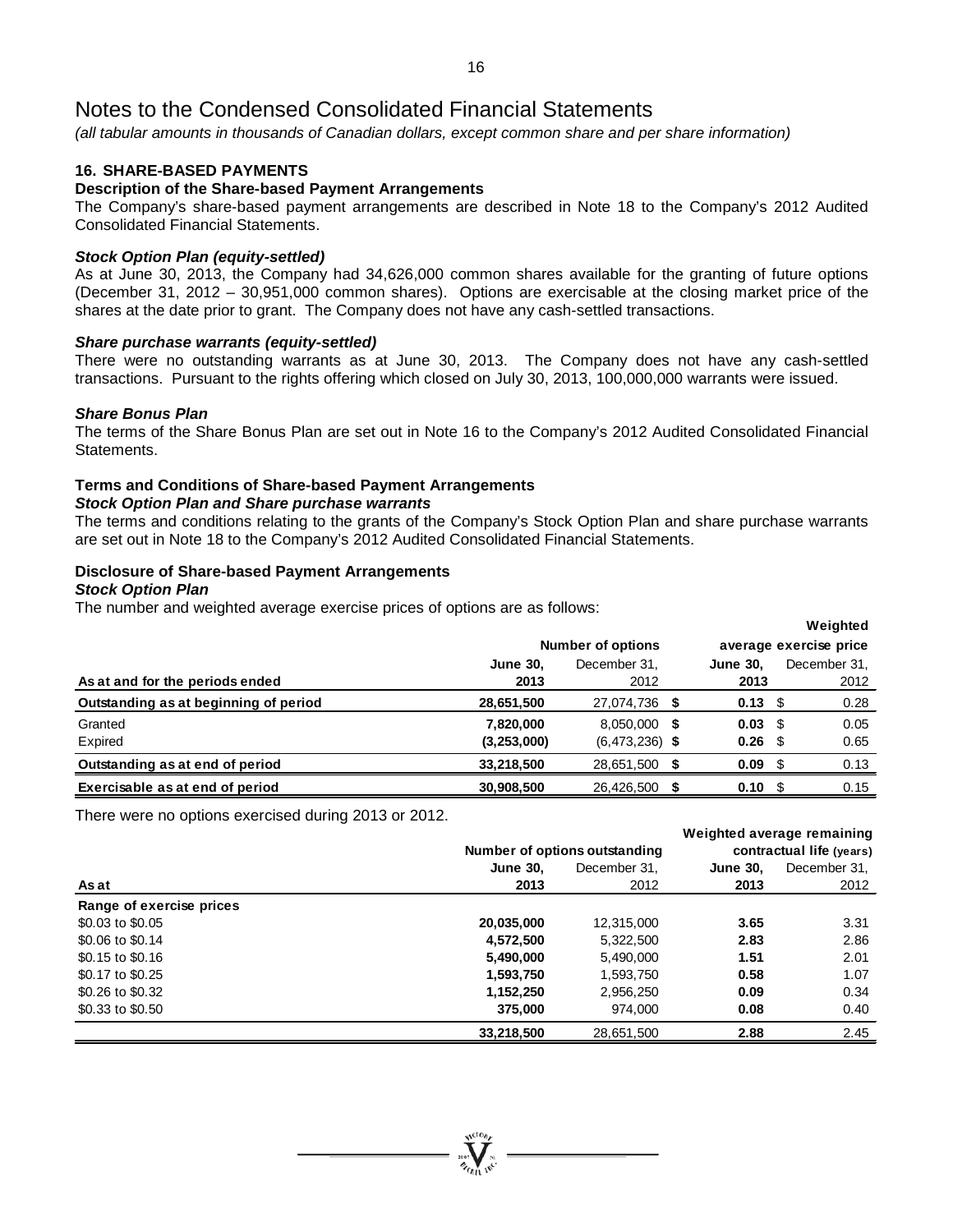*(all tabular amounts in thousands of Canadian dollars, except common share and per share information)*

Additional disclosures relating to the Company's options are as follows:

|                                                              | Three months ended June 30, |  |           |           |      | Six months ended June 30, |  |
|--------------------------------------------------------------|-----------------------------|--|-----------|-----------|------|---------------------------|--|
|                                                              | 2013                        |  | 2012      | 2013      |      | 2012                      |  |
| Number of options granted during the period                  | 7.820.000                   |  | 8.050.000 | 7.820.000 |      | 8,050,000                 |  |
| Weighted average fair value of options granted at grant date | 0.030                       |  | 0.035     | 0.030     |      | 0.035                     |  |
| Number of options subject to vesting as at end of period     | 2.310.000                   |  | 2.225.000 | 2.310.000 |      | 2,225,000                 |  |
| Share-based payment expense - vesting options                | 124                         |  | 210S      | 143       | - \$ | 224                       |  |
| Unvested options not yet charged to operations               | 44 \$                       |  | 77 \$     | 44        | - \$ | 77                        |  |

# *Share purchase warrants*

There were no warrants outstanding as at June 30, 2013 or December 31, 2012 and no activity during the three and six months ended June 30, 2013. Refer to Note 14(f) for information on the rights offering which closed on July 30, 2013.

# **Inputs for Measurement of Grant-Date Fair Values**

The grant-date fair values of share-based payments are measured based on the Black-Scholes option-pricing model. Expected volatility is estimated by considering historic average share price volatility. There were 7,820,000 options granted during the second quarter of 2013 and no warrants issued during the three and six months ended June 30, 2013.

The inputs used in the measurement of the fair values at grant date of the share-based payments granted, during 2013 are as follows:

|                              | <b>Options</b> |                     |  |              |                 | Warrants     |
|------------------------------|----------------|---------------------|--|--------------|-----------------|--------------|
|                              |                | <b>June 30,</b>     |  | December 31, | <b>June 30.</b> | December 31, |
| Years ended December 31,     |                | 2013                |  | 2012         | 2013            | 2012         |
| Fair values at grant dates   | \$             | $0.019$ \$          |  | 0.035        | n/a             | n/a          |
| Share prices at grant dates  | ⊅              | $0.030 \text{ }$ \$ |  | 0.050        | n/a             | n/a          |
| <b>Assumptions</b>           |                |                     |  |              |                 |              |
| Exercise prices              | \$             | 0.030 S             |  | 0.050        | n/a             | n/a          |
| <b>Expected volatilities</b> |                | 89%                 |  | 104%         | n/a             | n/a          |
| Life (years)                 |                | 4                   |  | 4            | n/a             | n/a          |
| Expected dividends           |                | $\blacksquare$      |  |              | n/a             | n/a          |
| Risk-free interest rates     |                | 1.62% and 1.02%     |  | 1.18%        | n/a             | n/a          |

# **17. FINANCE INCOME AND FINANCE COSTS**

|                                                            | Three months ended June 30, |         |   |      | Six months ended June 30, |            |     |      |  |
|------------------------------------------------------------|-----------------------------|---------|---|------|---------------------------|------------|-----|------|--|
|                                                            |                             | 2013    |   | 2012 |                           | 2013       |     | 2012 |  |
| Interest income on bank deposits                           |                             | 4       | S |      | S                         | 5          | -\$ | 2    |  |
| Net change in fair value of financial assets at fair value |                             |         |   |      |                           |            |     |      |  |
| through operations                                         |                             |         |   | 2    |                           |            |     |      |  |
| <b>Finance income</b>                                      |                             |         |   | 3    |                           |            |     |      |  |
| Interest expense on loan                                   |                             | 70      |   |      |                           | 107        |     |      |  |
| Commitment fee                                             |                             |         |   |      |                           |            |     |      |  |
| Net change in fair value of financial assets at fair value |                             |         |   |      |                           |            |     |      |  |
| through operations                                         |                             |         |   |      |                           |            |     |      |  |
| Net foreign exchange loss                                  |                             |         |   |      |                           |            |     |      |  |
| <b>Finance costs</b>                                       |                             | 79      |   |      |                           | 117        |     |      |  |
| <b>Net Finance Costs</b>                                   |                             | (75) \$ |   |      |                           | $(112)$ \$ |     | (2)  |  |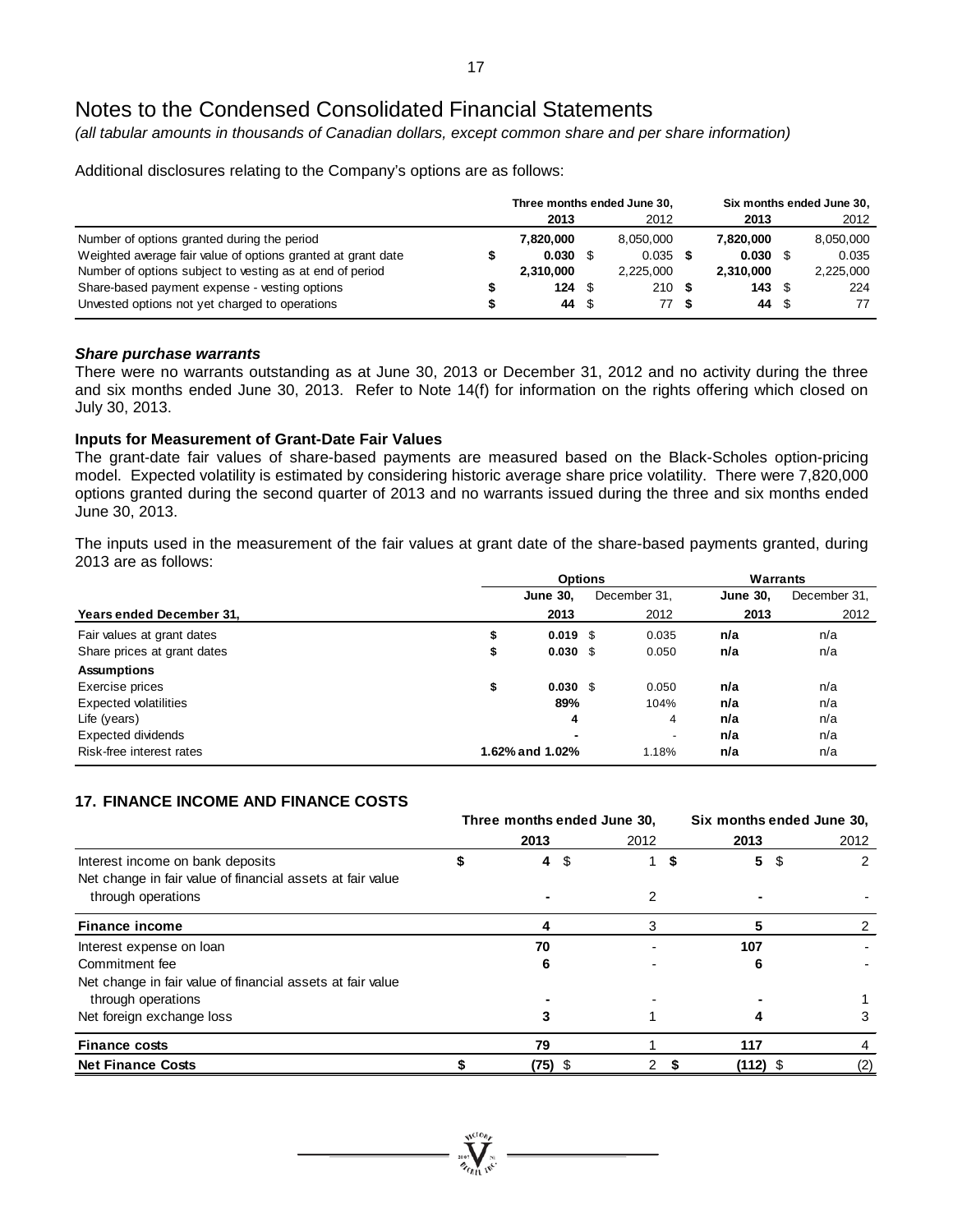*(all tabular amounts in thousands of Canadian dollars, except common share and per share information)*

#### **18. OPERATING SEGMENT Reporting Segment**

The Company is engaged in the exploration, evaluation and development of properties for the mining and production of nickel and associated products. The Company does not have formal operating segments and does not yet have operating revenues, products, processes or customers. The corporate office operates to support the Company's projects, including pre-operating projects, and receives administrative support from Nuinsco (Note 19) to do so. The projects are all located in Canada. Senior management makes decisions by considering exploration potential and results on a project basis. Any applicable amounts relating to projects are capitalized to the relevant project as either *Exploration and evaluation projects* or *Mine property and development project* on the consolidated balance sheets.

# **Geographic Information**

|                     | <b>June 30,</b> | December 31, |
|---------------------|-----------------|--------------|
|                     | 2013            | 2012         |
| Canada              |                 |              |
| Corporate           | 3,097<br>\$     | \$<br>2,392  |
| Minago              | 38,236          | 37,897       |
| Lac Rocher          | 7,337           | 7,317        |
| Mel                 | 7,441           | 7,421        |
| <b>Total Assets</b> | 56,111          | \$<br>55,027 |

Revenues in each period are wholly attributable to the corporate office. There have been no changes in the reportable segment or the treatment of segmented assets and revenues period over period. Upon commencement of production, Victory Silica will become a reportable segment.

# **19. RELATED PARTIES AND MANAGEMENT AGREEMENT**

# **Related Party Balances and Transactions**

Short-term employee benefits provided by the Company to key management personnel include salaries, directors' fees, statutory benefit contributions, paid annual vacation and paid sick leave as well as non-monetary benefits such as medical care. The Company's non-monetary benefit package for key management personnel is the same as that available to all full-time employees. In addition to short-term employee benefits, the Company may also issue options and shares as part of the Stock Option Plan and Share Bonus Plan (Notes 14 and 16).

Balances and transactions with related parties as at June 30, 2013 and December 31, 2012 and for the periods ended June 30, 2013 and 2012 are shown in the following tables:

|                                     | <b>June 30.</b> | December 31, |
|-------------------------------------|-----------------|--------------|
|                                     | 2013            | 2012         |
| <b>Balances Outstanding</b>         |                 |              |
| Payable to key management personnel | 36S             | 157          |

Key management personnel compensation comprises:

|                                         | Three months ended June 30, |      |  | Six months ended June 30, |  |      |  |      |
|-----------------------------------------|-----------------------------|------|--|---------------------------|--|------|--|------|
|                                         |                             | 2013 |  | 2012                      |  | 2013 |  | 2012 |
| Short-term employee benefits            |                             | 324  |  | 211                       |  | 508  |  | 432  |
| Share-based payments - options          |                             | 118  |  | 217                       |  | 118  |  | 217  |
| Share-based payments - Share Bonus Plan |                             | 17   |  |                           |  |      |  |      |
|                                         |                             | 459  |  | 428                       |  | 643  |  | 649  |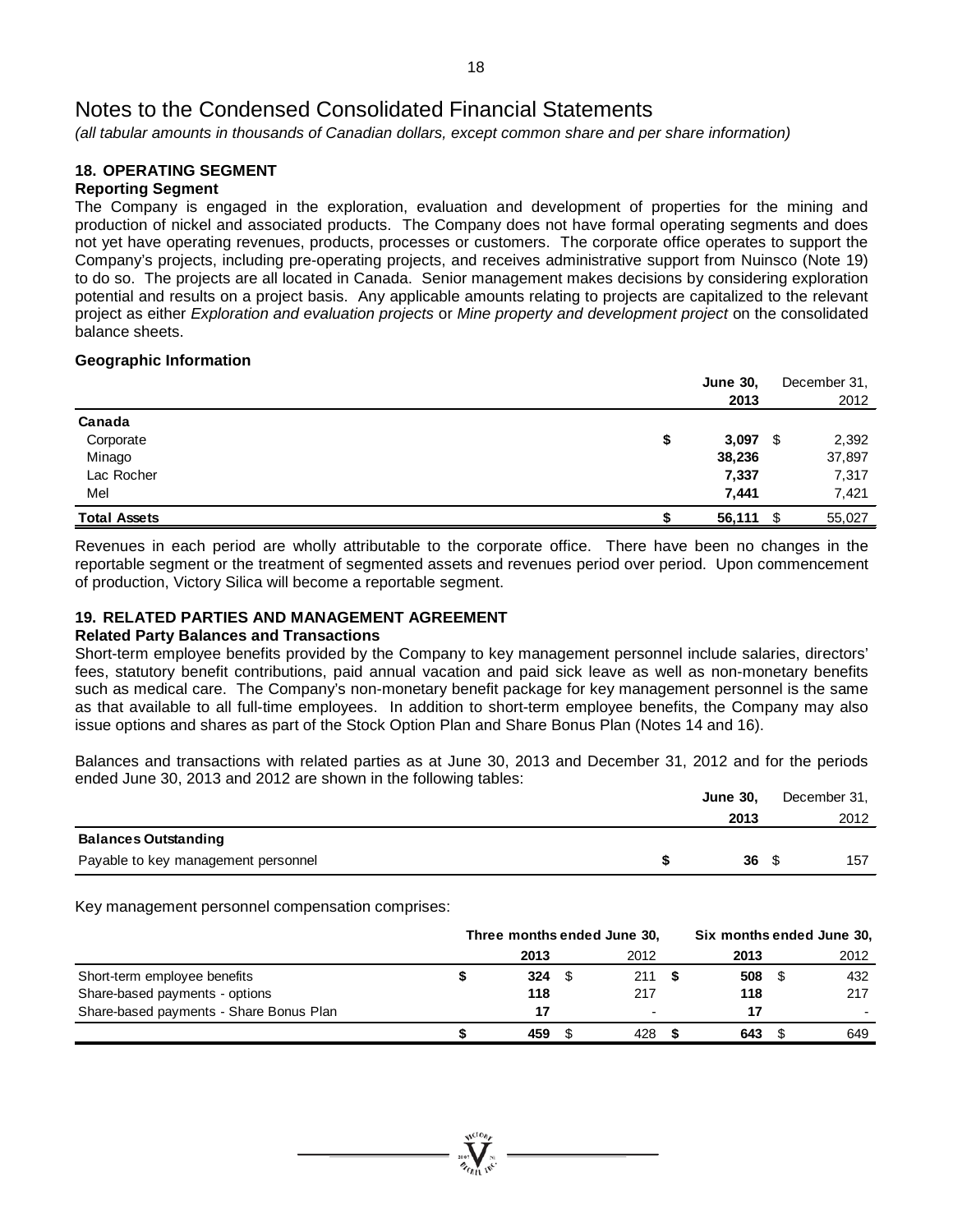*(all tabular amounts in thousands of Canadian dollars, except common share and per share information)*

# **Balances and Transactions with Nuinsco under the Management Agreement**

The Company shares management, administrative assistance and facilities with Nuinsco pursuant to a management agreement; management operates under the supervision of the respective board of directors of each respective company; there is only one common director. The costs charged by Nuinsco are recorded at the cost to Nuinsco of such services plus 10 per cent. The management agreement commenced February 1, 2007 and is terminable by the Company upon 180 days' notice and by Nuinsco upon 90 days' notice.

Balances and transactions with Nuinsco under the management agreement as at June 30, 2013 and December 31, 2012 and for the periods ended June 30, 2013 and 2012 are shown in the following tables:

|                                                            |   |      |      |                             | <b>June 30,</b> |      | December 31.              |
|------------------------------------------------------------|---|------|------|-----------------------------|-----------------|------|---------------------------|
|                                                            |   |      |      |                             | 2013            |      | 2012                      |
| <b>Balances Outstanding under the Management Agreement</b> |   |      |      |                             |                 |      |                           |
| Receivable from Nuinsco Resources Limited                  |   |      |      |                             | \$<br>10.       | - 56 | 37                        |
|                                                            |   |      |      | Three months ended June 30, |                 |      | Six months ended June 30, |
|                                                            |   | 2013 |      | 2012                        | 2013            |      | 2012                      |
| <b>Transaction Values under the Management Agreement</b>   |   |      |      |                             |                 |      |                           |
| Overhead charges from Nuinsco Resources Limited            |   | 154S |      | 157 S                       | 312 S           |      | 371                       |
| Overhead charges to Nuinsco Resources Limited              |   | 8    |      | 8                           | 14              |      | 15                        |
| Project costs charged to Nuinsco Resources Limited         |   | 14   | - \$ |                             | 22              | - \$ | 16                        |
| Project recoveries charged by Nuinsco Resources Limited    | S | 3    |      | 14                          | 3               |      | 19                        |

Amounts due to or from Nuinsco under the management agreement are unsecured, non-interest bearing and due on demand. Amounts due to or from Nuinsco thereby are settled on a regular basis; Nuinsco had agreed to defer the payment of a portion of its charges related to management salaries consistent with deferrals accepted by the Company's executive employees, these charges were settled in the second quarter. Payables to key management personnel generally relate to directors' fees, consulting fees, deferred salaries and expense reimbursements.

# **20. SIGNIFICANT COMPANY ENTITIES**

On June 19, 2012, the Company announced the creation of Victory Silica. While the balances and transactions are presently minimal, the Company expects activity to increase in future periods as the business expands.

# **21. COMMITMENT**

# **Transformer Equipment**

On May 10, 2010, the Company entered into an agreement to purchase equipment for the Minago project. The total price is US\$2,840,000. The Company has made aggregate deposits of \$1,434,000 as at June 30, 2013.

# **22. SUBSEQUENT EVENTS**

There have been no other additional developments not already discussed elsewhere except as follows:

# **7P Plant**

In early July 2013, the approval of the 7P Plant restoration plan from the Alberta Energy Regulator (the "AER", the successor to the Energy Resources Conservation Board) was received. The AER approval allows the restoration of the 7P recycling facility site and development of the Seven Persons frac sand processing plant. Accordingly, payments totalling \$300,000 towards the purchase of the 7P Plant have been made.

# **Rights Offering**

On June 14, 2013, the Company announced the terms of a rights offering to existing shareholders to raise gross proceeds of up to approximately \$2,700,000. The offering closed on July 30, 2013 and raised gross proceeds of \$2,400,000 (excluding any potential proceeds from the exercise of the warrants). Accordingly, the Company issued 100,000,000 shares and 100,000,000 share purchase warrants. Each warrant will entitle the holder to purchase one common share at a price of \$0.035 during the 12-month period beginning July 31, 2014.

 $\sum_{\alpha}$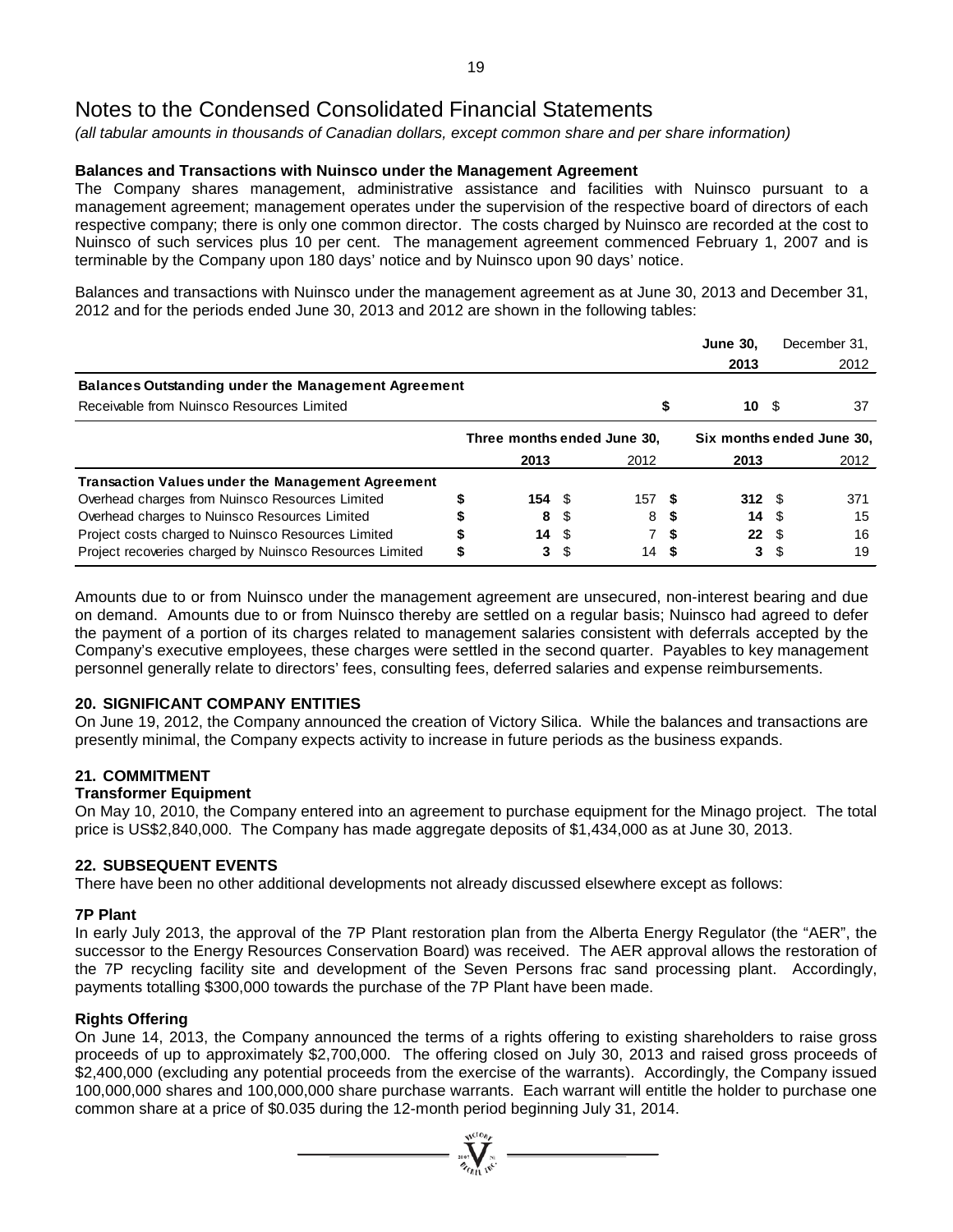

# **VICTORY NICKEL INC.**

# **MANAGEMENT'S DISCUSSION AND ANALYSIS FOR THE THREE AND SIX MONTHS ENDED JUNE 30, 2013**

**DATED AUGUST 7, 2013**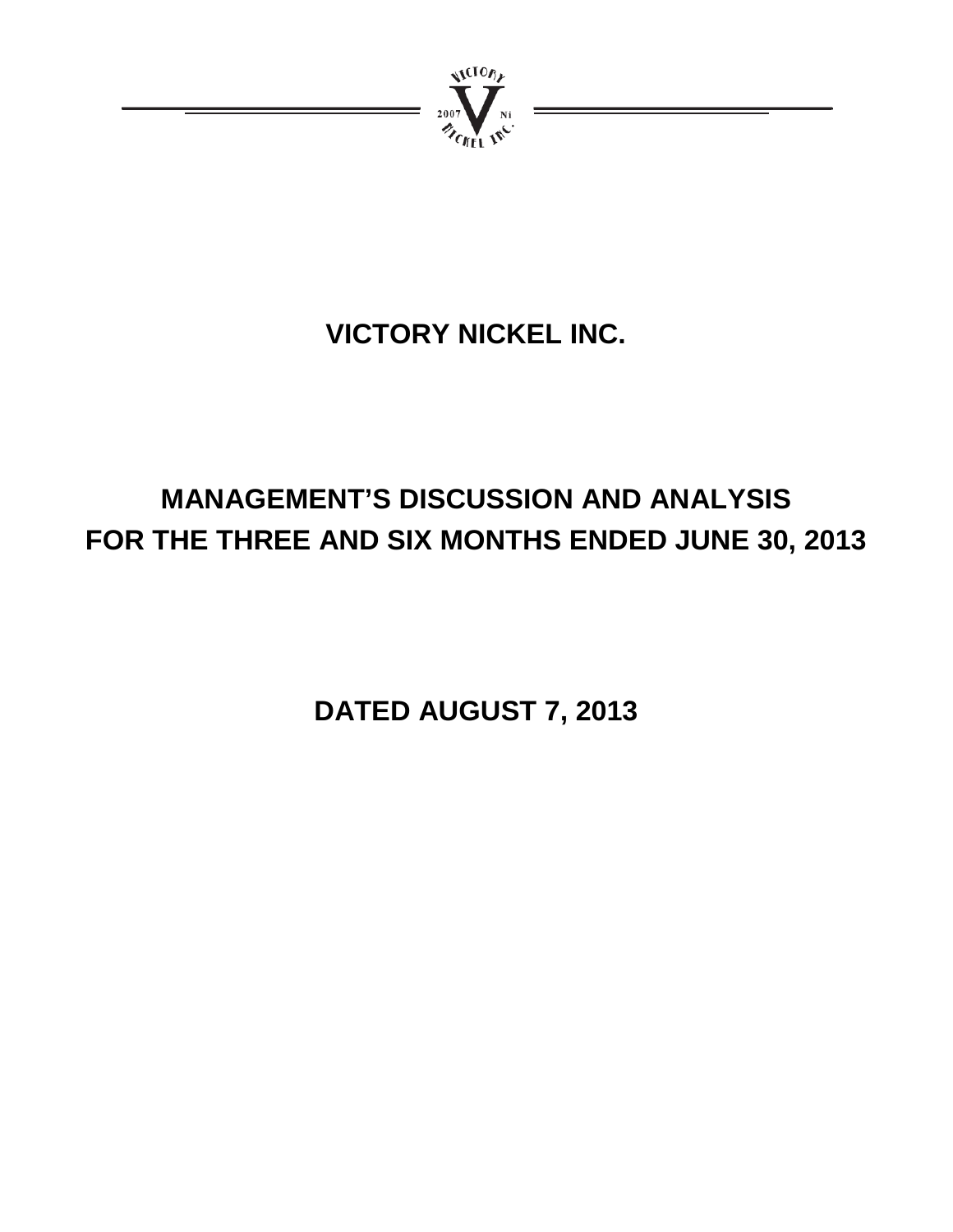# **VICTORY NICKEL INC. MANAGEMENT'S DISCUSSION AND ANALYSIS For the Three and Six Months ended June 30, 2013**

The following discussion of the results of operations, financial condition and cash flows of Victory Nickel Inc. ("Victory Nickel" or the "Company") prepared as of August 7, 2013 consolidates management's review of the factors that affected the Company's financial and operating performance for the three and six months ended June 30, 2013, and factors reasonably expected to impact on future operations and results. This discussion is intended to supplement and complement the Company's condensed consolidated financial statements for the three and six months ended June 30, 2013 and 2012 ("Unaudited Condensed Consolidated Financial Statements") and the notes thereto.

Certain information and discussion included in this management's discussion and analysis ("MD&A") constitutes forwardlooking information. Readers are encouraged to refer to the cautionary notes contained in the section Forward-Looking Statements at the end of this MD&A.

Readers are also encouraged to consult the audited consolidated financial statements for the years ended December 31, 2012 and 2011 ("2012 Audited Consolidated Financial Statements") which were prepared in accordance with International Financial Reporting Standards ("IFRS" or "GAAP"). The Unaudited Condensed Consolidated Financial Statements and the 2012 Audited Consolidated Financial Statements are available at www.sedar.com and at the Company's website www.victorynickel.ca. All amounts disclosed are in Canadian dollars unless otherwise stated. All tabular amounts are in thousands of Canadian dollars.

# **COMPANY OVERVIEW**

Victory Nickel is a Canadian exploration and development mineral resource company and is primarily engaged in the acquisition, exploration, evaluation and development of nickel projects and associated products in Canada.

Formed on February 1, 2007, Victory Nickel owns 100% of four advanced sulphide nickel projects: the Minago, Lynn Lake (under option with Prophecy Coal Corp. ("Prophecy Coal" – formerly Prophecy Resource Corp.) and as transferred to Prophecy Platinum Corp. ("Prophecy Platinum") as described below) and Mel projects in Manitoba and the Lac Rocher project in Québec. The results of a feasibility study on the Minago Project ("FS") were announced in December 2009, the Environmental Impact Study ("EIS") was filed in May 2010 with subsequent improvements to the project announced in June 2010 and July 2011. Receipt of the Environmental Act Licence ("EAL") was announced in August 2011. A preliminary economic assessment of Lac Rocher ("PEA") was announced in November 2008 indicating that a nickel price in excess of US\$10 per pound is necessary to make the project economic, absent other changes. At the Mel project, now 100%-owned, ongoing updating of data is being conducted; when completed, additional modelling of the resource will be continued.

A significant by-product of the Minago project is frac sand. Frac sand is a particular sand meeting certain specifications and is used in the drilling for oil and gas. On June 19, 2012, the Company announced the creation of Victory Silica Ltd. ("VSL" or "Victory Silica") a wholly-owned subsidiary that has been established to enter the frac sand distribution and sales market. VSL expects to establish itself as a frac sand provider by acquiring raw sand and processing it into finished product, initially for sale in the Alberta, Saskatchewan, Manitoba and North Dakota markets. If successful, this strategy is expected to generate cash flow for Victory Nickel and establish a presence in the frac sand market in preparation for development and sale of frac sand from its Minago project.

On October 21, 2009, the Company announced that it had optioned its Lynn Lake property ("Lynn Lake") to Prophecy Coal. In 2011, the agreement, with the consent of Victory Nickel, was assigned to Prophecy Platinum pursuant to a corporate transaction between Prophecy Coal and Prophecy Platinum. The sole remaining term of the original agreement wherein Prophecy Platinum can acquire a 100% interest in Lynn Lake was the payment of \$1,000,000 due on or before March 1, 2013.

On March 1, 2013, the Company agreed to an additional amendment to the option agreement which allows Prophecy Platinum to make a series of payments through 2013 and 2014 aggregating \$1,125,000 in satisfaction of the remaining option conditions (the "Amended Option"). On March 1, 2013, the Company received the first payment of \$125,000; a further \$125,000 was received in May and \$325,000 remains due across 2013 with an additional \$550,000 being payable by August 29, 2014. Upon receipt of the final option payment in 2014, the Company will transfer ownership of Lynn Lake to Prophecy Platinum.

Failure on the part of Prophecy Platinum to meet any of the terms, as recently amended, and failure of Prophecy Coal to remedy any such deficiency will result in cancellation of the option and Lynn Lake will revert to the Company.

 $\sum_{\alpha}^{N}$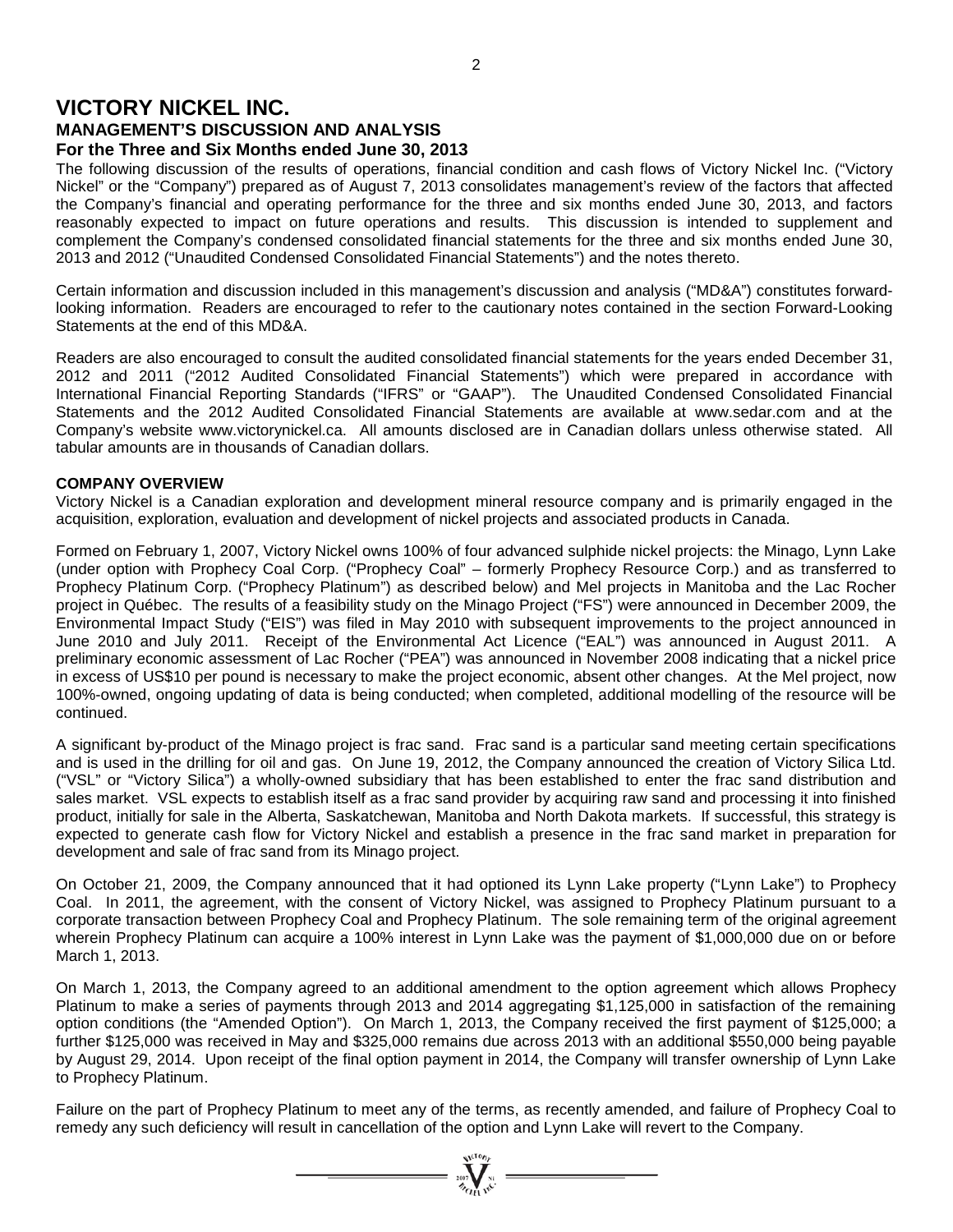The Company has no reason to believe that Prophecy Platinum will not make its final payments and accordingly expects the property to be transferred at that time.

Because of the stage of the option agreement, the Company no longer considers Lynn Lake to be a material project.

On June 14, 2013, the Company announced the terms of a rights offering to existing shareholders to raise gross proceeds of up to approximately \$2,700,000. The offering closed on July 30, 2013 and raised gross proceeds of \$2,400,000 (excluding any potential proceeds from the exercise of the warrants). Accordingly, the Company issued 100,000,000 shares and 100,000,000 share purchase warrants. Each warrant will entitle the holder to purchase one common share at a price of \$0.035 during the 12-month period beginning July 31, 2014.

Notwithstanding the significant improvement in the Company's financial condition, it is subject to the risks and challenges experienced by other companies at a comparable stage. These risks include, but are not limited to, continuing losses, dependence on key individuals and the ability to secure adequate financing or to complete corporate transactions to meet the minimum capital required to successfully complete its projects and fund other operating expenses. Advancing the Company's projects through exploration and development to the production stage will require significant financing. Refer to the Risks and Uncertainties and Liquidity and Capital Resources sections for additional information.

The Company's Unaudited Condensed Consolidated Financial Statements have been prepared using the going concern assumption which contemplates the realization of assets and settlement of liabilities in the normal course of business as they come due. As at June 30, 2013, the Company had working capital of \$417,000, (December 31, 2012 – working capital deficiency of \$583,000; this included approximately \$176,000 of agreed-upon deferrals owing to directors and senior management and accounts payable of \$118,000 settled in the Company's common shares post year-end). Working capital is defined as current assets less current liabilities. GAAP requires the Company to treat \$675,000 of the long-term loan due January 31, 2015 as current since the lender has the right to require prepayment from the Lynn Lake option receipts to be received in the future. This is in spite of the fact that the receipts are not reflected in the assets of the Company; taking this into account, adjusted working capital would be \$1,092,000 which, combined with funds remaining from the Amended Loan and the rights offering should be sufficient to fund the Company's activities.

# **HIGHLIGHTS**

During and subsequent to the six months ended June 30, 2013, the Company:

# **Corporate**

- Announced a loan agreement for \$1,000,000 (the "Facility") with Nuinsco Resources Limited ("Nuinsco").
- Entered into a subsequent loan agreement to increase the Facility by up to \$2,000,000 (the "Amended Loan") to be used for capital expenditures related to the Seven Persons sand recycling facility (the "7P Plant").
- Completed a private placement financing for approximately \$2,209,000 with a key investor. Proceeds of the private placement were to be used for expenditures related to Victory Nickel and Victory Silica, and for general corporate purposes.
- Announced a rights offering to existing shareholders to raise gross proceeds of up to approximately \$2,700,000. The rights offering closed on July 30, 2013 and raised gross proceeds of \$2,400,000.

# **Victory Silica**

- Completed an asset purchase agreement to acquire the 7P Plant, subject to certain conditions.
- Filed a reclamation plan with the Alberta Energy Regulator (the "AER", the successor to Energy Resources Conservation Board) to convert the 7P Plant site to a frac sand processing facility; it is currently licensed as a sand recycling facility.
- The AER approved the restoration plan of the 7P Plant on July 11, 2013.
- Paid the \$300,000 required under the asset purchase agreement.
- Commenced work on the restoration and conversion to a 400,000 ton per annum sand processing facility.
- Hired three senior management positions the VP Marketing, the General Manager and the Plant Manager.
- Ordered sand processing equipment (including longer lead-time items) and mobile equipment required for the conversion of the plant.
- Let contracts for the clean-up.

# **Minago**

- Extended the Minago and Mel mining leases for 21 years.
- Received a permit from the Manitoba government to drill 12 water wells to be used for the dewatering of the Minago open pit.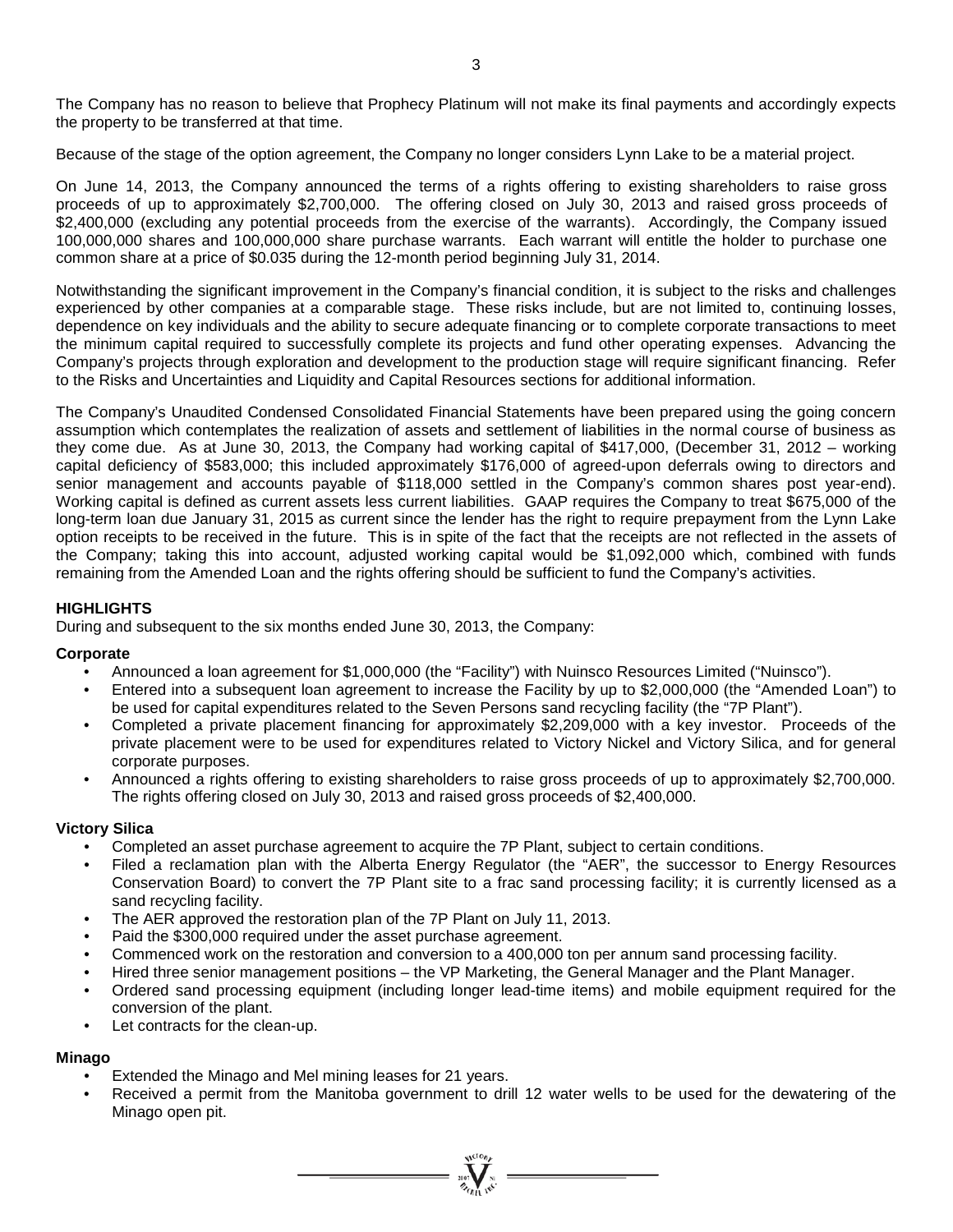- Advanced the compilation of exploration information that is required to submit an environmental impact statement for the Mel project.
- Initiated a review of pumping technology as part of evaluating the viability of hydro-transport, rather than trucking, frac sand from the Minago site to the railhead 60km north at Ponton, Manitoba.

# **OUTLOOK**

Victory Nickel has achieved many major milestones since it was created in February 2007. After Nuinsco Resources Limited ("Nuinsco") completed a PEA on its Minago project ("Minago PEA") in November 2006, the Company was created and distributed to Nuinsco shareholders. The economic results of the Minago PEA were sufficiently robust to justify the preparation of a FS. Although the Minago PEA was prepared based on the mining of resources not only from an open pit but also from underground, under the rules for preparation of feasibility studies only measured and indicated resources can be included and, as such, the FS could only be based on the open pit portion of the resource. The decision was made to proceed with the FS without the underground portion as it would have been too costly and time consuming to complete the drilling required to upgrade the inferred resource at depth into the measured and indicated categories for use in the FS. As it turns out, this was the right decision as the open pit portion has proven to be adequate to produce a positive FS. The underground portion is there for the future and will add to the mine life at Minago. The North Limb is also turning out to be very promising for extending the mine life.

In December 2009, another milestone was achieved. The FS was completed showing very positive results indicating that the Minago project should be advanced. The next major step on the road to development was the preparation of the EIS. The preparation of this major study was a significant effort and in May 2010, the EIS was filed - another major milestone.

The Company took the concerns of all stakeholders into consideration when preparing the EIS. Numerous meetings with the federal and provincial governments and agencies, the First Nations and the Métis communities took place and on August 3, 2011, the Manitoba Government issued Victory Nickel's final EAL for the Minago project. Receiving the EAL is the most significant milestone achieved so far. It means that Victory Nickel is one of the few companies to have successfully permitted a green-fields hard-rock mining project in Canada in many years. This licence allows us to move ahead with the development of this outstanding project.

With the EAL in hand, in September, 2011, the board of directors approved Minago development and has charged management with the challenge of financing the project to development and production. One of the conditions is that the financing structure keeps shareholder dilution to a minimum.

The pre-production cost to bring the Minago mine to production is in the range of \$550,000,000-\$600,000,000 over a three to four year period. The first year's initial requirement in the Base Case scenario FS is in the range of \$75,000,000- \$100,000,000 excluding any cost associated with ordering long lead-time equipment. This amount will provide the funds necessary to remove the surface water, install pumps, prepare the camp, bring Manitoba Hydro electricity to the site, remove the top layer of overburden comprising 11 million tonnes of muskeg and clay and begin detailed engineering. Electricity from Manitoba Hydro is approximately one sixth the cost of diesel generated power so it is important to bring it in as early as possible. Discussions with equipment providers to structure a lease or other financing arrangements have been successful and, at the necessary time, management is confident that a leasing arrangement can be completed which will fund approximately \$100,000,000 of mobile equipment.

The objective was to get the first year's requirement funded in time to start removal of the overburden during the 2011/2012 winter. Unfortunately, due to market conditions, the Company has not yet been able to obtain the necessary funding. This is not to say that progress has not been made over the last year. Management has received, and continues to receive, serious expressions of interest but the uncertainty in the financial and equity markets is continuing to delay decisions by potential investors and joint venture partners.

While waiting for the general market malaise to improve, including the price of nickel, the Company made the decision to be pro-active and established a plan to enter into the frac sand business prior to development of the Minago project. Management believes that the successful implementation of this plan will provide the confidence in the frac sand portion of the FS. Initially, frac sand will be processed from concentrated sand purchased in Wisconsin and shipped to the 7P Plant. Once in operation, it is expected that the cash flow from the frac sand business could support financing of the Minago project and provide domestic sand to displace a portion of the purchased Wisconsin sand.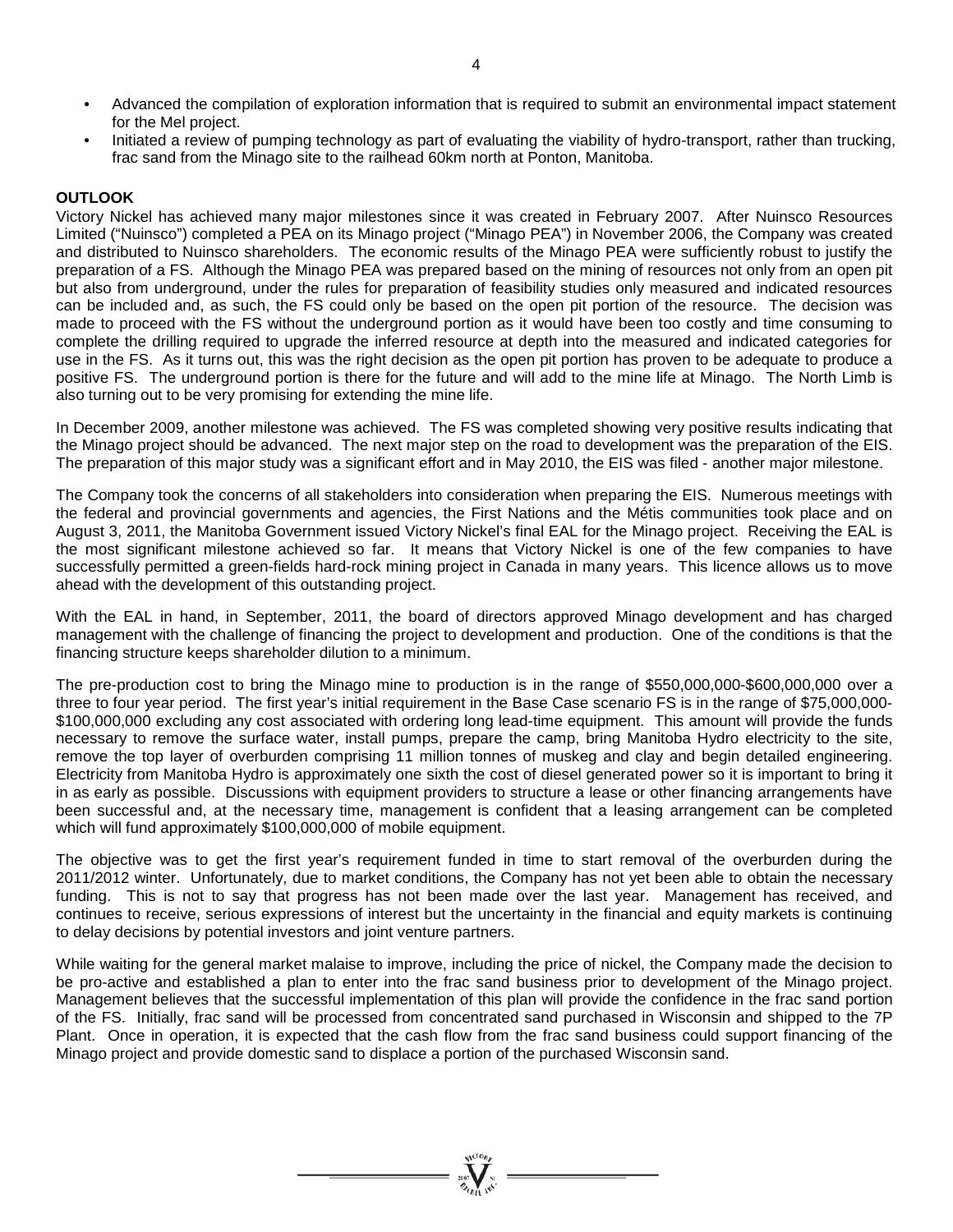# **Frac Sand**

The expected cash flow from frac sand production at Minago as reflected in the FS makes a very significant contribution to the Minago economics. Although the frac sand will be mined during the first three years, the FS assumed that it will only be sold over a ten-year period. The recent growth in the frac sand market suggests that this assumption is very conservative. This market continues to expand and indications are that, if Minago was in production, Victory Nickel would sell all the frac sand it could produce. In transactions completed during 2012, Preferred Sands LLC purchased the assets of Winn Bay Sand, including its Hanson Lake frac sand mine in Saskatchewan, for \$200,000,000. Winn Bay is on the same geological structure as Minago, just a bit farther north and west. US Silica Holdings Inc. took its frac sand business public in February 2012 by completing an initial public offering ("IPO") raising US\$200,000,000 through the sale of 11,764,705 shares at US\$17. Later in the year, Hi-Crush Partners LP completed an IPO and raised US\$200,000,000. More recently, in 2013, Emerge Energy Services LP completed an IPO and raised US\$128,000,000. The total market capitalization of these three companies is in excess of US\$2,000,000,000. To Victory Nickel, these transactions are an indication of the attractiveness and value of its Minago sand deposit and its potential in the frac sand business.

To generate cash flow and at the same time enhance the profile of Minago within the frac sand industry, Victory has decided to immediately establish itself in the frac sand business. To this end, Ken Murdock has joined the Company as Chief Executive Officer of Victory Silica, a wholly-owned subsidiary created for this purpose. The business plan is a three-phase approach with the first phase being the acquisition of a plant in Canada to process wet sand concentrate purchased from Wisconsin. This sand will be initially sold into the Alberta, Saskatchewan, Manitoba and North Dakota markets.

With the recent approval from AER to complete the restoration of the 7P Plant, phase one of the three phase plan is being implemented and the Company acquired the 7P Plant in Medicine Hat, Alberta. Efforts are in full gear to upgrade the 7P Plant to produce frac sand at the annual rate of 400,000 tons with the view to be selling sand in 2013. A second facility is planned for Winnipeg, Manitoba to produce an additional 1 million tons per annum of frac sand. This facility will be used to accommodate sand delivered from Minago once the mine is developed. In the interim, concentrated sand will be purchased in Wisconsin for final processing in Winnipeg.

Senior management positions are being filled, equipment is being ordered and contracts are being let. Plans for a job fair to hire operators and other plant personnel are being implemented and discussions are advancing with suppliers of both raw sand and concentrated sand to be processed at Victory Silica's 7P Plant. The asset purchase agreement for the 7P Plant has been completed and the final payment of \$300,000 has been made. The restoration of the 7P recycling facility is significantly advanced and expected to be completed within several weeks. The 7P Plant is well located in the centre of oil and gas drilling activity. Victory Silica should be processing sand before the end of the year. The initial target to begin sand production in the third quarter was delayed somewhat as AER was going through an internal restructuring and the restoration plan approval was delayed.

The Company's plan for a three-phase entry into the frac sand business is a pivotal event and deserves a summary once again. Initially, wet sand concentrate will be purchased to feed Victory Silica's 7P Plant which will produce high-grade finished product of various grades. As Victory Silica becomes established, phase 2 will be to partially replace purchased sand with sand from a mine in Wisconsin operated by Victory Silica. Phase 3 is building a second dry plant in Winnipeg to process both sand from Wisconsin and Minago. The plan is to eventually produce approximately 1.5 million tons of imported (from Wisconsin) and domestic (from Minago) frac sand annually.

The 400,000 ton per annum 7P Plant is expected to generate profit margins of \$25 per ton or in excess of \$10,000,000 per year. Once this facility is established, the Company plans to proceed immediately with phases 2 and 3 with the eventual production target of 1.5 million tons of frac sand per annum.

# **General**

As we wait for greater certainty and investor confidence to firm up, management intends to continue to pursue a partner in its efforts to finance the Minago mine to production. Investors are only looking to investments that are generating cash or will be generating cash in the very near term. Victory Nickel is quickly advancing to fill this investor requirement by getting into the frac sand business. Successful entry into the frac sand business by Victory Silica is expected to make a significant positive contribution by generating significant cash flow in the near term. On March 22, 2013, the Company issued 44,178,500 common shares for approximately \$2,209,000 under a private placement from a key investor giving them an interest in Victory Nickel of approximately 9.9%. Furthermore, on March 25, 2013, the Company extended its loan arrangement with its lender to up to \$3,000,000 under certain circumstances. The Amended Loan is convertible to a participating interest in Victory Silica's net cash flows no later than June 30, 2014. On July 30, 2013, the Company completed a rights offering which raised gross proceeds of \$2,400,000 – this capped the Amended Loan at \$2,707,584.

=  $\sum_{i=1}^{N} \sum_{j=1}^{N}$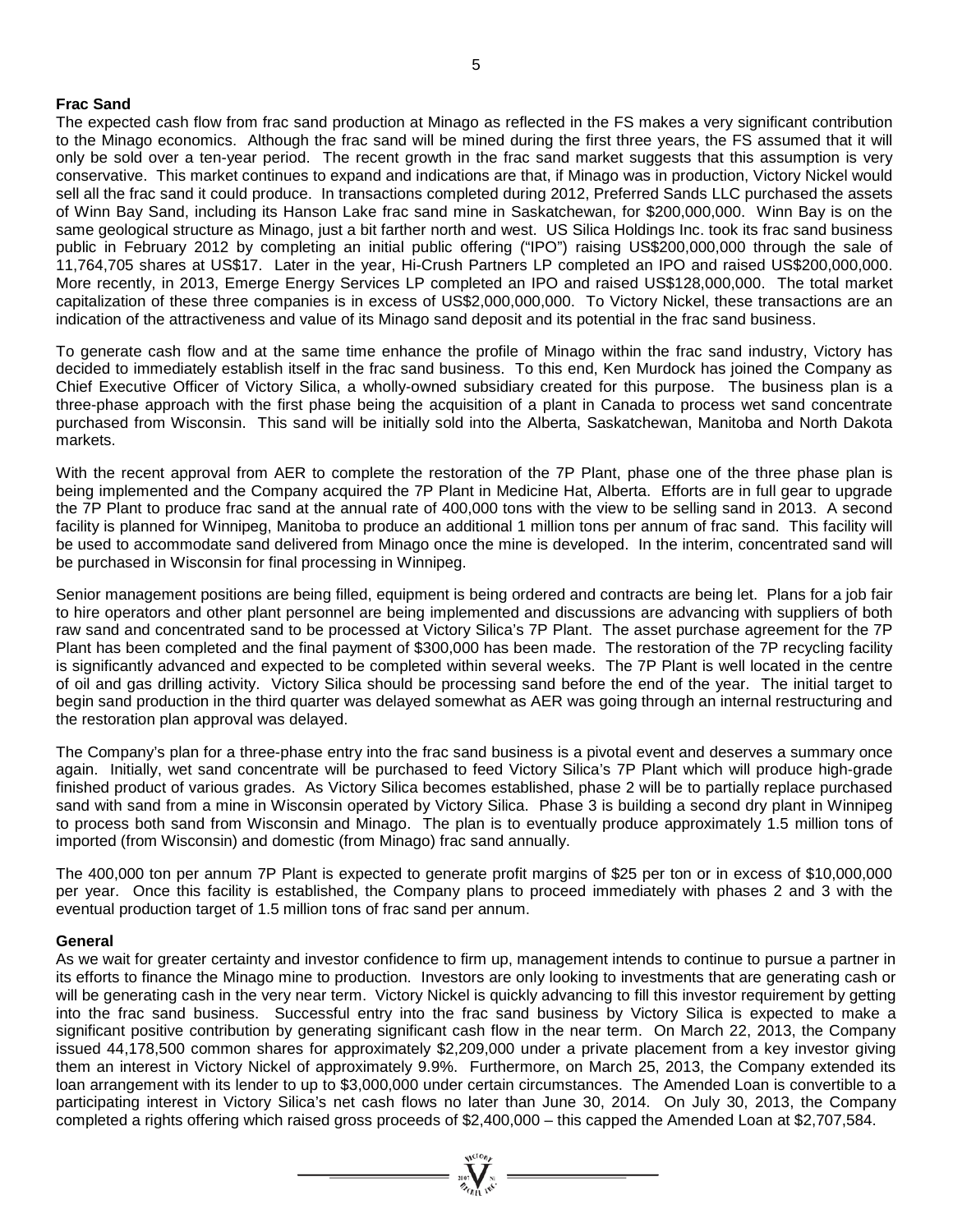Notwithstanding the funds available from these transactions, the Company recognizes that liquidity is a luxury due to the lack of other cash available from the equity markets. This situation is not unique to Victory Nickel, as valuations and trading volumes of junior exploration and development companies are generally low at the present time. Management has implemented a program to ensure that expenditures are only made on a "need to" basis. Unless immediate return can be measured, the expenditure is not made.

The Company expects that the Lender will convert its loan payable to a participating interest in future cash flows from the frac sand business. With the expected extinguishment of that gross liability of \$1,000,000, the cash resources available of \$962,000, future expected option receipts of \$875,000 plus, combined with the gross proceeds from the rights offering of \$2,400,000 and the remaining advance available under the Amended Loan of \$500,000, the Company is well-positioned to be able to fund the refurbishment costs of the 7P Plant and commence generating positive cash flows from the frac sand business.

Victory Nickel continues to review the Minago FS to make sure that all options to reduce not only the capital cost of development but also the operating costs have been considered. With that in mind, a detailed study to relocate the tailings facility is being completed and early indications are that significant savings will be realized. In addition, a study has been initiated to establish whether or not there is a better way to deliver the frac sand to the rail head at Ponton.

The expected cash flow from the proposed frac sand business is a game changer. Victory Nickel will be positioned to advance and grow its businesses and generate significant valuations for its shareholders.

# **RESULTS OF OPERATIONS**

*Three Months Ended June 30, 2013 Compared with Three Months Ended June 30, 2012*

For the three months ended June 30, 2013, the Company had a net loss of \$429,000, or \$0.00 per share, (June 30, 2012 – \$571,000, or \$0.00 per share).

The results are mainly a function of general and administrative expenses of \$392,000 (June 30, 2012 - \$388,000), sharebased option payments of \$124,000 (June 30, 2012 - \$210,000), net finance costs of \$75,000 (June 30, 2012 – net finance income of \$2,000) and pre-operating costs related to Victory Silica of \$62,000 (June 30, 2012 - \$nil); these costs were offset by a \$123,000 recovery (June 30, 2012 - \$nil) with respect to the Lynn Lake property as a result of option payments received in excess of the recorded value of the property. Results in the three months ended June 30, 2013 also include an income tax recovery of \$117,000 (June 30, 2012 – recovery of \$29,000).

General and administrative expenses increased by \$4,000, to \$392,000 from \$388,000, for the three months ended June 30, 2013 and 2012, respectively. The expenses remain fairly consistent overall. There were non-recurring but essentially offsetting costs in each year; in 2012 the Company incurred travel and legal costs associated with securing financing. In 2013, there was a non-recurring bonus accrued for senior officers. This bonus was partly paid in cash and partly in shares in July.

General and administrative expenses include \$154,000 in costs charged by Nuinsco for administrative services, partly offset by \$8,000 charged to Nuinsco by Victory as described under Transactions with Related Parties and Management Agreement below (June 30, 2012 - \$157,000 and \$8,000, respectively). Costs allocated from Nuinsco pursuant to the management agreement are activity related; the costs remain consistent quarter over quarter. This arrangement allows the Company to have access to disciplines which would otherwise be cost-prohibitive to a junior company.

The costs of public company compliance for Victory Nickel for the three months ended June 30, 2013 are approximately \$206,000 (2012 - \$180,000). The increase period over period is mainly due to higher audit fees.

There were no write-downs necessary for impairment of projects in 2013 or 2012. Furthermore, there were no preexploration expenditures incurred in either period.

In 2012, the Company announced the creation of Victory Silica as described earlier. Victory Silica pre-operating costs of \$62,000 expensed in 2013 comprise start-up consulting fees and related expenses incurred on the frac sand project during the period; this brings aggregate expenditures to date to \$316,000; no such costs were incurred in the first quarter of 2012. As announced on January 9, 2013, the Company has completed an asset purchase agreement for the 7P Plant. The final cash payment for the purchase of the 7P Plant was made shortly after approval of the restoration plan was received from the AER on July 11, 2013. Activities immediately commenced to implement the restoration plan in preparation to convert the recycling plant to a finished frac sand processing facility with first production planned for 2013.

=  $\sum_{i=1}^{N}$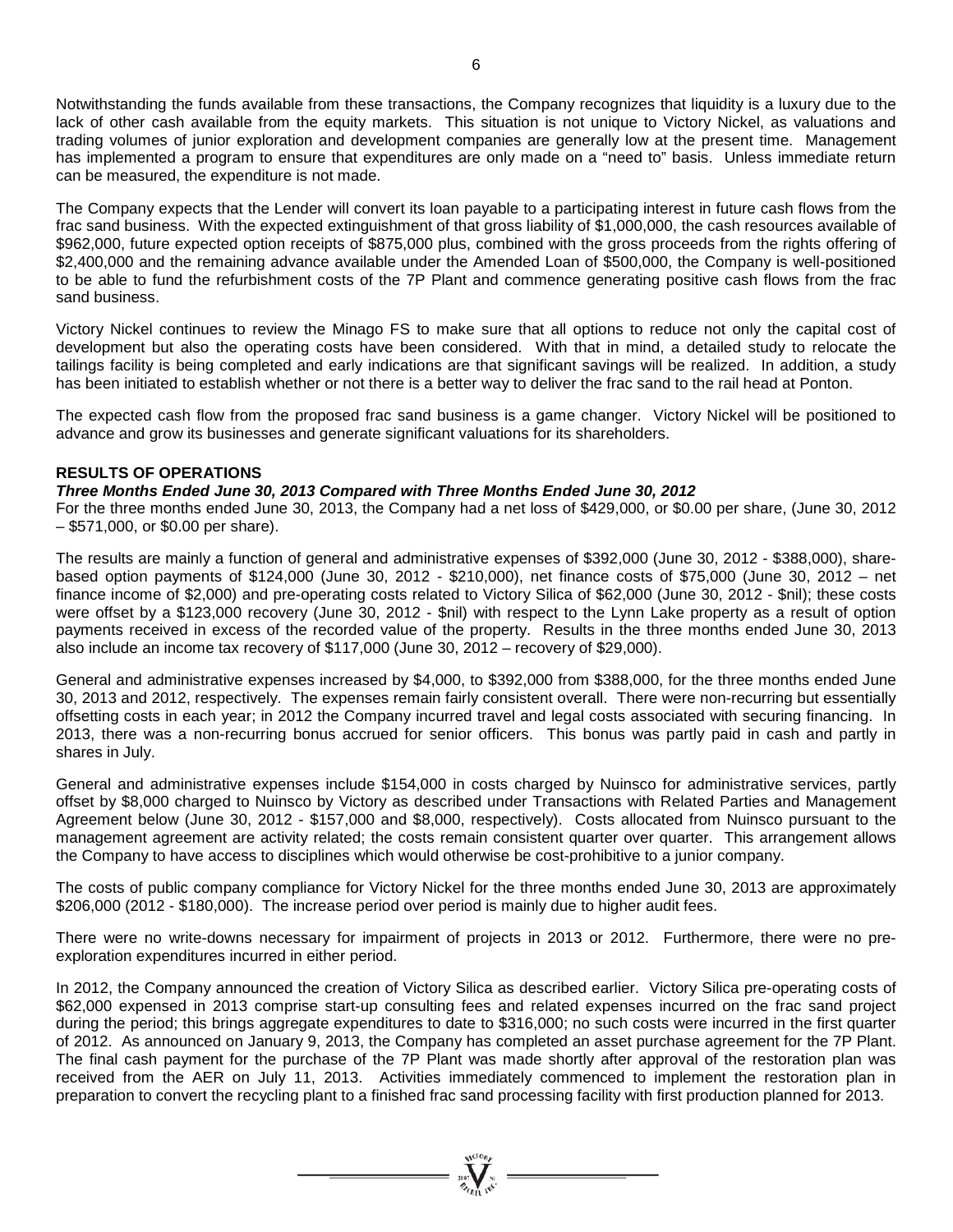For the three months ended June 30, 2013, net finance costs were \$75,000 (June 30, 2012 – net finance income of \$2,000). Finance costs increased to \$79,000 from \$1,000 in the three months ended June 30, 2013 and 2012, respectively, mainly due to the interest expense on the loan. There are two components to the interest expense: amortization of loan fees which include cash and share elements and cash-based interest expense. Amortization of loan fees in the period amounted to \$40,000 and \$30,000 represented cash paid for interest relating to 2013.

The Company continues to believe that it is more-likely-than-not that the benefit associated with certain of the losses and costs creating future income tax assets will be realized prior to their expiry. Accordingly, the Company may record periodic future income tax recoveries. Note that the Company has not recognized any income tax recovery for its subsidiary company Victory Silica since it has not yet commenced operations.

In the three months ended June 30, 2013, the Company recorded an income tax recovery of \$117,000 (June 30, 2012 – \$29,000). The change in the income tax amount is primarily a function of an accrual made in 2012 for a change in income tax rates which was reversed as being unnecessary in the final quarter of 2012. The Company has estimated it has \$84,000 in unrecognized deferred tax assets in relation to the Victory Silica business; given this is a new venture which has not yet started operation, it is not currently assessed as more-likely-than-not that losses and costs incurred in Victory Silica will be realized prior to their expiry.

Other comprehensive income ("OCI") in the three months ended June 30, 2013 relates to a decrease of \$90,000 (June 30, 2012 – \$792,000) in the market value of the Company's financial assets at fair value through OCI along with income tax recoveries recorded through OCI of \$12,000 (June 30, 2012 – income tax recoveries of \$111,000). These changes are a result of net market value changes in marketable securities.

The changes in other balances not specifically addressed in other sections of this MD&A are as follows:

Marketable securities as at June 30, 2013 consist of the Company's financial assets at fair value through OCI and operations; the Company's investment in shares is at fair value through OCI and the investment in warrants is at fair value through operations. Any volatility in the market value of shares will be recorded through OCI whether generated from sales or unrealized market changes. Marketable securities decreased by \$294,000 from December 31, 2012 as a result of sales and declines in market prices of shares. The Company's interest in warrants had a value of \$nil at the end of December 31, 2012 and the warrants expired unexercised in April 2013. The Company generated \$59,000 (June 30, 2012 - \$515,000) in sales proceeds in the first quarter of 2013 from sales of marketable securities; there were no sales in the second quarter of 2013.

Project expenditures are described below in Mine Property and Development Activities ("MP&D") and Exploration and Evaluation Activities ("E&E").

The reduction in trade and other payables of \$207,000 relates primarily to the settlement of deferred directors' fees of \$121,000 and settlement of \$118,000 of accounts payable in shares in the first quarter.

Victory Nickel entered into a loan agreement and \$1,000,000 was advanced prior to December 31, 2012. At the option of the lender, and under certain circumstances, the lender can elect to receive prepayment of the loan from up to \$1,000,000 of the proceeds of the Lynn Lake option payments. Accordingly, under the option agreement in effect at December 31, 2012, \$1,000,000 of the loan was classified as a current liability due within one year since this matches the Lynn Lake option payments which were available to be diverted to the lender at their option under agreements in place as at December 31, 2012.

As described in Note 13 to the Unaudited Condensed Consolidated Financial Statements, the option agreement was amended March 1, 2013 and the classification of the loan payable as current or long-term will be based upon the ability of the lender to divert payments based on the amended schedule which includes \$450,000 due in 2013 and \$550,000 due in 2014; \$125,000 was paid to Victory Nickel on March 1, 2013 and one additional payment of \$125,000 was received in May 2013 and was not diverted to the lender. As at June 30, 2013, \$675,000 in future option payments are due within one year; accordingly, despite no such payments being received yet, GAAP requires \$675,000 of the loan to be classified as a current liability. The balance of the loan is disclosed as a long-term liability and is shown net of unamortized loan costs which are accounted for under the effective interest rate method. Note 13 to the Unaudited Condensed Consolidated Financial Statements includes an analysis of the loan balance.

The loan was amended and extended in the first quarter of 2013 to up to \$3,000,000 pursuant to certain conditions and is subject to conversion to a net profits interest in the Victory Silica business or repayment by January 31, 2015. With the closing of the rights offering on July 30, 2013, the Amended Loan is capped at \$2,707,584 with a remaining amount

 $=\sum_{\substack{100^7\text{VCTs/}\\\text{of } \text{VCTs/}\\\text{VCTs/}\\\text{VCTs/}\\\text{VCTs/}\\\text{VCTs/}\\\text{VCTs/}\\\text{VCTs/}\\\text{VCTs/}\\\text{VCTs/}\\\text{VCTs/}\\\text{VCTs/}\\\text{VCTs/}\\\text{VCTs/}\\\text{VCTs/}\\\text{VCTs/}\\\text{VCTs/}\\\text{VCTs/}\\\text{VCTs/}\\\text{VCTs/}\\\text{VCTs/}\\\text{VCTs/}\\\text{VCTs/}\\\text{VCTs/}\\\text{VCTs/}\\\text{$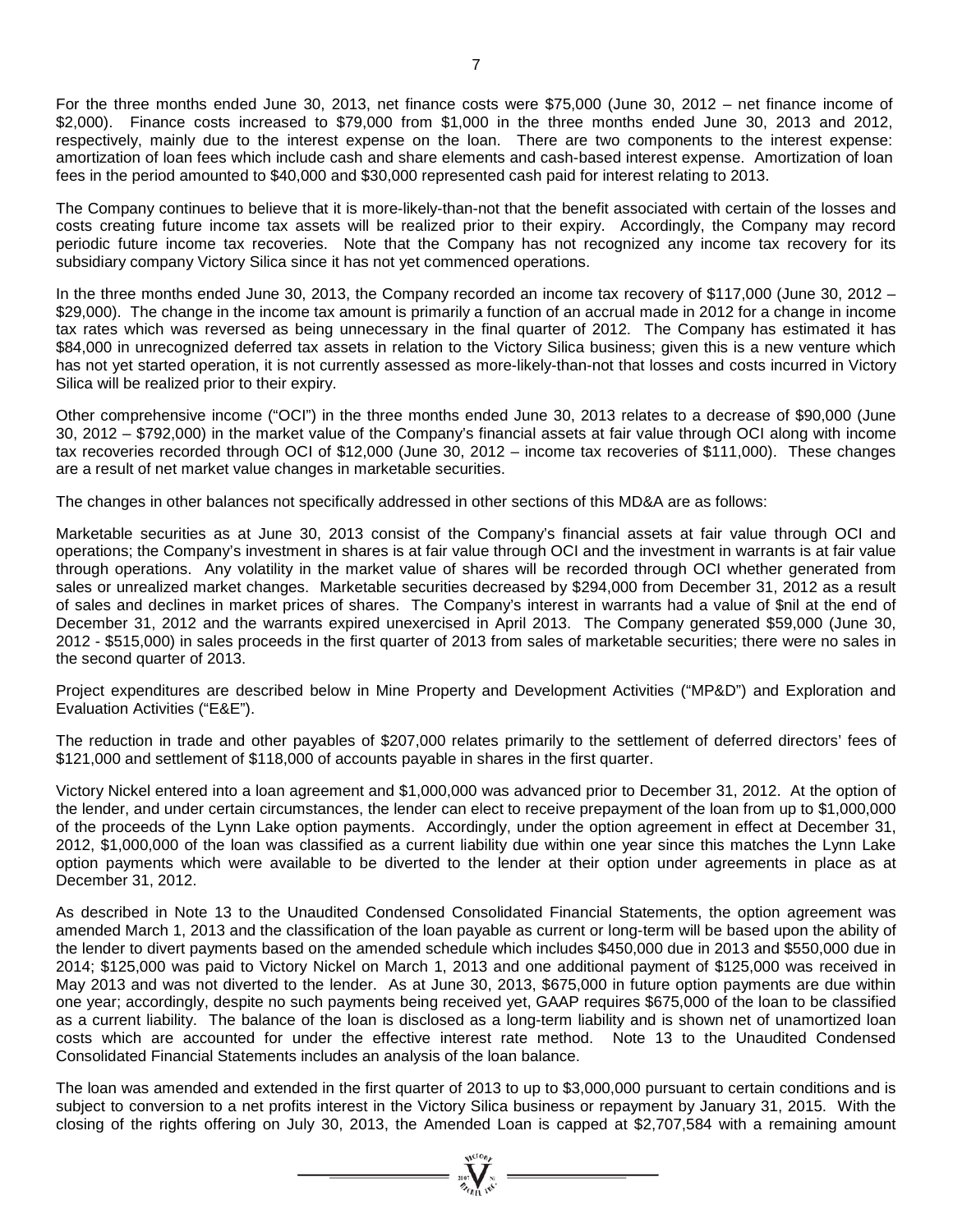available to be advanced of \$500,000. Refer to the Liquidity and Capital Resources section for additional discussion of the Amended Loan and the impact of the rights offering on its terms.

The deferred tax liability balance amounts to \$2,254,000 as at June 30, 2013 compared with \$2,473,000 as at December 31, 2012. The main components of the balance relate to the tax effects of Exploration and Evaluation ("E&E") projects and the Mine Property and Development Project ("MP&D"), partly offset by the tax value of net operating tax losses carried forward.

#### *Six Months Ended June 30, 2013 Compared With Six Months Ended June 30, 2012*

For the six months ended June 30, 2013, the Company had a net loss of \$744,000, or \$0.00 per share, (June 30, 2012 – net loss of \$104,000, or \$0.00 per share).

The results are mainly a function of general and administrative expenses of \$743,000 (June 30, 2012 - \$823,000) and share-based payment expenses of \$143,000 (June 30, 2012 - \$224,000), net finance costs of \$112,000 (June 30, 2012 – \$2,000) and pre-operating costs related to Victory Silica of \$157,000 (June 30, 2012 - \$nil); these costs were offset by a \$244,000 recovery (June 30, 2012 - \$1,000,000) with respect to the Lynn Lake property as a result of option amounts received in excess of the recorded value of the property. Results in the six months ended June 30, 2013 also include an income tax recovery of \$187,000 (June 30, 2012 – income tax expense of \$47,000).

General and administrative expenses decreased by \$80,000, to \$743,000 from \$823,000, for the six months ended June 30, 2013 and 2012, respectively. The main reason for the decrease is reduced cost allocations under the management agreement with Nuinsco. There were non-recurring but essentially offsetting costs in each year; in 2012 the Company incurred travel and legal costs associated with securing financing. In 2013, there was a non-recurring bonus accrued for senior officers. This bonus was partly paid in cash and partly in shares in July.

General and administrative expenses include \$312,000 in costs charged by Nuinsco for administrative services, partly offset by \$14,000 charged to Nuinsco by Victory as described under Transactions with Related Parties and Management Agreement below (June 30, 2012 - \$371,000 and \$15,000 respectively). Costs allocated from Nuinsco pursuant to the management agreement are activity related; the decrease in costs is primarily a result of decreased people costs allocated under the agreement along with the effects of a reduced proportion of fixed costs since Nuinsco entered into a further management agreement with a third party in February 2012. This arrangement allows the Company to have access to disciplines which would otherwise be cost-prohibitive to a junior company.

The costs of public company compliance for Victory Nickel for the six months ended June 30, 2013 are approximately \$405,000, compared with \$409,000 in the six months ended June 30, 2012. The slight decrease is mainly due to lower costs allocated from Nuinsco and a decrease in legal fees, partially offset by an increase in investor and public relations costs.

The share-based payment expense in the six months ended June 30, 2013 mainly reflects the grant and partial vesting of 7,820,000 options with a fair value of \$0.019. In addition, 367,500 shares were issued under the Share Bonus Plan with a closing price of \$0.045 on grant date. The expense in 2012 reflects the grant and partial vesting of 8,050,000 options with a fair value of \$0.035. The value assigned to the stock options was calculated using the Black-Scholes option-pricing model as explained in Note 16 to the Company's Unaudited Condensed Consolidated Financial Statements.

There were no write-downs necessary for impairment of projects in 2013 or 2012. Furthermore, there were no preexploration expenditures incurred in either period. In the six months ended June 30, 2013, the Company received an aggregate of \$250,000 in receipts under the Lynn Lake Option; net of expenditures, \$244,000 was recorded as recovery of exploration and evaluation project. As described earlier, the Company agreed to schedule out the previously-agreed option payment, along with an additional amount of \$125,000. In 2012, the full option receipt of \$1,000,000 was received in the first quarter of that year.

In 2012, the Company announced the creation of Victory Silica as described earlier. Victory Silica's pre-operating costs of \$157,000 expensed in 2013 comprise start-up consulting fees and related expenses incurred on the frac sand project during the period; this brings aggregate expenditures to date to \$316,000; no such costs were incurred in the first half of 2012. As announced on January 9, 2013, the Company has completed an asset purchase agreement for the 7P Plant. Conditions to closing included the final payment of \$300,000 which was made in July 2013 upon receipt of approval of the restoration plan from the AER.

For the six months ended June 30, 2013, net finance costs were \$112,000 (June 30, 2012 – \$2,000). Finance costs increased to \$117,000 from \$6,000 in the six months ended June 30, 2013 and 2012, respectively, mainly due to the

 $= \sum_{\alpha \in \mathcal{N}_{\mathcal{O}_{\mathcal{U}}\backslash \mathcal{V}}^{N}}^{\mathcal{N}_{\mathcal{O}_{\mathcal{U}}\backslash \mathcal{V}}}=$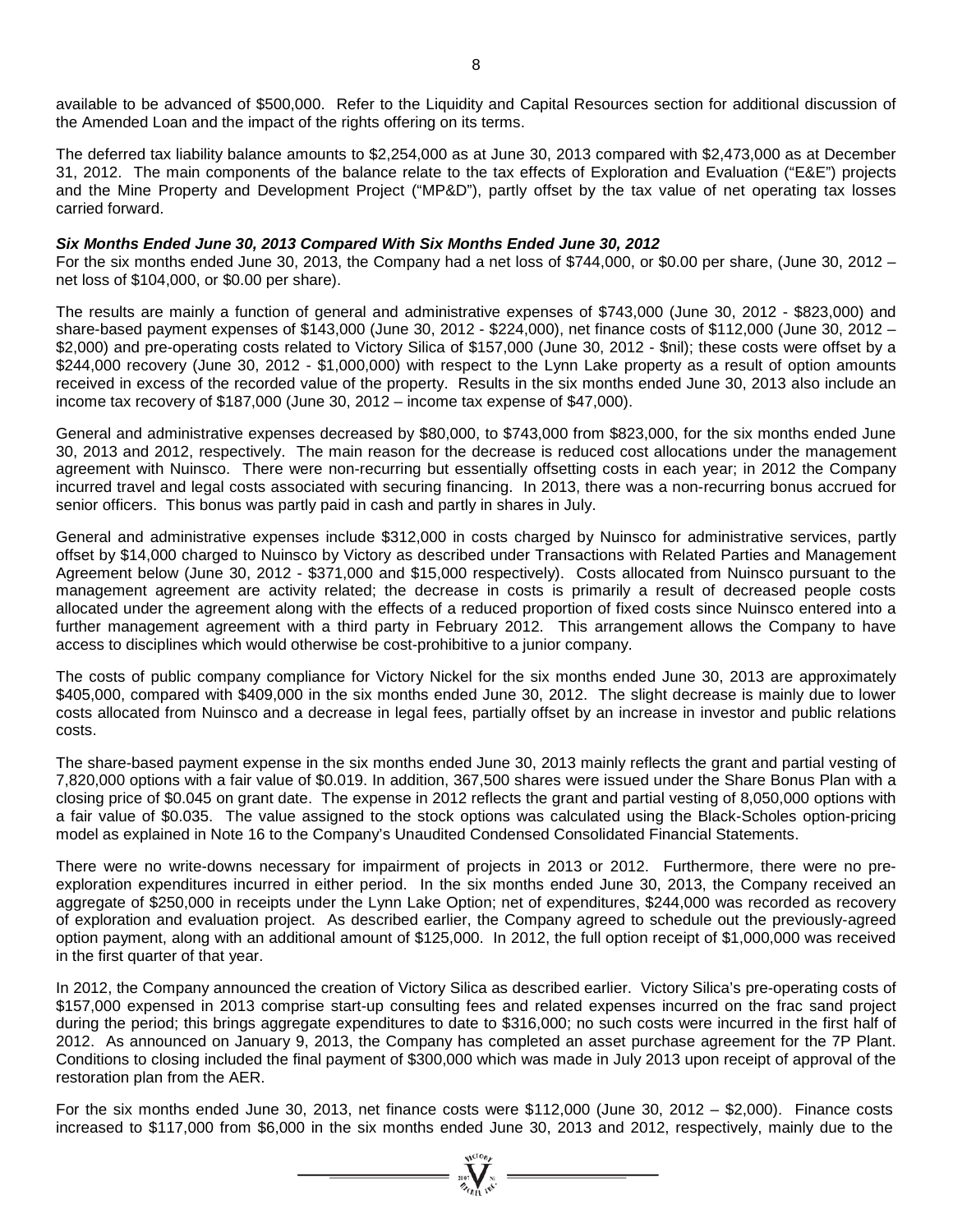interest expense on the loan. There are two components to the interest expense: amortization of loan fees which include cash and share elements and cash-based interest expense. Amortization of loan fees in the period amounted to \$47,000 and \$60,000 represented cash paid for interest relating to 2013.

In the six months ended June 30, 2013, the Company recorded an income tax recovery of \$187,000 (June 30, 2012 – income tax expense of \$47,000). The change in the income tax amount is primarily a function of an accrual made in 2012 for a change in income tax rates which was reversed as being unnecessary in the final quarter of 2012. The Company has estimated it has \$84,000 in unrecognized deferred tax assets in relation to the Victory Silica business; given this is a new venture which has not yet started operation, it is not currently assessed as more-likely-than-not that losses and costs incurred in Victory Silica will be realized prior to their expiry.

Other comprehensive income ("OCI") in the six months ended June 30, 2013 relates to a decrease of \$235,000 (June 30, 2012 – \$536,000) in the market value of the Company's financial assets at fair value through OCI along with income tax recoveries recorded through OCI of \$32,000 (June 30, 2012 – income tax recoveries of \$77,000). These changes are a result of net market value changes in the Company's marketable securities.

# **SUMMARY OF QUARTERLY RESULTS**

Selected financial information for each of the last ten quarters ended June 30, 2013 is as follows:

| <b>Fiscal year 2013</b>                       |                 |                        |                         |     | $2^{nd}$<br>Quarter |               |      | 1 <sup>st</sup> Quarter |                         |     |
|-----------------------------------------------|-----------------|------------------------|-------------------------|-----|---------------------|---------------|------|-------------------------|-------------------------|-----|
| Net finance costs                             |                 |                        |                         |     | \$                  | (75)          |      | \$                      | (37)                    |     |
| Net loss                                      |                 |                        |                         |     | \$                  | (429)         |      | \$                      | (315)                   |     |
| Total comprehensive loss                      |                 |                        |                         |     | \$                  | (507)         |      | \$                      | (440)                   |     |
| Loss per share - basic and diluted            |                 |                        |                         |     | \$                  | (0.00)        |      | \$                      | (0.00)                  |     |
| Fiscal year 2012                              | $4^{\text{th}}$ | Quarter                | 3 <sup>rd</sup> Quarter |     | $2^{nd}$            | Quarter       |      | 1 <sup>st</sup>         | Quarter                 |     |
| Net finance (costs) income                    |                 | (9)                    | \$<br>(2)               |     | \$                  | 2             |      | \$                      | (4)                     |     |
| Net (loss) income                             | \$              | (139)                  | \$<br>60                | (2) | \$                  | (571)         | (3)  | S                       | 467                     | (5) |
| Total comprehensive (loss) income             | \$              | $(193)$ <sup>(1)</sup> | \$<br>6                 |     | \$                  | (1, 252)      | (4)  | \$                      | 689                     | (6) |
| (Loss) earnings per share - basic and diluted | \$              | (0.00)                 | \$<br>0.00              |     | \$                  | (0.00)        |      | \$                      | 0.00                    |     |
| <b>Fiscal year 2011</b>                       | $4^{\text{th}}$ | Quarter                | 3 <sup>rd</sup> Quarter |     |                     | $2nd$ Quarter |      |                         | 1 <sup>st</sup> Quarter |     |
| Net finance (costs) income                    | \$              | (46)                   | \$<br>82                |     | \$                  | (62)          |      | \$                      | (95)                    |     |
| Net (loss) income                             | \$              | (328)                  | \$<br>(605)             | (7) | \$                  | (505)         | (9)  | \$                      | 301                     |     |
| Total comprehensive (loss) income             | \$              | (652)                  | \$<br>307               | (8) | \$                  | (2,795)       | (10) | \$                      | 306                     |     |
| (Loss) earnings per share - basic and diluted | \$              | (0.00)                 | \$<br>(0.00)            |     | \$                  | (0.00)        |      | \$                      | 0.00                    |     |

(1) Total comprehensive loss for the period includes \$49,000 net after-tax decline in the market value of securities.

(2) Net income includes \$450,000 recovery on the Lynn Lake option with Prophecy Platinum.

(3) Includes an increase in income taxes of approximately \$150,000 which was reversed in the fourth quarter as it was not necessary.<br>(4) Total comprehensive loss for the period includes \$681,000 net after-tax decline in th

Total comprehensive loss for the period includes \$681,000 net after-tax decline in the market value of securities.

(5) Net income for the period includes \$1,000,000 recovery on the Lynn Lake option with Prophecy Platinum.

(6) Total comprehensive income for the period includes the recovery noted above as well as \$222,000 net after-tax improvement in the market value of securities.

(7) Net loss for the period includes \$186,000 for share-based payments and \$97,000 for bonus expense.

(8) Total comprehensive income for the period includes \$1,054,000 improvement in the market value of the Company's securities, partly offset by income taxes of \$142,000.

Net income for the period includes share-based payments of \$140,000 for options granted and vesting in the period.

(10) Total comprehensive loss for the period includes \$2,648,000 decline in market value of the Company's securities, partly offset by income taxes of \$358,000.

#### **LIQUIDITY AND CAPITAL RESOURCES**

As at June 30, 2013, the Company had working capital of \$417,000, including cash and cash equivalents and marketable securities; working capital is disclosed net of approximately \$675,000 of current loans and borrowings representing option payments due within one year over which the lender has a right to divert, despite the receipts not having yet been received. As at December 31, 2012 the Company had a working capital deficiency of \$583,000 which includes approximately \$176,000 of agreed-upon deferrals owing to directors and senior management as well as accounts payable of \$118,000 subsequently settled in shares of the Company. The main reason for the improvement is a result of the private placement of \$2,209,000 (described further below) entered into with a key investor during March 2013. The Company had recently relied upon its portfolio of marketable securities for the funding of its operations and programs. As

=  $\sum_{300}^{\infty} \frac{1}{10^{11}}$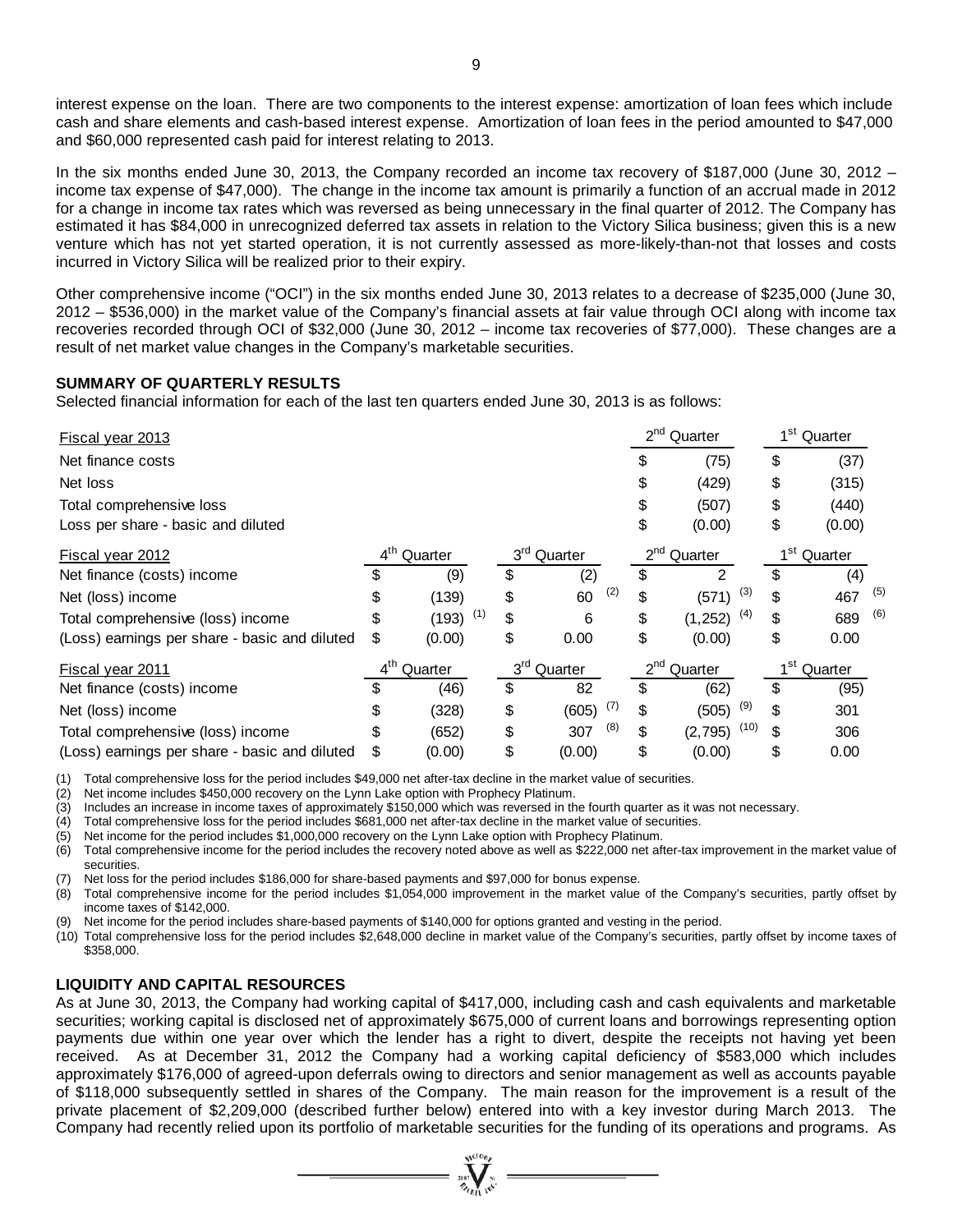the markets have declined, access to equity and debt financing became more difficult for all companies and Victory Nickel had to extend its regular payment periods. With the funds from the private placement, combined with the Amended Loan entered into in March, the Company has access to funds for operations and the Victory Silica initiative.

The Company closed its rights offering on July 30, 2013 and generated gross proceeds of \$2,400,000 through issuing 100,000,000 units, each unit comprising one common share and one common share purchase warrant. Each warrant enables the holder to buy an additional common share of the Company for \$0.035 per share for a 12-month period commencing July 31, 2014. The proceeds included provisions under the Amended Loan for a backstop and top-up which aggregated \$1,207,584 and effectively capped the Amended Loan at \$2,707,584 with future available advances to the Company being \$500,000.

Recognizing the sea-change in financing availability, the Company entered into a loan agreement, \$1,000,000 of which was advanced prior to December 31, 2012 and was used for working capital purposes; the Amended Loan provided additional funds of up to \$2,000,000 under certain circumstances which were capped as described above at \$1,707,584, \$1,207,584 of which was advanced as backstop. As described earlier, as at December 31, 2012, despite the loan having a contractual repayment term of January 31, 2015, the ability of the lender to divert payments under the Lynn Lake option agreement required the Company to classify the whole principal balance as being due within one year. On March 1, 2013, the Lynn Lake option agreement was amended to include \$125,000 due March 1, 2013 which was received and retained by Victory Nickel. Another payment of \$125,000 was received in May (also retained by the Company) and the remaining \$325,000 due over 2013 with \$550,000 due by August 29, 2014. Accordingly, ongoing assessments of the loan as being current or long-term will be driven by the updated option agreement.

As at June 30, 2013, \$675,000 of the option payments are due within one year, therefore that amount of the net loan outstanding is classified as a current liability. This is a peculiar accounting result since the related payments are not yet due and are not recognized on the Company's balance sheet. Therefore, the Company feels that adjusted working capital which adds back the current portion of the long-term liability of \$1,092,000 is a more relevant measure of the Company's liquidity.

On March 25, 2013, the Company amended and extended the loan agreement to up to \$3,000,000 under certain circumstances – and which was capped at \$2,707,584 as described above. The Amended Loan bears interest at 12% per annum, payable quarterly, and matures on January 31, 2015. Prior to June 1, 2014, the lender has the right to convert the outstanding balance of the Amended Loan into a participating interest (the "Conversion") whereby the lender is entitled to receive a share of cash flows earned from the sale of frac sand from the 7P Plant. The lender's participation is capped at \$10,000,000, with a minimum of \$7,500,000, and is subject to adjustment under certain circumstances. On Conversion, the Amended Loan would be considered paid in full. The lender had also agreed to backstop an equity issue, if any was announced, with cash or by converting a portion of the Amended Loan into shares, at the lender's option to an amount up to \$1,500,000 under certain circumstances. On June 14, 2013, the Company announced a rights offering with maximum gross proceeds of approximately \$2,700,000. Under the backstop provision, the Lender subscribed for units of the rights offering for cash in the amount of \$1,207,584.

Presently, the frac sand business is not in operation and cash is not being generated; the lender has not exercised its Conversion right. Therefore, the Company has not recognized the Conversion right. The Company will re-evaluate the probability of conversion by the lender and will reassess the recognition and value of that right as circumstances warrant.

The Company will pay, with shares, an arrangement fee of up to \$300,000 plus a commitment fee of 1.5% per annum on unutilized balances. Effective March 2013, \$250,000 of the arrangement fee was paid with shares. Such fees are amortized into interest expense using the effective interest rate method. An aggregate of \$69,000 in interest expense was paid in cash for interest accrued to June 30, 2013; interest is due in cash at the end of each calendar quarter. A further arrangement fee of approximately \$21,000 payable in shares is due in the third quarter which brings the aggregate arrangement fees under the Amended Loan to \$271,000.

On March 22, 2013, the Company issued 44,178,500 common shares under a private placement with a key investor at \$0.05 per share, generating gross proceeds of approximately \$2,209,000. This, along with the Amended Loan, has significantly improved available working capital.

Other asset sales, as well as the sale of royalties on certain properties, are possibilities which would provide liquidity during this difficult period. With lower trading volumes, marketable securities are not as saleable as they have been in the past. Consequently, management is looking to realize on the sale of other assets as a mechanism to improve liquidity. The Company is also investigating the possibility of generating cash through the sale of new royalty arrangements on its properties.

=  $\sum_{i=1}^{N}$   $\sum_{j=1}^{N}$  =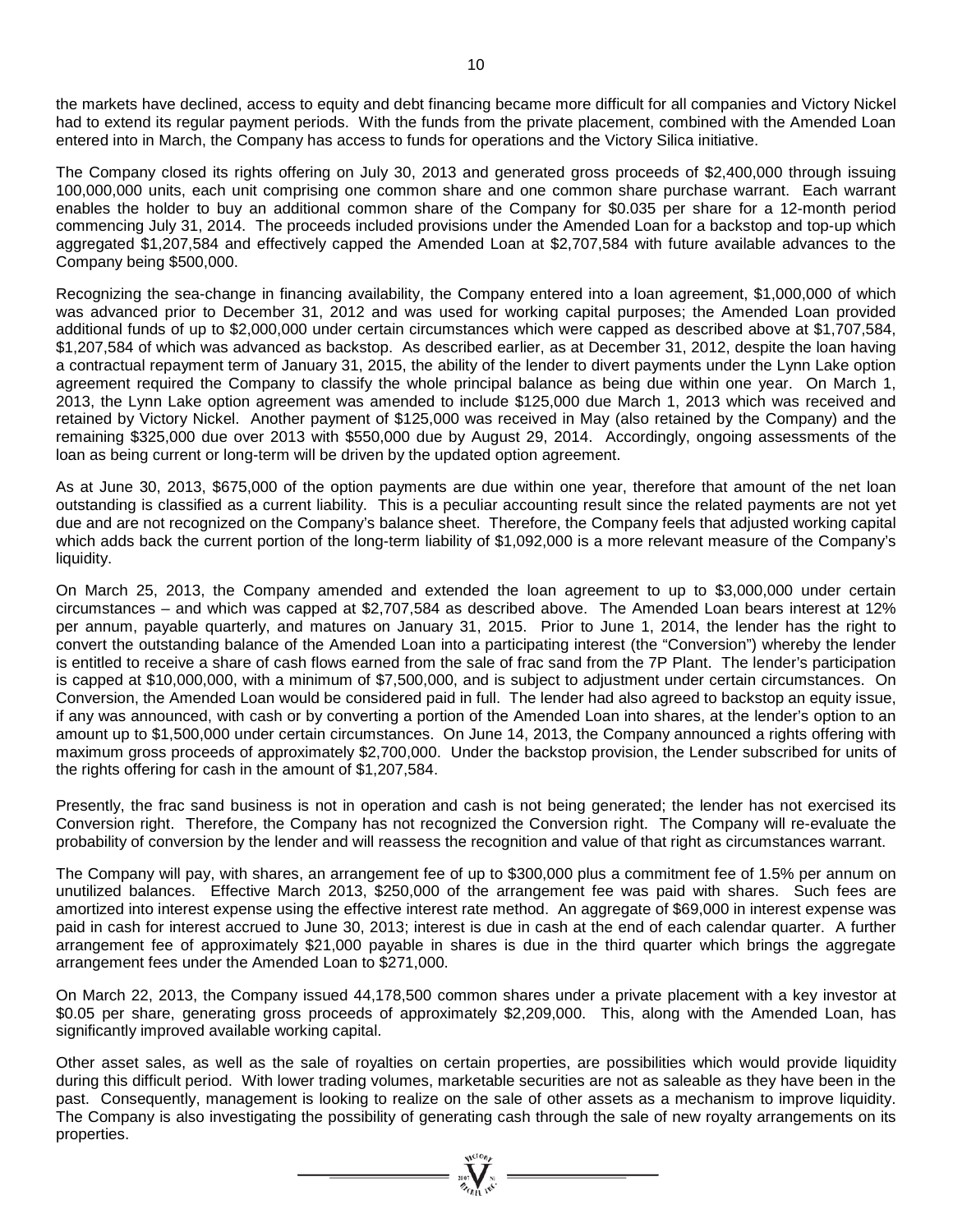Cash equivalents as at June 30, 2013 and December 31, 2012 were held with major Canadian banks. The Company has a corporate policy of investing its available cash in Canadian government instruments and certificates of deposit or other direct obligations of major Canadian banks, unless otherwise specifically approved by the Board. Marketable securities are available to be sold for liquidity purposes, as the Company requires, providing funds for its operations and exploration, evaluation and development activities.

For the six months ended June 30, 2013, the Company used cash in operating activities of \$1,176,000 (June 30, 2012 - \$748,000). As the Company is in the exploration, evaluation and development stage, there are no revenues to recover expenses and the operating activities represent the corporate and administrative costs incurred mostly to maintain a public company. The Company estimates that such costs in the six months ended June 30, 2013 amounted to \$405,000. Many of these costs are incurred in the early part of the year. In the same period of 2012, such costs were approximately \$409,000, calculated on a comparable basis. Consequently, the Company's liquidity is reduced unless and until there are financing activities or sales of assets to provide funds. Note that the costs cited above do not include the costs of financing arrangements which are deducted directly from equity. Costs incurred to advance the Company's projects are capitalized, as summarized below under the discussion of investing activities.

During the six months ended June 30, 2013, net cash used by investing activities was \$309,000, compared with cash generated of \$432,000 in the prior comparable period. Aggregate amounts of \$522,000 and \$42,000 were used to advance the MP&D project and E&E projects, respectively, during the six months ended 2013 (2012 - \$1,184,000 and \$125,000).

During the period, the Company sold shares for aggregate proceeds of \$59,000 (2012 – \$941,000); the Company continues to sell marketable securities for liquidity purposes when pricing is acceptable. Aggregate funds of \$1,000,000 were received with respect to the option agreement with Prophecy Platinum for the Lynn Lake property in the first quarter of 2012 compared with \$250,000 received in 2013 under the Amended Option agreement as described earlier.

The Company made payments of \$110,000 in the six months ended June 30, 2013, \$100,000 related to the transformer equipment and \$10,000 related to the 7P Plant. In the six months ended June 2012, \$200,000 deposits were made under the agreement to purchase transformers and other electrical equipment at an aggregate cost of US\$2,840,000. The balance is due prior to shipping. An additional \$300,000 payment was made in July 2013 with respect to the 7P Plant.

There were no financing activities in the first and second quarters of 2012; as stated above, the Company received net cash of \$2,200,000 pursuant to a private placement with a key investor in the first quarter of 2013. Loan interest of \$69,000 was paid during the six months ended June 30, 2013, \$9,000 relates to interest accrued in 2012. Cash interest on the Amended Loan is due at the end of every calendar quarter.

There were no equity financings completed during the year ended December 31, 2012, although the Company received \$1,000,000 under the Facility. The significant cost to maintain and comply with regulatory requirements for the Company's public listing cannot be financed with flow-through shares. Proceeds from the Company's warrants and nonflow-through financings are "hard" dollars and can be utilized without restriction. However, no such financings have occurred in 2012 and the Company's operations in 2012 were financed through sales of marketable securities, option payments and the loan advance. The Company's remaining portfolio of marketable securities had a market value of \$263,000 as at June 30, 2013, the option payment remaining under the Lynn Lake Option agreement has been significantly extended with \$125,000 received on March 31, 2013 and, another \$125,000 received in May 2013; \$675,000 is due before June 30, 2014 with the remainder due by August 29, 2014 and the amount available under the Amended Loan is finite.

The Company's activities during the six months ended June 30, 2013 provided cash and cash equivalents of \$706,000, compared with a net decrease in cash of \$316,000 during the same period of 2012.

Since there were no flow-through financings completed during 2012, there is no flow-through commitment outstanding for Victory Nickel as at December 31, 2012 or June 30, 2013.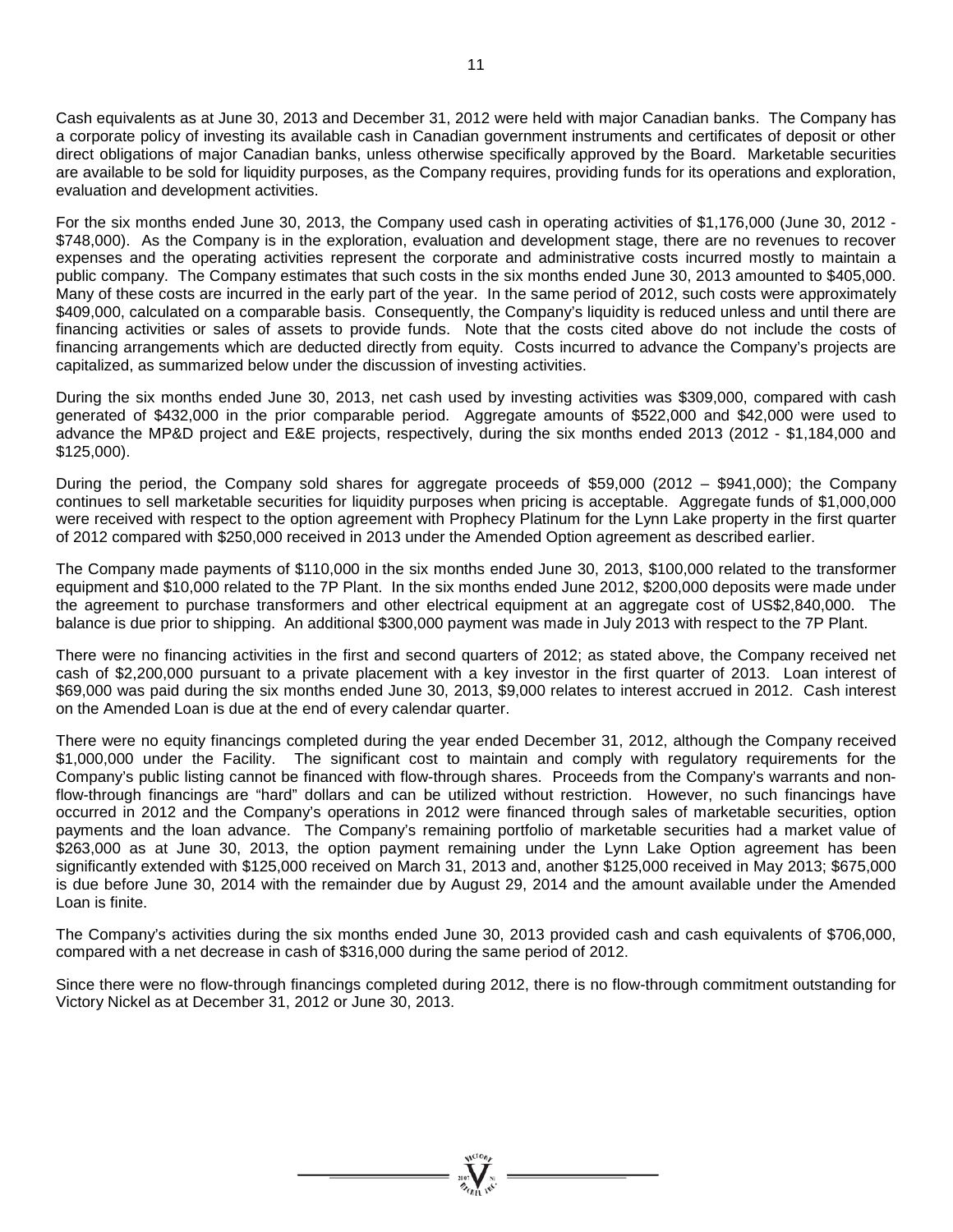**Table of Contractual Commitments**

|                                      | Due Date                            | <b>Currency</b> |  | <b>August 7, 2013</b> |      | June 30, 2013 | <b>December 31, 2012</b> |       |
|--------------------------------------|-------------------------------------|-----------------|--|-----------------------|------|---------------|--------------------------|-------|
| Transformer and electrical equipment | On shipping                         | US Dollar       |  | 1.446 \$              |      | $1.446$ \$    |                          | 1,546 |
| Flowthrough expenditures outstanding | Not applicable                      | Canadian Dollar |  |                       | - \$ | $\sim$        | - \$                     |       |
| Loans and borrowings                 | January 31, 2015                    | Canadian Dollar |  | 1.006 \$              |      | $1.000$ \$    |                          | 1,009 |
| Purchase of 7P Plant                 | Refer to note below Canadian Dollar |                 |  | 400 \$                |      | 700 \$        |                          |       |

Note that the payment of \$700,000 for the 7P Plant is subject to conditions precedent, including receipt of approval to complete the restoration plan and the transfer of leases which requires regulatory approval. (Note 25 to the Company's 2012 Audited Consolidated Financial Statements). Further note that the long-term loan is contractually payable on January 31, 2015, however, because up to \$675,000 of option payments due within one year may be diverted to the lender as prepayments, that amount is classified as a current liability on the Unaudited Condensed Consolidated Balance Sheet.

As described above, exploration, evaluation and development companies such as Victory Nickel have historically been heavily reliant upon the equity markets to fund their activities as they have no short-term sources of revenue other than through monetization of assets. Opportunities available to Victory Nickel for financing would normally be through private placements in the equity markets. Despite experiencing some improvements during 2011, circumstances have toughened during 2012 and today's equity markets continue to make this alternative difficult if not impossible without incurring significant dilution to existing shareholders. For this reason, the Company has recently chosen to liquidate portions of its securities holdings rather than raise equity financing. However, the results of this are also dependent upon market conditions which are outside the control of the Company, and market circumstances have also impacted the Company's investees and their market values.

In the first quarter of 2013, an opportunity was identified to enter into a private placement with a key investor at an appropriate price. On March 22, 2013, the Company completed a private placement of 44,178,500 shares which generated approximately \$2,209,000 in cash. While this is dilutive to existing shareholders, alternative financing sources, if any, take considerable time to complete. This equity issue was completed with a key investor with a view to finding the funding required to develop the frac sand business and ultimately Minago.

The rights offering to existing shareholders announced mid-June raised \$2,400,000 at the end of July 2013. The warrants issued under the rights offering have the potential to generate an additional \$3,500,000 between one and two years. Because the standby facility was utilized in the rights offering, the funds available under the Amended Loan are now \$500,000.

The Company will continue to balance its financing choices as a function of availability and market activity. During 2011, the Company took advantage of market activity to dispose of marketable securities at opportune pricing. Such opportunities have all but disappeared; however, the Company has had no choice but to liquidate securities to maintain liquidity at prices that were less favourable. The value of the Company's portfolio of securities is a fraction of the same portfolio valued at 2011 prices and has further declined since then.

Managing in challenging times takes as much, if not more, senior management effort. However, senior management of both the Company and Nuinsco agreed, effective August 1, 2012, to accept salary deferrals averaging 25% until better economic times prevail. Although Nuinsco has now been able to pay its deferrals, Nuinsco had continued to defer payment of the respective amounts by Victory Nickel until recently. Directors had also accepted deferrals of fees – these were brought up to date in the first quarter of 2013.

The Company will continue to consider all financing alternatives given acceptable pricing and other market conditions to advance its projects and maintain liquidity. The optioning of the Lynn Lake property is one example of a corporate transaction that can generate cash and add value for shareholders while maintaining participation in the upside in the subject property. Unfortunately, economic circumstances affecting the option holder caused a renegotiation of the remaining option amount of \$1,000,000 originally due by March 1, 2013. As described earlier, the Company agreed to an additional amendment to the option agreement which allows Prophecy Platinum to make a series of payments through 2013 and 2014 aggregating \$1,125,000 in satisfaction of the remaining option conditions. On March 1, 2013, the Company received the first payment of \$125,000; the second payment of \$125,000 was received in May 2013, \$675,000 remains due before June 30, 2014 and the remaining \$200,000 is payable by August 29, 2014.

The loan advance of \$1,000,000 in 2012 was the first stage of an expanded loan agreement announced by the Company in March 2013. The initial advance was for working capital purposes and the remaining amount under the Amended Loan

 $\sum_{\substack{100\text{ VUG0},\\ \text{with }10^\text{ V}}}$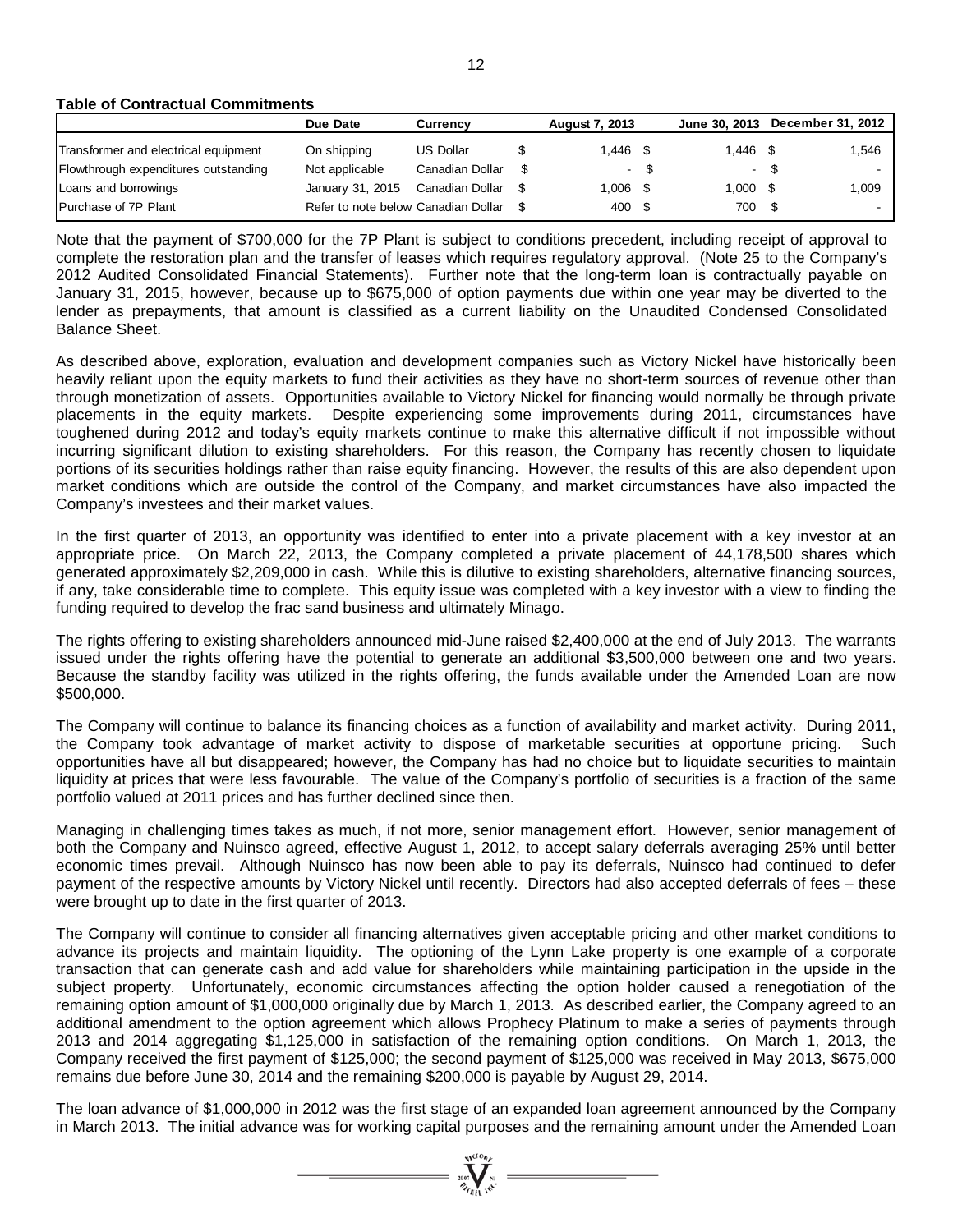of \$500,000 (after taking into account he effect of the standby facility under the rights offering) is available to fund capital requirements for the Victory Silica initiative as described below and/or to support any financing initiative announced by the Company. The Amended Loan is also subject to the Conversion right by the lender which would allow the lender to convert its debt into a cash flow participation in funds expected to be generated by the Victory Silica frac sand initiative.

In addition to generating cash flow, the Victory Silica initiative is intended to enhance the Company's credibility in the frac sand market. However, this initiative, while relatively near-term compared with mine-building, is not expected to begin generating cash flow until later in 2013. As reported already, the Company has announced the acquisition of the 7P Plant which is subject to certain conditions precedent, including the transfer of leases. On July 11, 2013, the Company received approval from the AER, which allows for restoration and development of the 7P Plant.

The Company expects that the Lender will convert its loan payable to a participating interest in future cash flows from the frac sand business. With the expected extinguishment of that gross liability of \$1,000,000, the cash resources available of \$962,000, future expected option receipts of \$875,000 plus, combined with the gross proceeds from the rights offering of \$2,400,000 and the remaining advance available under the Amended Loan of \$500,000, the Company is well-positioned to be able to fund the refurbishment costs of the 7P Plant and commence generating positive cash flows from the frac sand business.

As at August 7, 2013, the aggregate market value of the Company's marketable securities held in public company shares is approximately \$201,000. The market value of such shares may go up or down. Trading volumes have experienced declines and it is generally acknowledged that equities are being undervalued.

As at August 7, 2013, the Company had options outstanding which could bring in additional cash funds of approximately \$2,517,000. Most of those instruments are presently not "in-the-money" however and the receipt of such funds cannot be relied upon. Furthermore, the warrants issued under the rights offering could generate additional cash of \$3,500,000 from one year to two years.

As described above, the equity markets continue to be volatile and it is uncertain how future financing initiatives will be received, what the future market value of securities will be and how successful liquidity efforts will be in generating cash to finance activities. In particular, the financing required for the development of the Minago project is considerable.

The Company has good title to its projects and will continue to maintain the projects in good standing. Prophecy Platinum had expenditure commitments to meet on the Lynn Lake project as described earlier which maintained ongoing investment in the property. The Company expects the remaining amended option terms to be fulfilled and for the ownership of Lynn Lake to be transferred to Prophecy Platinum in August 2014.

Monthly average administrative costs for 2013 are budgeted at \$119,000 – or approximately \$1,400,000 on an annual basis, most of which are incurred to meet statutory requirements; actual monthly cash-based costs for 2012 were \$123,000. These figures include amounts which have been agreed to be deferred but exclude salary amounts capitalized as part of project expenditures which need to be considered as part of annual cash requirements. Annual capitalized salaries in 2012 (including some part-time workers) amounted to \$487,000; for 2013 these are budgeted at approximately \$370,000. The Company's budgeted cash operating requirements for 2013 are approximately \$1,800,000 before project expenditures. Calculated on the same basis, average monthly costs in the first half of 2013 were approximately \$182,000 which is a little higher than budget; such costs are weighted towards the beginning of a year because of statutory requirements such as audit.

Controls on minimizing discretionary expenditures are in place and non-essential services have been cancelled. The Company continues to control operating costs; Victory Nickel and Nuinsco did not implement an across-the-board salary increase for 2012 and such salary increases will not occur in 2013 in either company until the success of the Victory Silica initiative; executive salaries for both companies have remained at 2011 levels.

The Company continues to have amounts owing to fulfil the electrical equipment purchases initiated during 2010.

Through the combination of sales of marketable securities, cash from the private placement completed in March 2013, the amended option receipts from Prophecy Platinum, the remaining funds under the Amended Loan and the proceeds from the rights offering, the Company expects to be able to meet its annual operating obligations and finance the acquisition of the 7P Plant.

Development of the Minago mine will require considerable financial resources. Management is monitoring the outcome of various financing initiatives being undertaken in the marketplace. The Company has put together a financing strategy which includes several components; the relative proportion of each will be dependent upon the market conditions at the  $\frac{W_{\text{tot}}}{\phi_{\text{cut}} + \phi_{\text{tot}} + \phi_{\text{cut}} + \phi_{\text{cut}} + \phi_{\text{cut}} + \phi_{\text{cut}} + \phi_{\text{cut}} + \phi_{\text{cut}} + \phi_{\text{cut}} + \phi_{\text{cut}} +$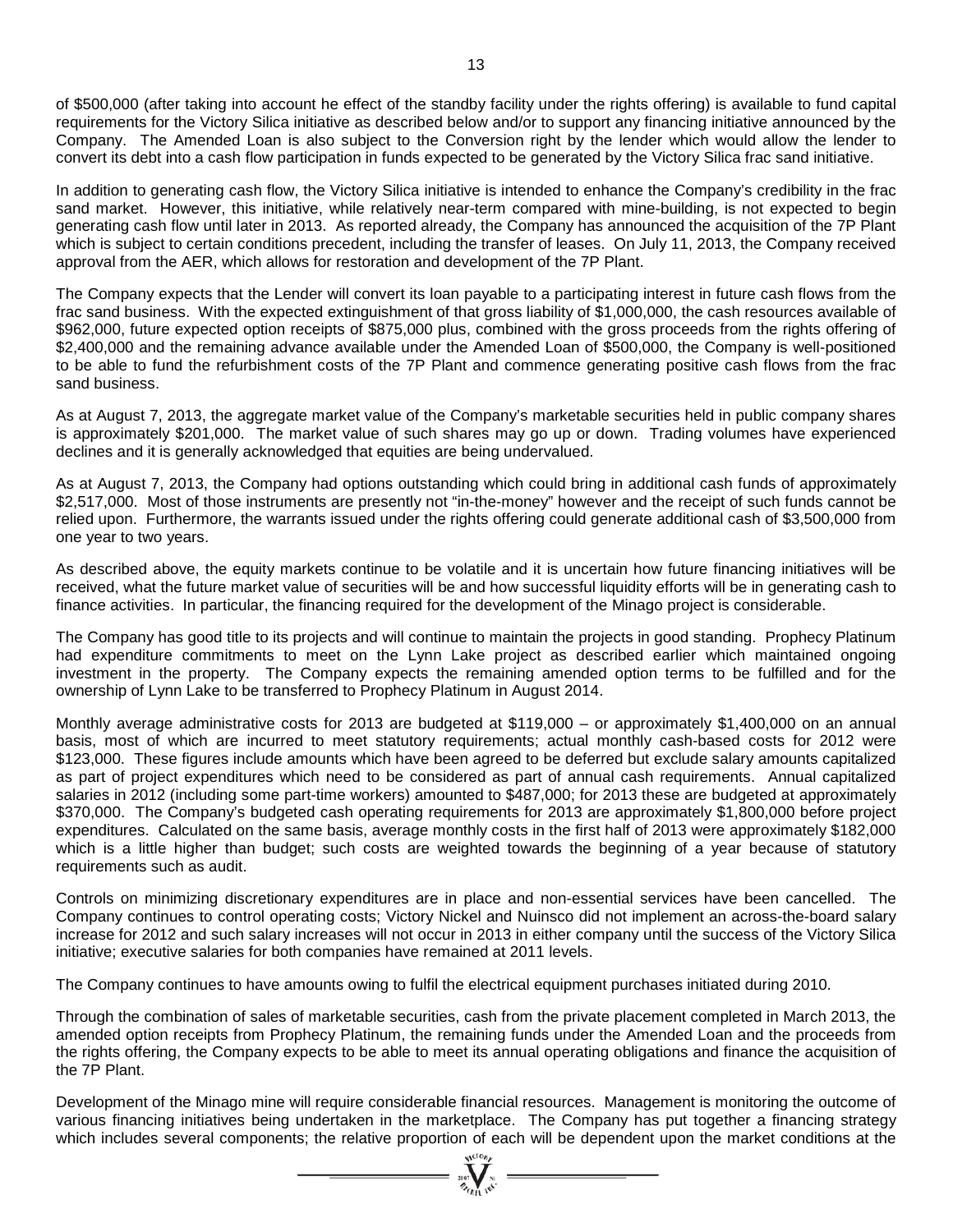time the strategy is executed. Components include: securing a joint venture partner for nickel and/or frac sand, off-take agreements for both nickel concentrate and frac sand, plant and equipment leasing for the mine and frac sand processing plant, bank borrowing and/or equity issues (which may include one or more of: rights offering, private placement or a fullymarketed prospectus issue).

The Company continues to hold discussions with local and overseas financiers and potential business partners with respect to the nickel and frac sand opportunities. The completion of the private placement in March 2013 with a key partner represents the culmination of some of those discussions.

# **Paul Jones, Vice-President, Exploration, is a "qualified person" as defined under NI-43-101, and he has supervised and approved the preparation of the information relating to the material mineral projects of the Company described herein.**

# **MINE PROPERTY AND DEVELOPMENT ACTIVITIES**

During the six months ended June 30, 2013, \$411,000 (before receipt of government grant of \$72,000) was incurred on the Minago project (June 30, 2012 - \$2,033,000 before receipt of a government grant of \$50,000).

# **Minago Project**

The Company's 100%-owned Minago project is a permitted project ready for development. It is located on the unexposed southern part of the Thompson Nickel Belt in Manitoba, and is one of Canada's largest undeveloped sulphide nickel deposits. Minago has been shown to be capable of producing a nickel concentrate grading from 22.3% up to 35.0%, making it reportedly the world's highest grade nickel concentrate. In addition to metal by-products such as copper, cobalt, gold, platinum, palladium, silver and rhodium, a layer of silica sand averaging approximately nine metres thick overlies the nickel mineralization within the open pit. Approximately 84% of the sand is marketable as hydraulic fracturing "frac" sand, which is used to improve well recoveries in the oil and gas industry. The frac sand forms part of the overburden that must be removed prior to mining the nickel ore. According to the FS, production of frac sand could begin 20 months after the start of mine development.

The analytical data and geological interpretations obtained from a work program in 2010 were incorporated into an updated geological model and resource estimate. The updated resource incorporates a 24% increase (over the previous resource estimate) in the NI 43-101-compliant measured and indicated, pit-constrained, sulphide nickel resource used in the Minago FS. The FS is posted at [www.sedar.com.](http://www.sedar.com/) Note that all resources are contained in the Nose Deposit and the update below does not include the results of the 2011 drilling program.

|                  |                 | <b>April 2011 Pit-Constrained</b><br>Resource <sup>1</sup> |                   |                 | March 2010 In-Pit Resource <sup>2</sup> | Increase (Decrease) in<br><b>Contained Metal</b> |                   |        |
|------------------|-----------------|------------------------------------------------------------|-------------------|-----------------|-----------------------------------------|--------------------------------------------------|-------------------|--------|
|                  | Tonnes          | Grade                                                      | <b>Ni Content</b> | Tonnes          | Grade                                   | Ni Content                                       | <b>Ni Content</b> | Change |
| Category         | <b>Millions</b> | $%$ Ni $S^3$                                               | M Lb              | <b>Millions</b> | %NiS <sup>3</sup>                       | M Lb                                             | M Lb              | %      |
| <b>Measured</b>  | 8.2             | 0.473                                                      | 85.0              | 6.6             | 0.488                                   | 71.4                                             | 13.7              | 19.2   |
| <b>Indicated</b> | 22.8            | 0.432                                                      | 217.2             | 19.1            | 0.410                                   | 172.6                                            | 44.6              | 25.9   |
| M&I              | 31.0            | 0.443                                                      | 302.2             | 25.7            | 0.430                                   | 243.9                                            | 58.3              | 23.9   |
| <b>Inferred</b>  | 0.2             | 0.380                                                      | 1.4               | 1.4             | 0.402                                   | 12.2                                             | (10.8)            | (88.4) |

 $1$  Lerch-Grossman pit optimization shell  $2$  Whittle pit optimization shell  $3$  Nickel in sulphide form

A winter work program was conducted at Minago in 2011. The program comprised 8,793m of diamond drilling in 20 drill holes with associated ground and borehole electromagnetic geophysics. The program was intended to evaluate parts of the project that have seen little work to date as well as to build upon the existing data-set of the Nose Deposit nickel mineralization. The entire pit-constrained resource is located within the Nose Deposit. A total of 15 holes were collared to intersect the "North Limb", a domain of nickel-bearing ultramafic rock extending at least 1.5km north from the Nose Deposit. A single deep hole was collared on the Nose Deposit to evaluate the depth extension of the ultramafic host rock and nickel mineralization. The hole was drilled to a total length of 1,527m and intersected approximately 160m of ultramafic rock near the bottom of the hole – confirming the extension of the host rock to depths several hundred metres below that previously tested. A single drill hole was collared in the western part of the property in order to test the thickness of the Winnipeg Formation sand horizon. As anticipated, the hole successfully intersected the Winnipeg Formation sandstone layer (frac sand horizon) immediately above the unconformity with the Thompson Nickel Belt rocks.

A 3,500m winter work program was conducted in early 2012. The program tested a number of targets around the property that have been identified in previous work programs as well as areas that are scheduled for Minago mine infrastructure development. In part, the drilling evaluated the nickel-bearing Ospwagan Group/Pipe Formation rocks in

 $\sum_{\substack{300 \text{ N} \text{ odd}}}^{\substack{3000 \text{ N} \text{ odd}}}$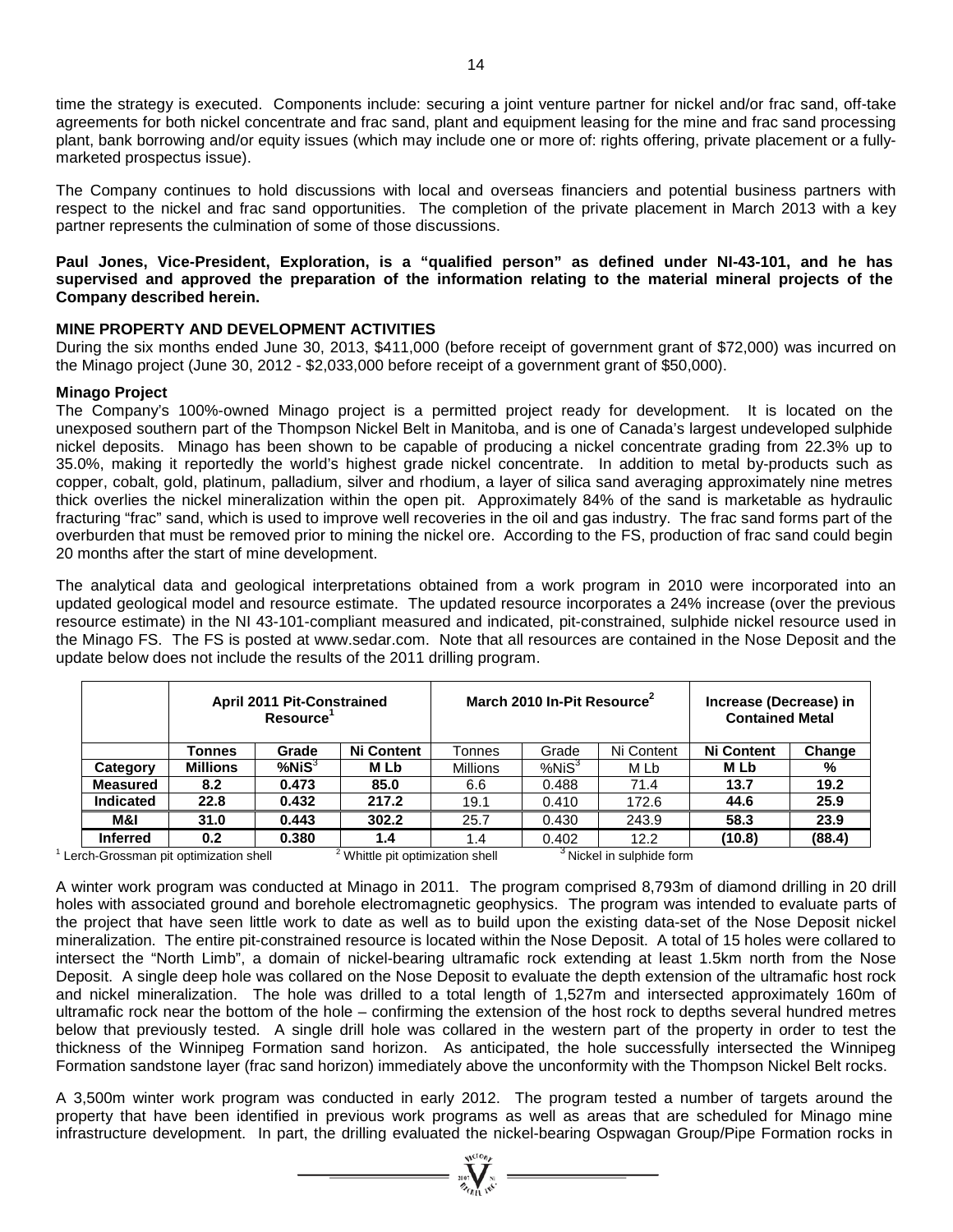the vicinity of the Minago Nose Deposit. Given the widespread nature of nickel mineralization on the Minago property and the number of targets identified, the possibility of intersecting completely new nickel mineralization was considered good. The drilling intersected magnetite bearing amphibolite domains, pyrite-pyrrhotite intervals and minor serpentinite.

Importantly, two holes of the 2012 program tested known nickel-bearing serpentinite that underlies mining lease ML-003 approximately 5km south of the Nose Deposit. Thirteen historic drill holes are known to have been drilled by previous operators in the area between 1968 and 1971. Ten of the thirteen holes intersected serpentinized ultramafic rock, while seven of these holes obtained significant intersections of nickel-mineralized serpentinite from within a body interpreted to be >2 km long. The most extensive intersection, in MXB-70-60, was 605m grading 0.3% Ni from 154m down hole. DDHs V-12-07 and V-12-09 completed this past winter both intersected significant widths of serpentinite and obtained analytical results consistent with historic results.

No fieldwork was conducted on the project subsequent to the Winter 2012 work program; all current work is related to reporting and evaluation of existing results. An application to renew the Minago mining leases ML-002 and ML-003 was successful and both leases have been renewed for a 21-year term (as per the Manitoba Mines Branch website – formal written notification is pending).

#### *Frac Sand*

An indicated resource of 15 million tonnes of sandstone has been estimated to occur within the current Minago pit shell. The frac sand component of this resource is a significant contributor to the positive economics at Minago. As part of the FS, Outotec produced a feasibility-level design for a frac sand plant complete with capital and operating costs to produce 1,140,000 tonnes of frac sand annually for a ten-year period. Considerable potential exists to expand the resource beyond the limits of the current pit. The Company has also announced the creation of Victory Silica.

#### **Victory Silica**

On June 19, 2012, the Company announced a new initiative through the creation of Victory Silica and the hiring of Ken Murdock as its CEO. The objective is to generate cash flow while establishing VSL as a supplier of premium frac sand prior to commencing frac sand sales from the Minago project. Expenditures are presently classified as pre-operating expenditures and are charged through operations. On January 9, 2013, the Company announced that it had completed an asset purchase agreement for the purchase of the 7P Plant located near Medicine Hat, Alberta.

#### **EXPLORATION AND EVALUATION ACTIVITIES**

For the six months ended June 30, 2013, the Company incurred exploration expenditures on its E&E projects of \$46,000 (June 30, 2012 - \$101,000). Expenditures have been minimal due to the tight equity markets and management's focus on Victory Silica. The 2013 expenditures are shown before the transfer of \$244,000 through operations (June 30, 2012 - \$1,000,000) with respect to the Lynn Lake option receipts in excess of carrying value.

#### **Lac Rocher**

Lac Rocher is located in northwestern Québec and has measured (0.29 million tonnes grading 1.23% Ni) and indicated (0.51 million tonnes grading 1.05% Ni) resources of 0.80 million tonnes grading 1.12% nickel, at a 0.5% nickel cutoff, for approximately 20 million pounds of in-situ nickel located between surface and 125 vertical metres. Additional inferred resources total 0.44 million tonnes grading 0.65% Ni. Mineralization remains open to the southwest. The breakeven price of nickel per lb in the Lac Rocher PEA was US\$9.74 with copper at US\$3.65.

The Lac Rocher property is subject to a discovery incentive plan (the "DIP") to reward certain individuals involved in the discovery of Lac Rocher with a 2% net smelter royalty ("NSR") for mines that were discovered on certain properties prior to the expiry of the DIP. The NSR is payable only on revenues earned after recovery of all development costs for any mine on the property. The terms of the DIP provide the Company with a right of first refusal on any proposed disposition of the NSR. In addition, the DIP contains put/call provisions under which the Company may be required to purchase, or may exercise an option to purchase, the NSR at the value of its discounted cash flows, as defined therein. The Lac Rocher property is the only property subject to the DIP. As the Lac Rocher property is not yet in production, no royalties are currently payable.

Year round access is now available to the site. In December 2009, diamond drilling was conducted to provide geotechnical data deemed necessary for future portal and ramp development. An InfiniTem ground electromagnetic survey was conducted over a portion of the property to test for deeper extensions to the nickel mineralization. At the same time, evaluation of the availability of borrow material was also conducted in the local region. No fieldwork other than a brief examination of site conditions and drill core storage was conducted on the site during 2012 or the first quarter of 2013.

=  $\sum_{i=1}^{N} \sum_{i=1}^{N}$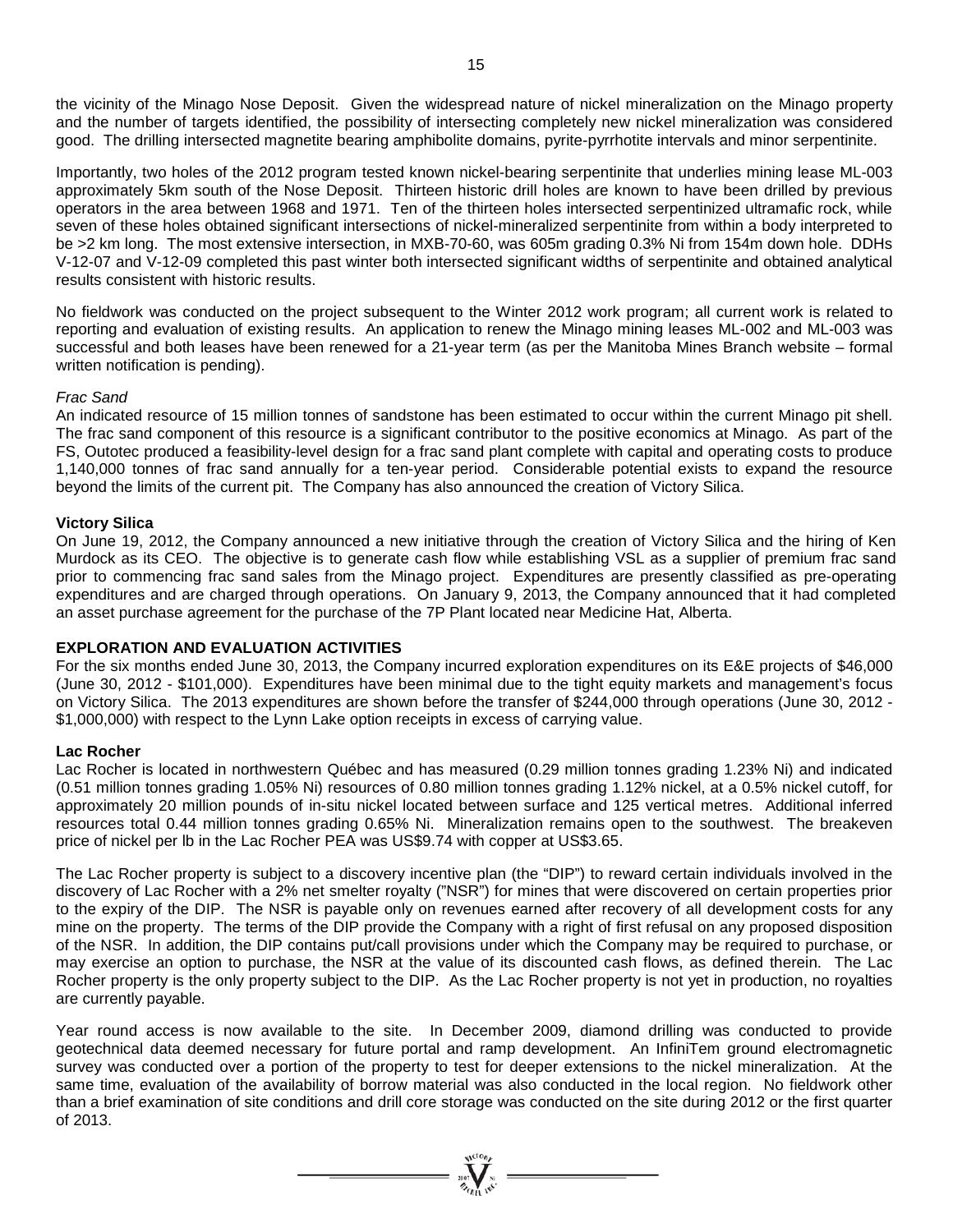#### **Mel Project**

The Mel project is located on the Thompson Nickel Belt, just north of Thompson, Manitoba. It is a large property, approximately 25km east-west by about 6km north-south, and remains underexplored.

Mel has an indicated resource of 4.3 million tonnes grading 0.88% nickel (approximately 83 million pounds in-situ nickel) and an additional inferred resource of one million tonnes grading 0.84% nickel (approximately 19 million pounds in-situ nickel) and offers significant exploration upside as well as near-term production potential.

The Company had earned a 100% ownership of Mel subject to a 51% Vale back-in right. During the third quarter of 2010, the Company announced that Vale had determined that it would not exercise its back-in right. Title to the property has been transferred. Accordingly, the Company is in a position to determine future programs at Mel in its sole discretion.

Ten drill holes, totalling 3,459m, comprised the 2011 winter work program on the Mel Property, the first managed by the Company. Two drill holes, totalling 739m, were collared to test a UTEM geophysical anomaly approximately 700m north of the Mel deposit associated with earlier prospective nickel results; no sulphide mineralization was encountered. Eight drill holes, totalling 2,720m, were collared to test the down-dip extension of the Mel resource shell; all holes intersected nickel mineralization of grade and width comparable to that obtained in holes that comprise the existing resource.

An ongoing evaluation of the Mel dataset is continuing at a pace consistent with the level of expenditures allocated to the program – this work will apply to both the drilling data on the Mel deposit as well as the considerable drilling (111 drill holes) conducted of the claims portion of the property. Following completion of this work, additional modelling of the resource is contemplated. No fieldwork was conducted during 2012 or the first quarter of 2013. An application to renew Mel mining lease ML-007 was successful and the lease has been renewed for a 21-year term (as per the Manitoba Mines Branch website – formal written notification is pending).

Under the terms of the option agreement, Vale must mill ore from the Mel project at cash costs plus 5% subject to capacity availability and metallurgy – this is unaffected by Vale's decision not to exercise its back-in right. Furthermore, in accordance with the terms of the agreement with Vale, they now are entitled to a 10% royalty on "distributable earnings" as defined in the agreement. Distributable earnings is defined as net revenue less operating expenses, before federal and provincial income taxes, after provincial mining taxes and less aggregate pre-production capital but before depreciation.

#### **Lynn Lake**

The Lynn Lake property is located in the historic mining town of Lynn Lake in northern Manitoba, about 320km by road northwest of the Thompson mining camp.

As discussed earlier and described in Note 12 to the 2012 Audited Consolidated Financial Statements, the Company has optioned Lynn Lake to Prophecy Coal with subsequent assignment to Prophecy Platinum. Failure on the part of Prophecy Platinum to meet any of the terms (or Prophecy Coal's rectification of Prophecy Platinum's deficiencies) will result in cancellation of the option on the property and it will revert to the Company. Among other things, the option included a commitment to make \$3,000,000 in expenditures on the property. On August 8, 2012, the Company received \$450,000 from Prophecy Platinum in consideration for waiving the remaining expenditure commitment. On March 1, 2013 the option agreement was amended to schedule out an aggregate of \$1,125,000 over the period to August 29, 2014; \$125,000 was received on March 1, 2013 and \$125,000 in May 2013. There is no reason to believe that Prophecy Platinum will not meet its remaining option payments to acquire the property and it will transfer to Prophecy Platinum at that point in 2014. Given the stage of the option agreement, the Company no longer considers Lynn Lake to be a material mineral project of the Company; it is included here for completeness.

#### **IMPAIRMENT ANALYSIS UPDATE**

The Company performed a detailed impairment analysis on each of its E&E projects and the MP&D project as at December 31, 2012. The Company does not believe that there have been any material changes to date which would adversely affect this analysis or would cause the Company to initiate another recoverability assessment. Furthermore there has been no change in management's plans for the projects which would cause a reassessment.

Management concluded that no impairment existed in each of its projects effective June 30, 2013 and that costs incurred to date are recoverable. The Company will continue to monitor developments as they occur in the metals markets and the economy and will update its impairment analysis to take account of any such changes, as appropriate.

 $= \prod_{\substack{i=1 \\ i \neq j}}^{q_i(10j_j)}$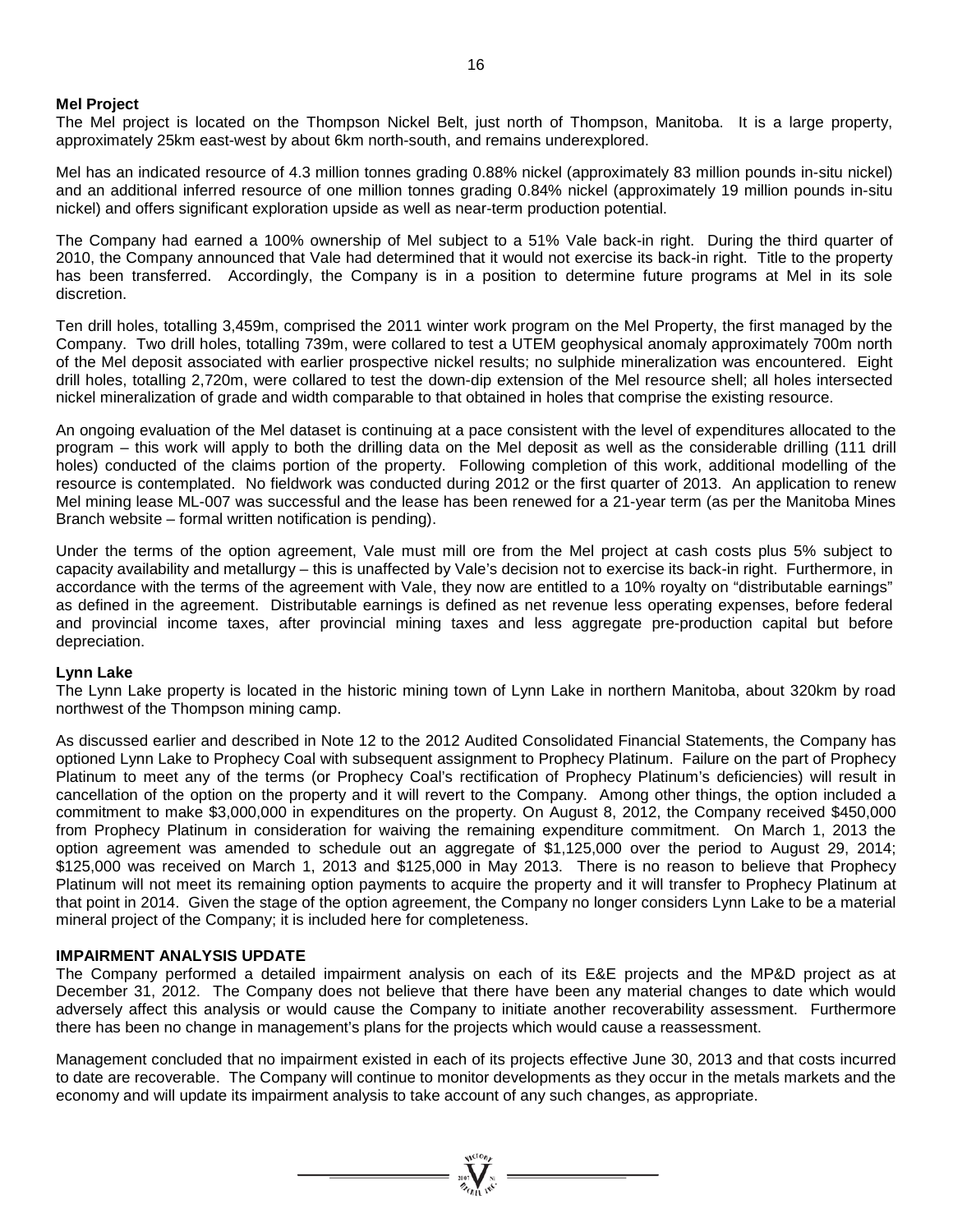# **CRITICAL ACCOUNTING ESTIMATES AND JUDGEMENTS**

Critical accounting estimates and judgements used in the preparation of the consolidated financial statements include determining the carrying value of investments, MP&D and E&E projects, assessing the impairment and classification of long-lived assets, determining the recoverability of deferred income tax assets, the valuation of the convertibility feature of the loan, the valuation of share-based payments and the disclosure of contingencies and going concern matters. These estimates involve considerable judgement and are, or could be, affected by significant factors that are out of the Company's control.

For a complete list of the significant accounting policies as well as information concerning the use of estimates, judgements and measurement uncertainty, reference should be made to Note 3 to the Company's 2012 Audited Consolidated Financial Statements as updated by Note 3 to the Unaudited Condensed Consolidated Financial Statements. The Company's financial statements have been prepared using the going concern assumption; reference should be made to Note 1 to the Company's 2012 Audited Consolidated Financial Statements.

The recorded value of the Company's E&E projects and the MP&D project is based on historic costs that are expected to be recovered in the future. The Company's recoverability evaluation is based on market conditions for minerals, underlying mineral resources associated with the properties and future costs that may be required for ultimate realization through mining operations or by sale. The Company is in an industry that is exposed to a number of risks and there is always the potential for a material adjustment to the value assigned to these assets. Such risks also extend to the evaluation of fair values of net assets upon acquisition.

The fair value of the stock options and warrants is calculated using the Black-Scholes option-pricing model that takes into account the exercise price, expected life of the option/warrant, expected volatility of the underlying shares, expected dividend yield, and the risk-free interest rate for the term of the option/warrant.

The Company has determined that it is highly probable that Victory Nickel will generate returns sufficient to utilize its taxable losses prior to their expiry. This is a significant judgement that, dependent upon future events, may turn out to be incorrect. Presently, since Victory Silica is in its pre-operating phase, a full valuation allowance has been recorded against losses incurred in that subsidiary.

# **NEW ACCOUNTING POLICIES**

IFRS issued by the International Accounting Standards Board ("IASB") have been adopted in the Company's 2012 Audited Consolidated Financial Statements. Note 3 to those statements include the accounting policies that have been applied. Note 3 to the Unaudited Condensed Consolidated Financial Statements includes any new accounting policies – there have been none implemented to date.

# **FUTURE ACCOUNTING CHANGES**

# **New Standards and Interpretations Not Yet Adopted**

Since the issuance of the Company's 2012 Audited Consolidated Financial Statements, the IASB and International Financial Reporting Interpretations Committee ("IFRIC") have issued no new and revised standard and interpretations which are applicable to the Company or which have caused changes to its accounting policies. Refer to Note 3 to those statements.

# **CORPORATE GOVERNANCE**

The Company's Board of Directors is responsible for ensuring that management fulfils its responsibilities for financial reporting and internal control and exercises this responsibility principally through the Audit Committee. The Audit Committee, which is comprised of directors, none of whom are employees or officers of the Company, meets with management to review the Unaudited Condensed Consolidated Financial Statements to satisfy itself that management is properly discharging its responsibilities to the directors who approve the financial statements. The Board of Directors has also appointed compensation and corporate governance and nominating committees composed of non-executive directors.

# **Design of Disclosure Controls and Procedures**

The Company's Chief Executive Officer and Chief Financial Officer, (collectively, the "Certifying Officers"), are responsible for designing a system of disclosure controls and procedures, or causing them to be designed under their supervision, to provide reasonable assurance that information required to be disclosed in reports filed with or submitted to, securities regulatory authorities is recorded, processed, summarized and reported within the time periods specified under Canadian securities laws and that material information relating to the Company is made known to them with respect to financial and operational conditions to allow timely decisions regarding required disclosure. For the fiscal quarter ended June 30, 2013, the Certifying Officers have concluded that the design of the Company's disclosure controls and procedures were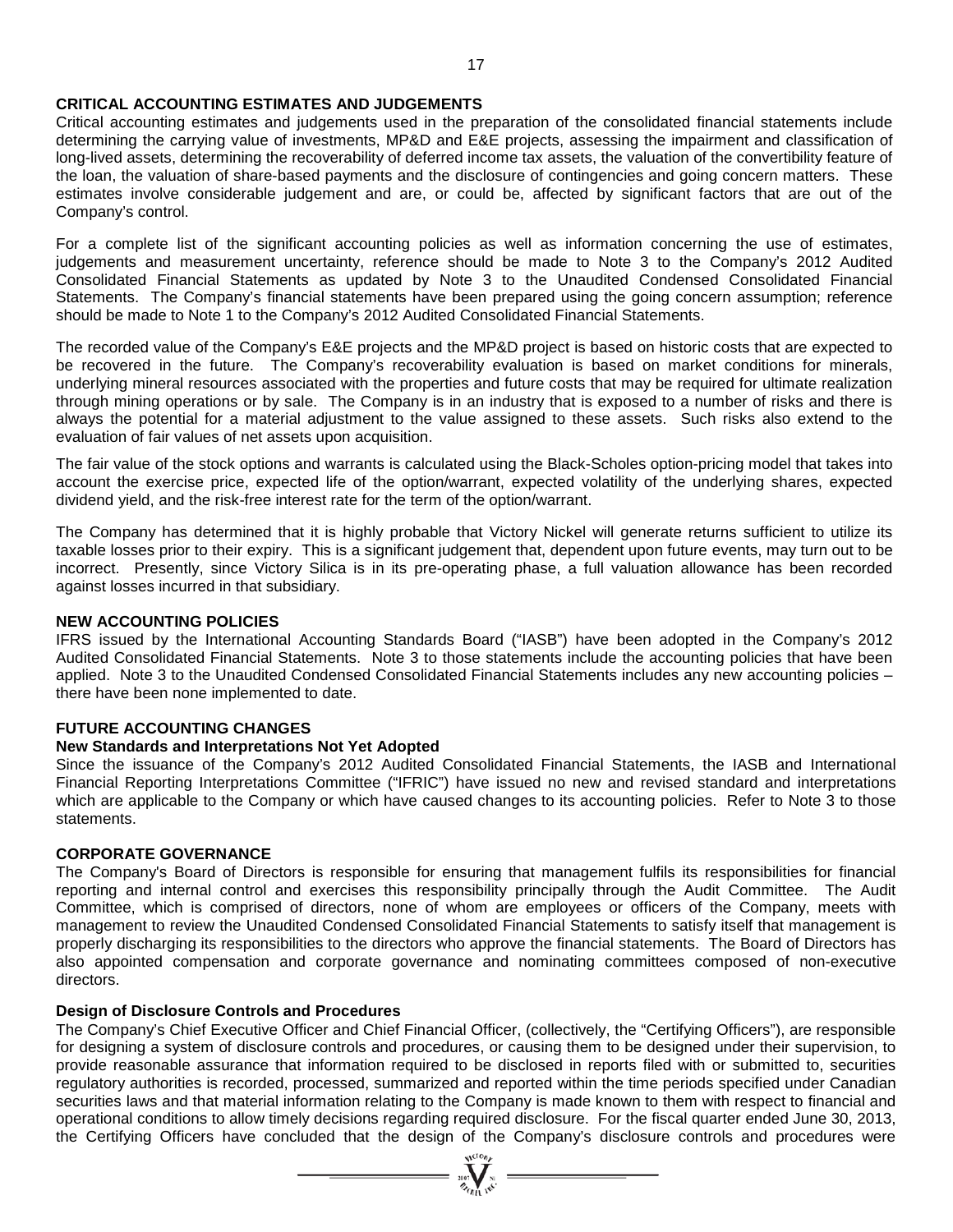There were no changes to the Company's disclosure controls and procedures that occurred the quarter ended June 30, 2013 that materially affected, or are reasonably likely to affect, the Company's disclosure controls and procedures.

# **Design of Internal Control over Financial Reporting**

The Company's Certifying Officers are responsible for designing a system of internal controls over financial reporting, or causing them to be designed under their supervision, to provide reasonable assurance regarding the reliability of financial reporting and preparation of consolidated financial statements for external purposes in accordance with Canadian GAAP. The Company used the COSO control framework. For the fiscal quarter ended June 30, 2013, the Certifying Officers have concluded that the design of the Company's internal controls over financial reporting and procedures were effective as at June 30, 2013.

The management of the Company was required to apply its judgement in evaluating the cost-benefit relationship of possible controls and procedures. The result of the inherent limitations in all control systems means no evaluation of controls can provide absolute assurance that all control issues and instances of fraud, if any, have been detected.

There were no changes to the Company's internal controls over financial reporting that occurred during the quarter ended June 30, 2013 that materially affected, or are reasonably likely to affect, the Company's internal controls over financial reporting.

# **TRANSACTIONS WITH RELATED PARTIES AND MANAGEMENT AGREEMENT**

# **Related Party Balances and Transactions**

Short-term employee benefits provided by the Company to key management personnel include salaries, directors' fees, statutory benefit contributions, paid annual vacation and paid sick leave as well as non-monetary benefits such as medical care. The Company's non-monetary benefit package for key management personnel is the same as that available to all full-time employees. In addition to short-term employee benefits, the Company may also issue options and shares as part of the Stock Option Plan and Share Bonus Plan (Notes 16 and 18 to the 2012 Audited Consolidated Financial Statements). Payables to key management personnel generally relate to directors' fees, consulting fees, deferred salaries and expense reimbursements.

Balances and transactions with related parties as at June 30, 2013 and December 31, 2012 and for the periods ended June 30, 2013 and 2012 are shown in the following tables:

|                                     | <b>June 30.</b> | December 31, |
|-------------------------------------|-----------------|--------------|
|                                     | 2013            | 2012         |
| <b>Balances Outstanding</b>         |                 |              |
| Payable to key management personnel | 36S             | 157          |

Key management personnel compensation comprises:

|                                         | Three months ended June 30, |      |  |      |  | Six months ended June 30, |  |      |  |
|-----------------------------------------|-----------------------------|------|--|------|--|---------------------------|--|------|--|
|                                         |                             | 2013 |  | 2012 |  | 2013                      |  | 2012 |  |
| Short-term employee benefits            |                             | 324  |  | 211  |  | 508                       |  | 432  |  |
| Share-based payments - options          |                             | 118  |  | 217  |  | 118                       |  | 217  |  |
| Share-based payments - Share Bonus Plan |                             |      |  |      |  |                           |  |      |  |
|                                         |                             | 459  |  | 428  |  | 643                       |  | 649  |  |

# **Balances and Transactions with Nuinsco under the Management Agreement**

The Company shares management, administrative assistance and facilities with Nuinsco pursuant to a management agreement; management operates under the supervision of the respective board of directors of each respective company; there is only one common director. The costs charged by Nuinsco are recorded at the cost to Nuinsco of such services plus 10 per cent. The management agreement commenced February 1, 2007 and is terminable by the Company upon 180 days' notice and by Nuinsco upon 90 days' notice.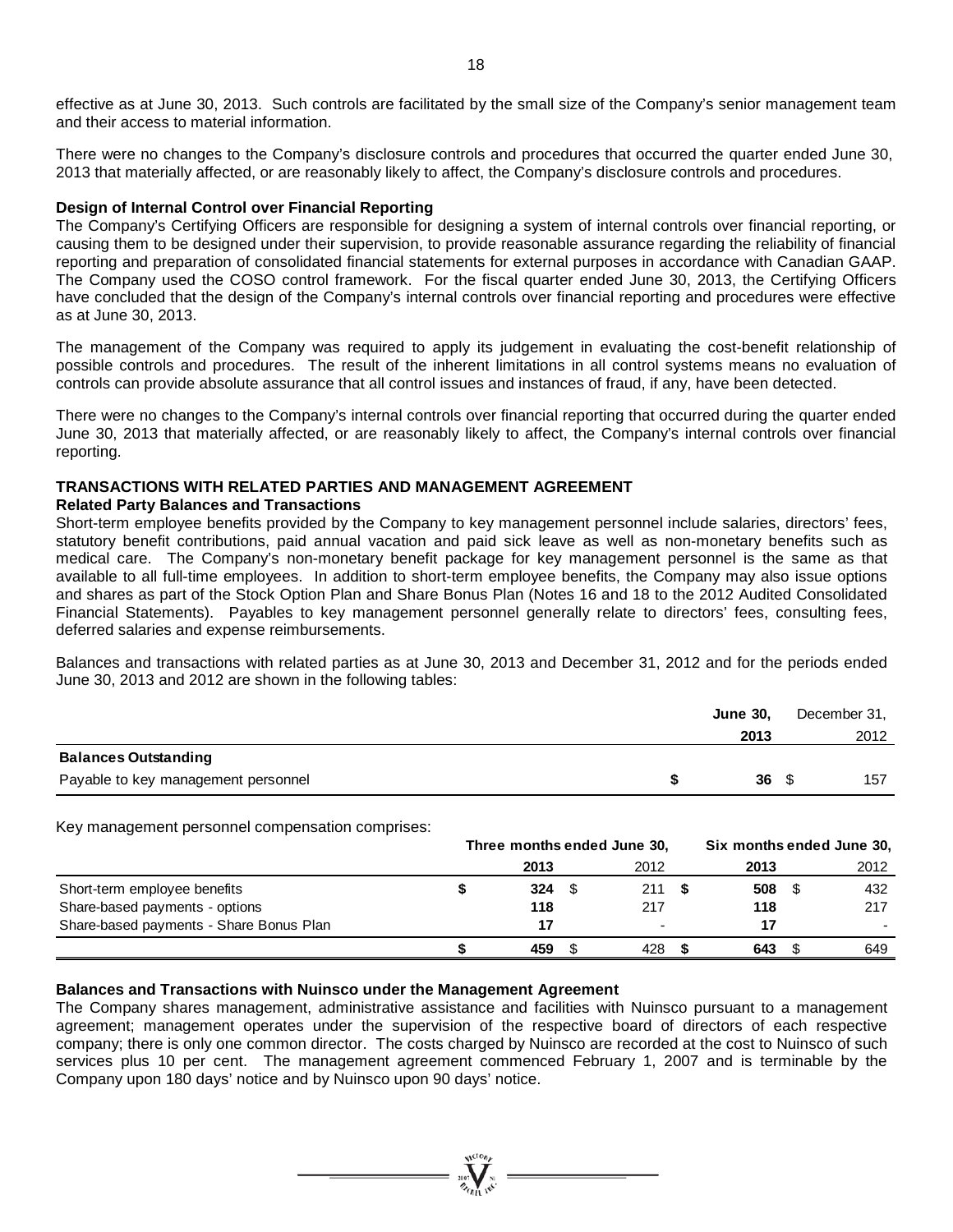Balances and transactions with Nuinsco under the management agreement as at June 30, 2013 and December 31, 2012 and for the periods ended June 30, 2013 and 2012 are shown in the following tables:

|                                                            |           |     |                             |      | <b>June 30,</b>        |            | December 31.              |
|------------------------------------------------------------|-----------|-----|-----------------------------|------|------------------------|------------|---------------------------|
|                                                            |           |     |                             |      | 2013                   |            | 2012                      |
| <b>Balances Outstanding under the Management Agreement</b> |           |     |                             |      |                        |            |                           |
| Receivable from Nuinsco Resources Limited                  |           |     |                             |      | 10                     | - \$       | 37                        |
|                                                            |           |     | Three months ended June 30. |      |                        |            | Six months ended June 30, |
|                                                            | 2013      |     | 2012                        |      | 2013                   |            | 2012                      |
| <b>Transaction Values under the Management Agreement</b>   |           |     |                             |      |                        |            |                           |
| Overhead charges from Nuinsco Resources Limited            | $154 \tS$ |     | 157 S                       |      | $312 \quad \text{\AA}$ |            | 371                       |
| Overhead charges to Nuinsco Resources Limited              | 8         | \$. | 8                           | - 56 |                        | 14 S       | 15                        |
| Project costs charged to Nuinsco Resources Limited         | 14S       |     |                             | -S   |                        | $22 \quad$ | 16                        |
| Project recoveries charged by Nuinsco Resources Limited    | 3         | S   | 14S                         |      | 3.                     |            | 19                        |

Amounts due to or from Nuinsco under the management agreement are unsecured, non-interest bearing and due on demand. Amounts due to or from Nuinsco thereby are settled on a regular basis.

#### **OUTSTANDING SHARE DATA**

As at August 7, 2013, the Company had 553,474,860 common shares issued and outstanding (including the effect of the rights offering). In addition, there were 31,466,250 stock options and 100,000,000 warrants outstanding which, if exercised and issued, would bring the fully diluted issued common shares to a total of 684,941,110 and would generate cash of approximately \$6,017,000. However, most of the options are not "in the money" and the warrants cannot be exercised until July 31, 2014.

#### **RECENT DEVELOPMENTS**

There have been no other additional developments not already discussed elsewhere in this MD&A, except as follows:

#### **7P Plant**

In early July 2013, the required approval from the AER was received. The AER approval allows development of the Seven Persons frac sand processing plant. Accordingly, payments totalling \$300,000 towards the purchase of the 7P Plant have been made.

#### **Rights Offering**

On June 14, 2013, the Company announced the terms of a rights offering to existing shareholders to raise gross proceeds of up to approximately \$2,700,000. The offering closed on July 30, 2013 and raised gross proceeds of \$2,400,000 (excluding any potential proceeds from the exercise of the warrants). Accordingly, the Company issued 100,000,000 shares and 100,000,000 share purchase warrants. Each warrant will entitle the holder to purchase one common share at a price of \$0.035 during the 12-month period beginning July 31, 2014.

#### **RISKS AND UNCERTAINTIES**

The exploration and development of natural resources are speculative activities that involve a high degree of financial risk. The risk factors which should be taken into account in assessing Victory Nickel's activities and an investment in its securities include, but are not necessarily limited to, those set out in detail in the Company's 2012 MD&A. A summary is provided below.

The relative significance of each risk described below will vary as a function of several factors including, but not limited to, the state of the economy, the stage of Victory Nickel's projects, the availability of financing on acceptable terms and other matters.

Any one or more of these risks could have a material adverse effect on the value of any investment in Victory Nickel and the business, financial condition, operating results or prospects of Victory Nickel and should be taken into account in assessing Victory Nickel's activities.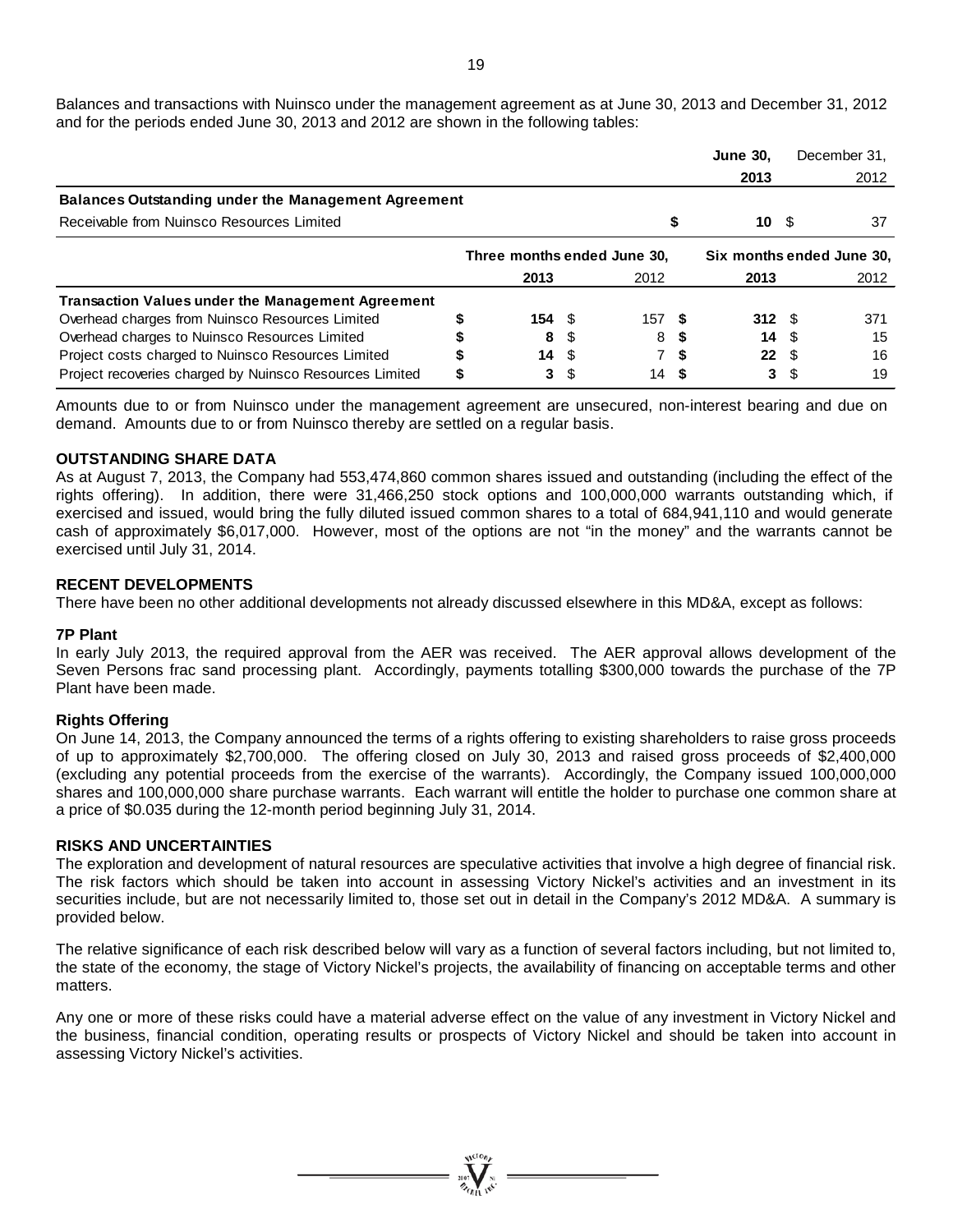# **Industry Risks**

# *Speculative Nature of Mineral Exploration*

Mineral exploration is highly speculative in nature, involves many risks and frequently is non-productive. There is no assurance that Victory Nickel's exploration efforts will be successful. No assurance can be given that Victory Nickel's exploration programs will result in the establishment or expansion of resources or reserves.

#### *Evaluation Projects*

In general, evaluation and development projects have no operating history upon which to base estimates of future cash operating costs. For evaluation and development projects such as the mineral resource properties owned by Victory Nickel, estimates of proven and probable reserves are, to a large extent, based upon the interpretation of geological data obtained from drill holes and other sampling techniques and feasibility studies. The costs estimated under the FS for Minago differed from the PEA and may differ again upon actual development.

# *Competition*

The mineral exploration business is highly competitive in all of its phases. Victory Nickel competes with numerous other companies and individuals, including competitors with greater financial, technical and other resources than Victory Nickel, in the search for and acquisition of exploration and development rights on attractive mineral properties. There is no assurance that Victory Nickel will compete successfully in acquiring exploration and development rights on such other properties.

# **Operational Risks**

# *Limited History of Operations*

Victory Nickel has no history of earnings and limited financial resources. Victory Nickel currently has no operating mines and its ultimate success will depend on the ability of active mining operations to generate cash flow in the future, as well as its ability to access capital markets for its development requirements.

In particular, Victory Silica represents a new initiative for Victory Nickel. While the Company believes it has mitigated the risks of entering a new market through the hiring of experienced personnel, there is no assurance that Victory Silica will be successful.

#### *Development Targets, Permitting and Operational Delays*

There can be no assurance that Victory Nickel will be able to complete the planned development of its projects on time or on budget due to, among other things, delays in receiving required consents, permits and registrations, the delivery and installation of plant and equipment and cost overruns, or that the current personnel, systems, procedures and controls will be adequate to support Victory Nickel's operations. Any failure to meet development targets or other operational delays or inadequacies could have a material adverse effect. In particular, the Minago EAL was granted for a three-year period and expires on August 22, 2014. There is no guarantee that development work will commence on or before that date or that an extension will be granted.

#### *Resources and Reserves*

The figures for mineral resources and mineral reserves are estimates and no assurance can be given that the anticipated level of recovery and/or grades of mineral reserves or mineral resources will be realized.

# *Title Risks*

Victory Nickel's ability to hold various mineral rights require licences, permits and authorizations and, in some cases, renewals of existing licences, permits and authorizations from various governmental and quasi-governmental authorities. However, Victory Nickel's ability to obtain, sustain or renew such licences, permits and authorizations on acceptable terms is subject to changes in regulations and policies and to the discretion of the applicable governmental and quasigovernmental bodies.

#### *Insurance Risk*

Victory Nickel faces all of the hazards and risks normally incidental to the exploration and development of base metals, any of which could result in damage to life or property, environmental damage and possible legal liability for any or all such damage caused. Not all such risks are insurable.

# **Financial and Investment Risks**

# *Substantial Capital Requirements*

Victory Nickel will have to make substantial capital expenditures for the development of and to achieve production from its projects. There can be no assurance that any debt or equity financing or cash generated by operations or asset sales will be available or sufficient to meet these requirements or for other corporate purposes or, if debt or equity financing is

=  $\sum_{i=1}^{N} \sum_{j=1}^{N}$  =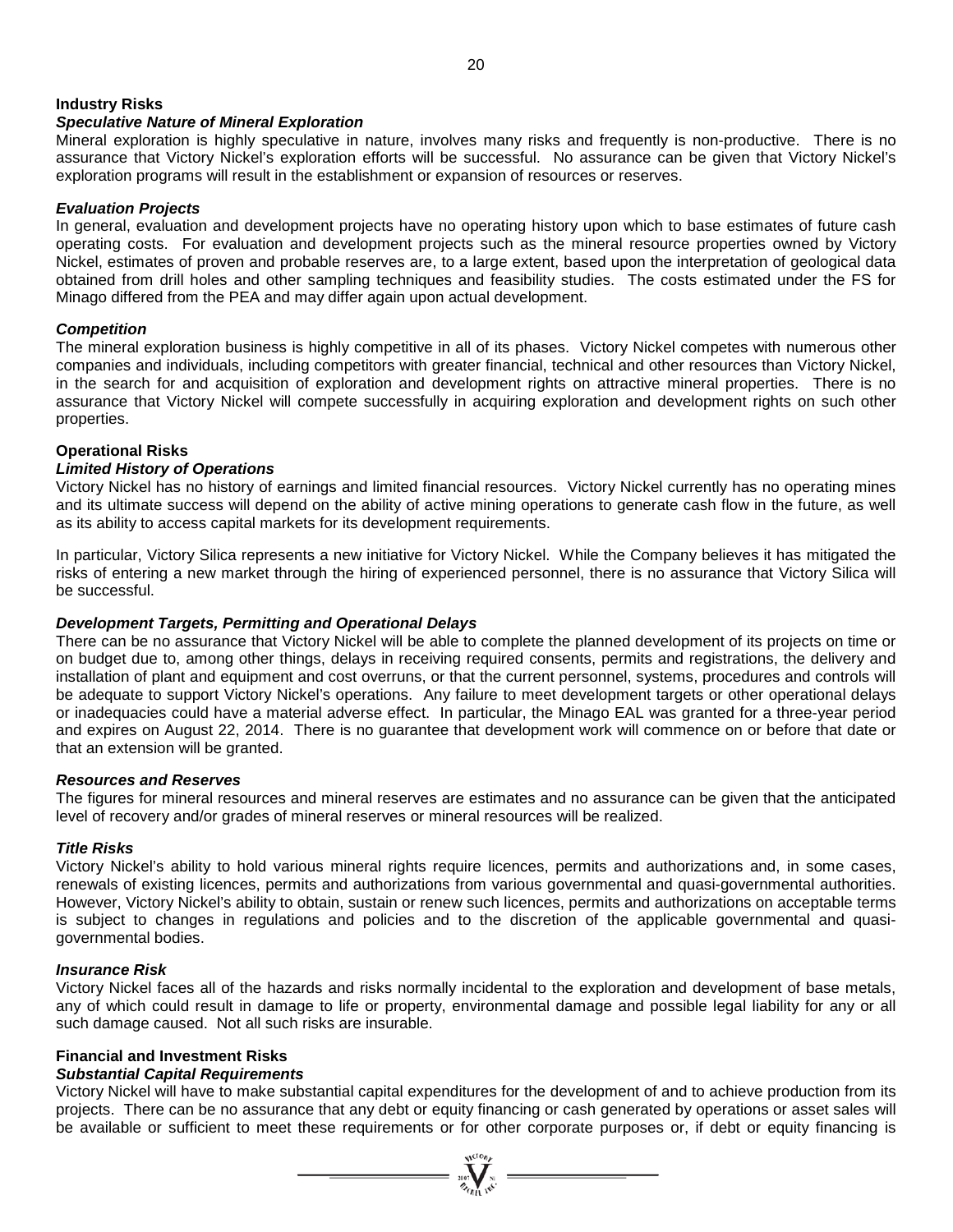available, that it will be on terms acceptable to Victory Nickel. Moreover, future activities may require Victory Nickel to alter its capitalization significantly. The inability of Victory Nickel to access sufficient capital for its operations could have a material adverse effect on its financial condition, results of operations or prospects. Flow-through financing cannot be used to fund the Company's corporate costs.

#### *Market Perception*

Market perception of junior exploration, development and mining companies may shift such that these companies are viewed less favourably. This factor could impact the value of investors' holdings and Victory Nickel's ability to raise further funds by issue of additional securities or debt.

#### *Metal and Mineral Prices*

There is no assurance that, even if commercial quantities of mineral resources are developed, a profitable market will exist for the sale of such product. Nickel and by-product prices fluctuate on a daily basis and are affected by numerous factors beyond Victory Nickel's control – including factors which are influenced by worldwide circumstances. However, these factors are of significant importance for the FS and decisions related thereto.

#### *Areas of Investment Risk*

The common shares of Victory Nickel are listed on the TSX. The share prices of publicly-traded companies can be volatile as the price of shares is dependent upon a number of factors, some of which are general or market or sector specific and others that are specific to Victory Nickel.

The market for shares in small public companies is less liquid than for large public companies. Investors should be aware that the value of the Company's common shares may be volatile and may go down as well as up and investors may therefore not recover their original investment.

The market price of the Company's common shares may not reflect the underlying value of Victory Nickel's net assets. The price at which investors may dispose of their securities may be influenced by a number of factors, some of which may pertain to Victory Nickel and others of which are extraneous. On any disposal of their common shares, investors may realize less than the original amount invested.

# **Regulatory Risks**

#### *Government Regulation*

Existing and possible future environmental and social impact legislation, regulations and actions, including the regulation of air and water quality, mining reclamation, solid and hazardous waste handling and disposal, the promotion of occupational health and safety, the protection of wildlife and ecological systems and the protection of the societies and communities of indigenous peoples, could cause significant expense, capital expenditures, restrictions and delays in activities, the extent of which cannot be predicted and which may well be beyond Victory Nickel's capacity to fund.

# *Economic, Political, Judicial, Administrative, Taxation or Other Regulatory Factors*

Victory Nickel may be adversely affected by changes in economic, political, judicial, administrative, taxation or other regulatory factors in the areas in which Victory Nickel does or will operate and holds its interests, as well as unforeseen matters.

# **Other Risks**

# *Environmental and Health Risks*

The Company has no significant exposure to environmental or health risks, although this will change as the Company's projects approach production (a normal characteristic of mineral industry projects). Lynn Lake, acquired pursuant to a takeover bid and subject to option by Prophecy Platinum, is a former operating mine; however indemnifications exist from the Manitoba Government with respect to any pre-existing environmental concerns at that property.

#### *Key Personnel*

Victory Nickel relies on a limited number of key consultants and there is no assurance that Victory Nickel will be able to retain such key consultants or other senior management. The loss of one or more of such key consultants or members of senior management, if not replaced, could have a material adverse effect on Victory Nickel's business, financial condition and prospects. Directors and management had previously and, once more, have accepted deferrals of remuneration in order to assist the Company through the economic turmoil; however, this potentially adds to the risk of losing experienced personnel.